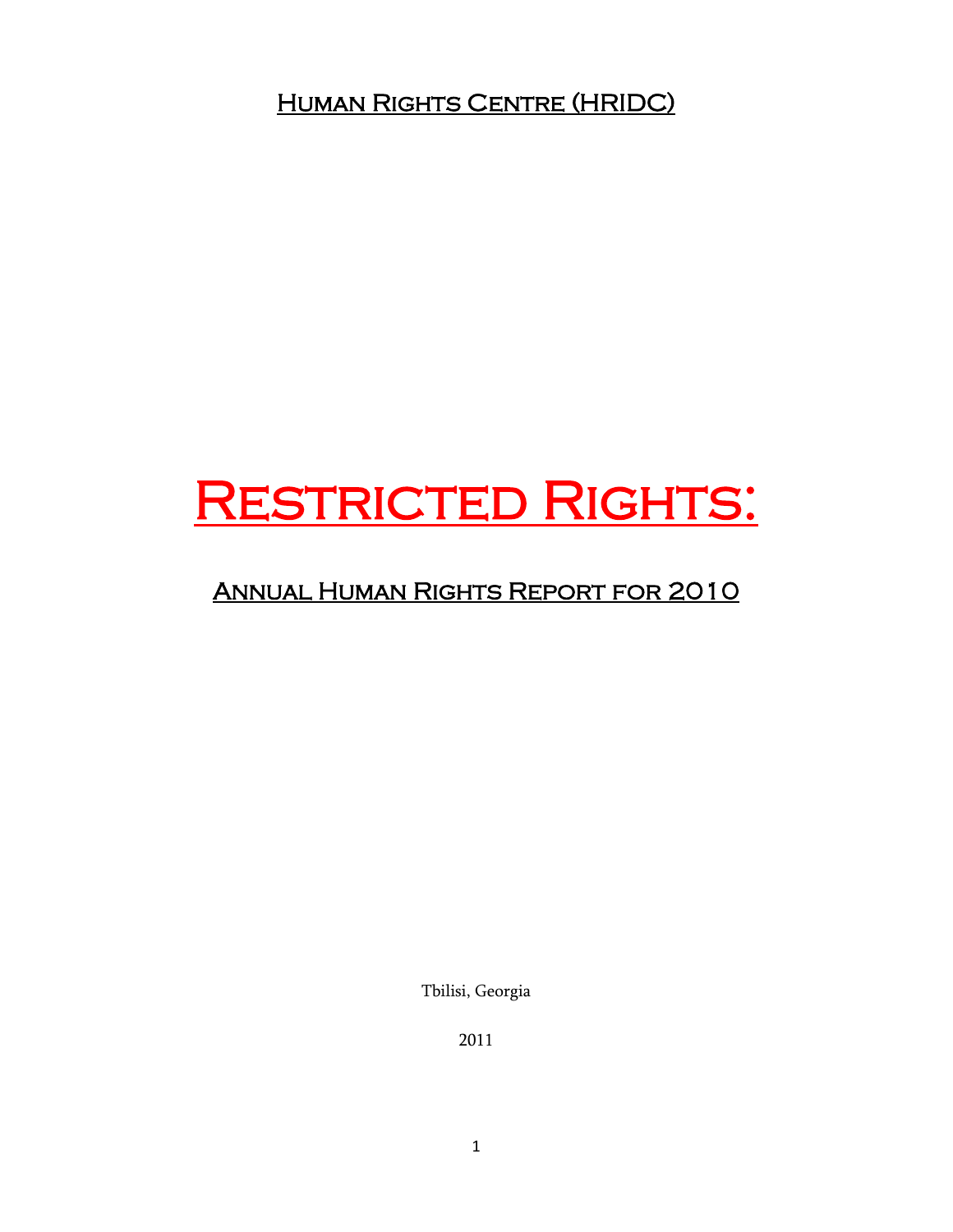# **Prepared by:**

Bakar Jikia Victoria Yeager Shorena Latatia Nino Tsagareishvili

### **Edited by:**

W.H. King Ucha Nanuashvili

# **Acknowledgements:**

Nino Gvedashvili Giorgi Margiani Natia Chachanidze Ana Natsvlishvili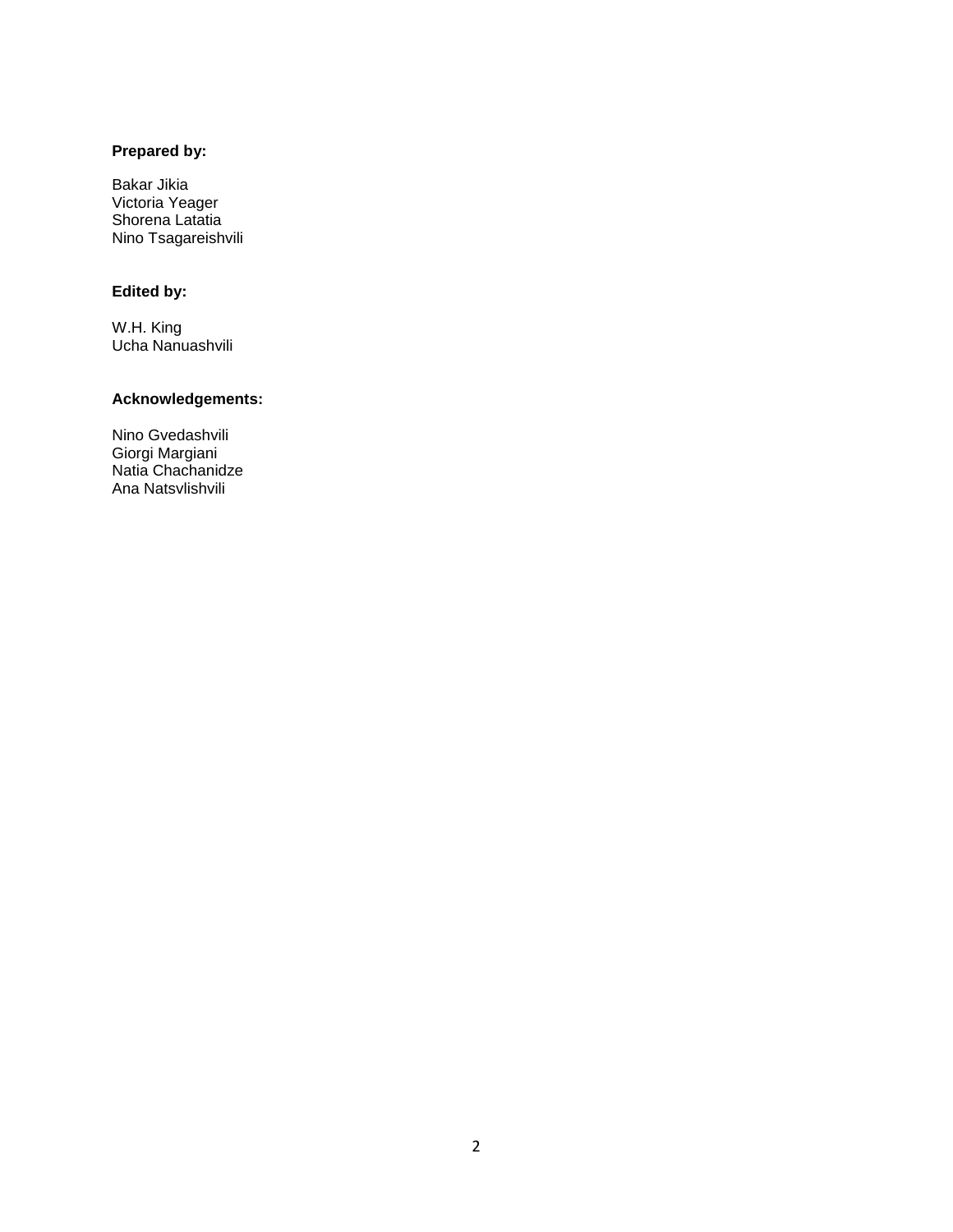Non-governmental organization the **Human Rights Centre (HRIDC),** formerly Human Rights Information and Documentation Center (HRIDC) was founded on December 10, 1996 in Tbilisi, Georgia.

The **Human Rights Centre (HRIDC)** is dedicated to protection and promotion of human rights, rule of law and peace in Georgia. It is free of any political and religious affiliation.

The Human Rights Centre (HRIDC) believes that everyone is entitled to exercise her/his civil, political, social, economic and cultural rights freely and without any discrimination as guaranteed by national and international law. We consider that protection and promotion of these rights and respect for rule of law are the key preconditions for building sustainable peace and democracy in Georgia.

The **Human Rights Centre (HRIDC)** has five priority areas of action: strengthening the rule of law, supporting freedom of expression and media, promoting equality and social inclusion, reinforcing democratic processes and supporting transitional justice.



The Black Sea Trust<br>for Regional Cooperation BS A PROJECT OF THE GERMAN MARSHALL FUND





The HRIDC wants to express its special gratitude to the Norwegian Helsinki Committee, the National Endowment for Democracy (NED) and the Black Sea Trust for Regional Cooperation of the German Marshal Fund for their support to the Human Rights Monitoring Program.

*The contents of this publication are the sole responsibility of the Human Rights Centre (HRIDC) and can in no way be taken to reflect the views of donors.*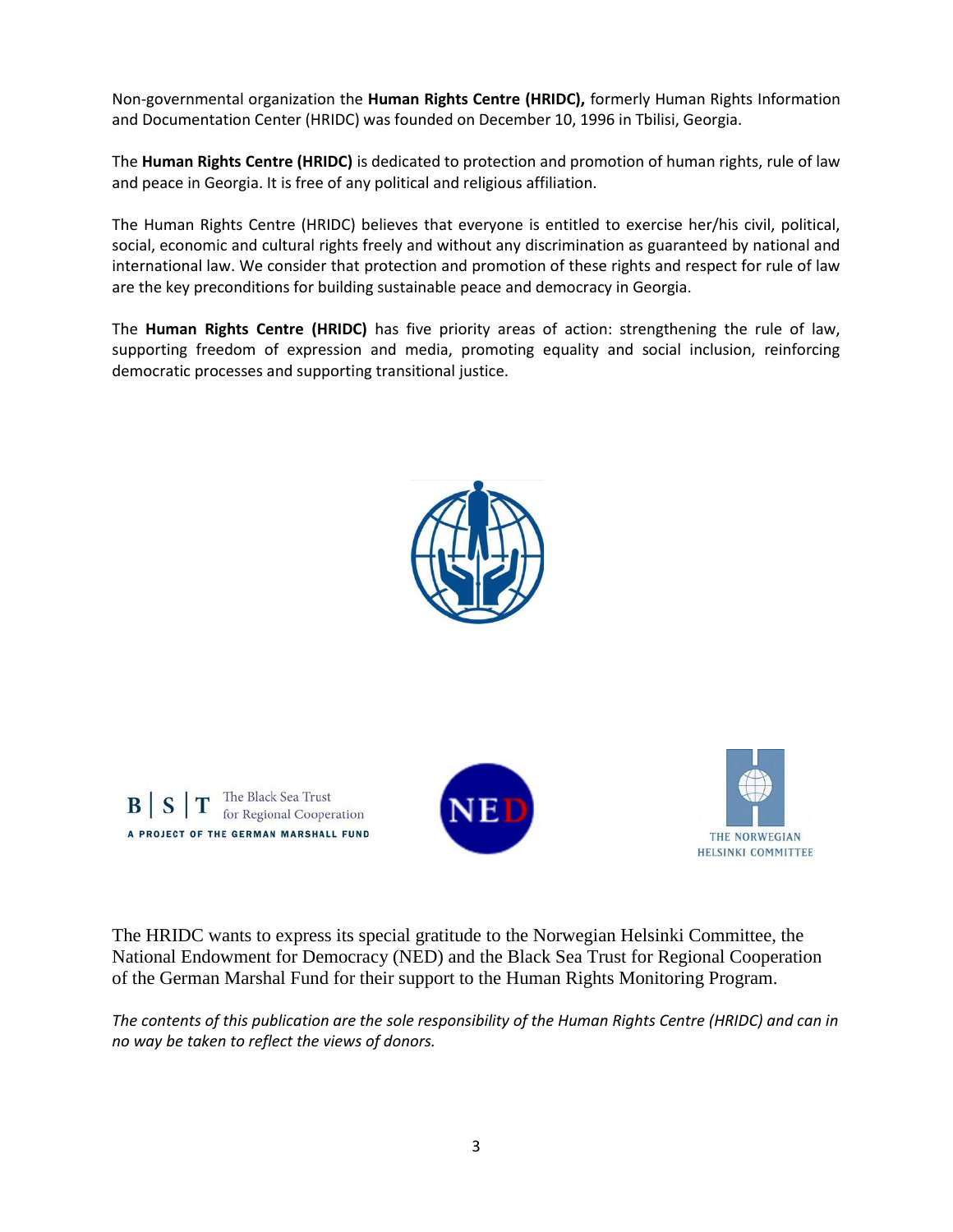# **Contents**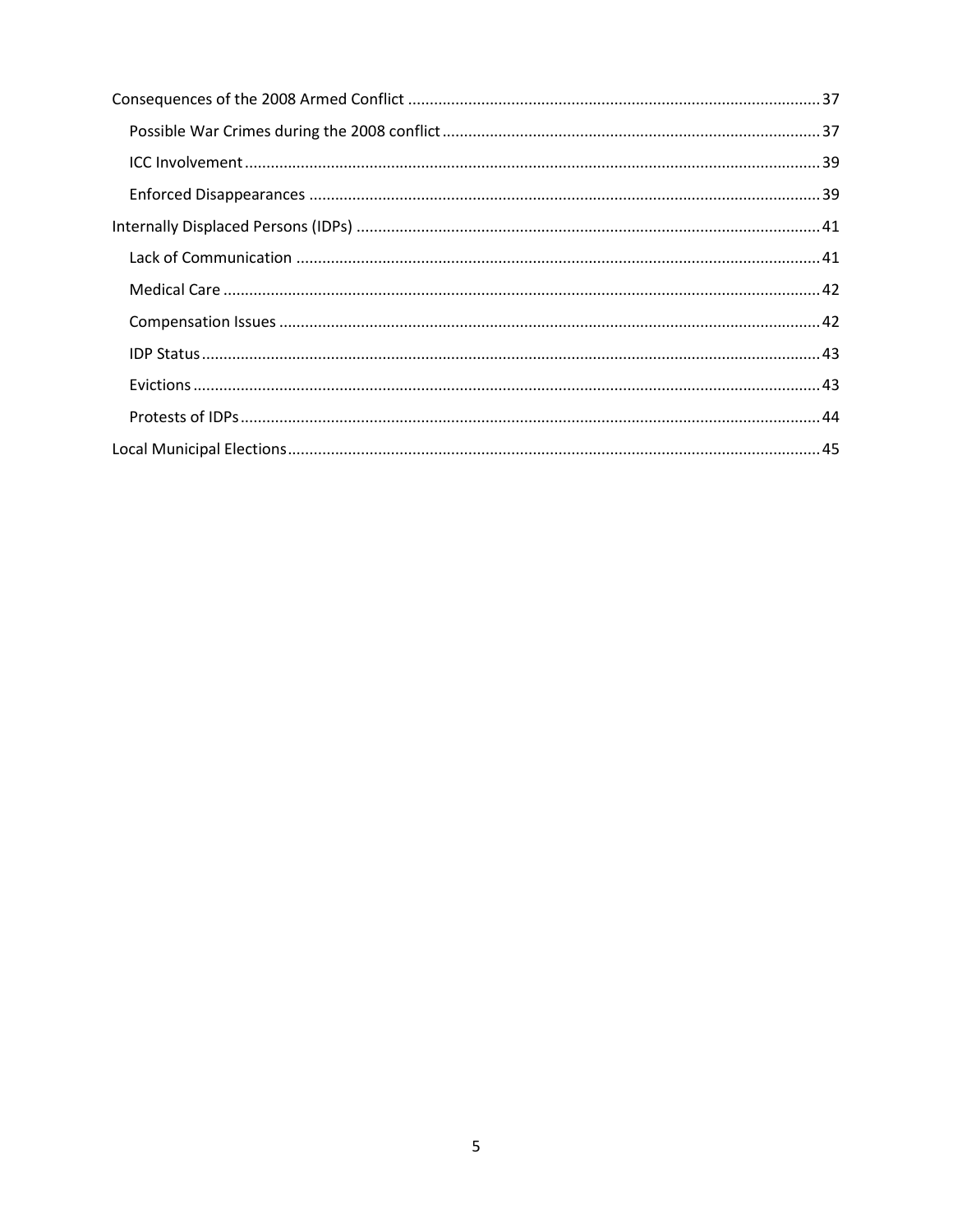# **Introduction**

<span id="page-5-0"></span>2010 marked several novelties as well as the continuation and strengthening of some trends observed in previous years in Georgia. The report represents the summary of work carried out mostly by Human Rights Centre in 2010. The report also relies on the work of Human Rights House Tbilisi, also the Public Defender, International Organizations as well as other partner NGOs. It covers the main points of concern regarding the dynamics of democratic transition in the country and shows that the effective execution of power achieved by the current government is used not to eliminate alarming trends in the field of basic rights and freedoms but abused in many cases to further strengthen the position of the ruling elite.

The wave of legislative amendments continues to be the biggest threat to democratic processes in the country. The issue of the implementation of relatively liberal legislation adopted in the 90s is fixed not by improvement in implementation itself, but by the reduction of liberal legal standards. Human Rights Center has been reporting on the alarming trend of legislative amendments in the previous year as well. This trend continued in 2010 and forged a different direction: if the amendments of 2009 were mostly related to the restriction of the right to peacefully assemble, motivated by continuous protests in the spring of 2009, the 2010 amendments have penetrated deep into the life of every citizen and have the potential to undermine their privacy.

In particular, the Freedom Charter, which alongside the introduction of a ban on Soviet and Nazi symbols and propaganda, obliges commercial banks to report large money transfers to private and legal entities from abroad (GEL 25, 000 and above) to the MIA; new regulations in the law on Operative-investigative activities grant the investigators access to the internet traffic of any user in the country; a new position of inspector of personal data was introduced and public- as well as private organizations are obliged to provide data on their employees to the inspector. Information such as political, religious beliefs, as well as sexual orientation have become available to the inspector with no guarantees of confidentiality; police now have the right to stop any person in the street based on a "reasonable doubt" and perform external examinations which can lead to a full-scale search without the permission from a judge or a prosecutor; non-government or international organizations require the agreement of the state to implement projects related to occupied territories and taxation of grant- funded activities has been increased from 12 to 20% by the new tax code. Finally, Georgia has a new constitution, which strengthens the role of the prime minister whilst reducing the power of the president. This fact raises concerns within Georgian society regarding the future employment of President Saakashvili.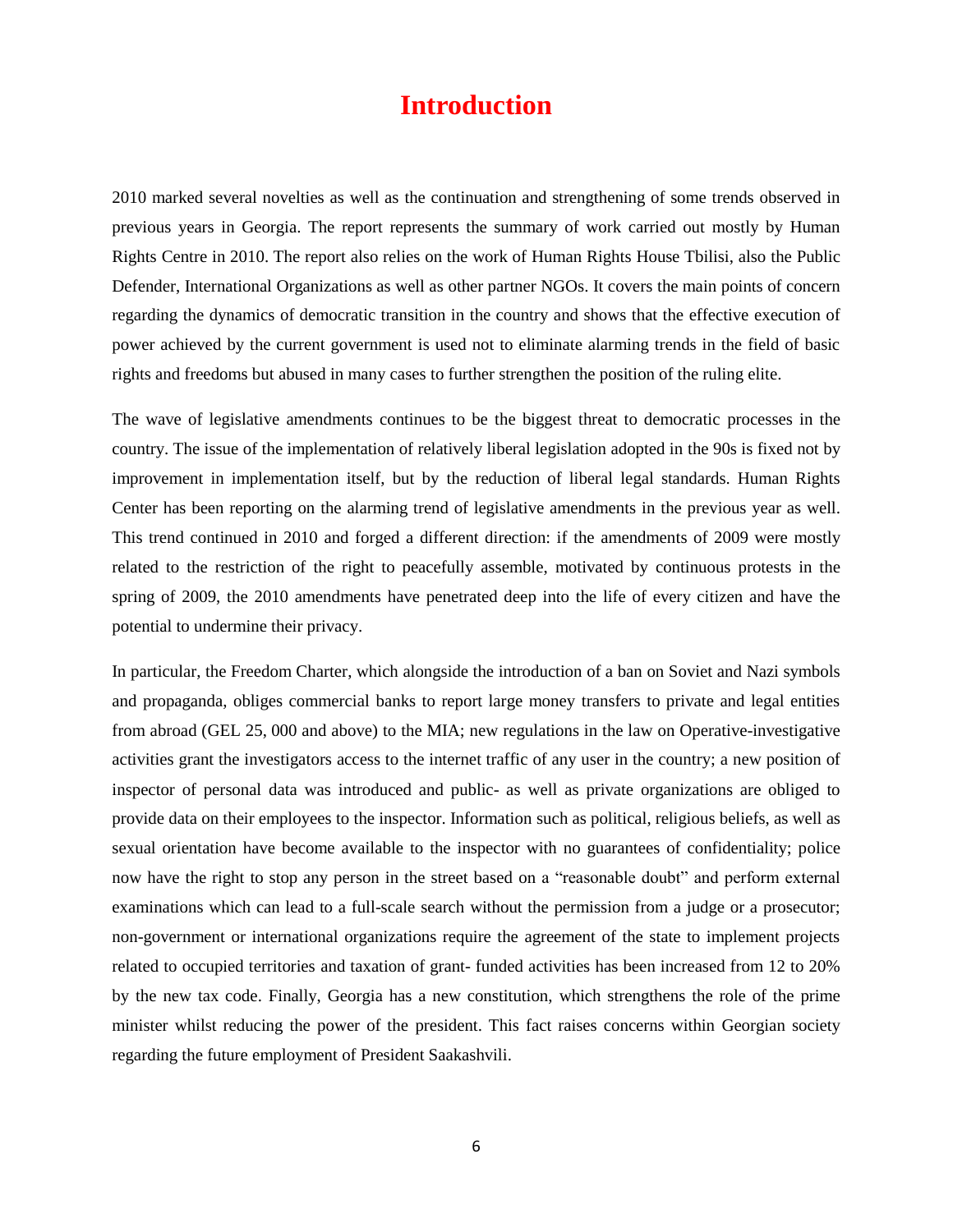The judiciary continued acting as a notary of the executive branch and particularly, the prosecution. Criminal proceedings have turned into a money-making machine thanks to plea-bargain agreements in 84% of cases; no proper adjudication of cases is carried out during trials, acquittals equal to 0.1% for the reporting period; judges are subjected to pressure, as they can be easily dismissed for disciplinary violations which are easy to "invent" in case of misbehavior; judges can also be assigned to serve in distant locations without their prior consent; ECtHR applicants are subjected to pressure.

Human Rights Defenders became victims of a smear campaign within the Georgian state controlled media. Investigative journalist and a member of the South Caucasus Network of Human Rights Defenders, Mr. Komakhidze received political asylum in Switzerland because of death threats from Georgian authorities.

The mainstream media remained extremely biased, major TV stations literally represent government interests airing one-sided reports and rarely voicing reasonable criticism comprehensively. The alarming situation within the Georgian media culminated in a hoax Report by Imedi TV in March, when thousands and thousands of Georgians believed that the war [with Russia] had started again; transparency issues concerning media ownership were discussed by the parliament with a proposal to ban companies registered in off-shore zones from holding shares in the Georgian media. Hearings will continue in 2011.

The 2008 armed conflict with Russia continues to influence the life the country strongly. Alleged war crimes during the conflict have not been investigated effectively by all sides and there is a lack of public information in this regard; the situation of IDPs remains difficult, especially after their eviction from a number of facilities in Tbilisi. Certain measures were taken to address issues concerning their accommodation and healthcare but they are far from being enough and there are serious shortcomings in their implementation as well. Some IDPs face serious obstacles while trying to obtain their statuses.

Municipal elections held on  $30<sup>th</sup>$  of May 2010 ended with the ruling party wining in all municipalities. International observers regarded the elections overall as a significant step towards meeting international standards. However, Human Rights Centre, monitoring together with other civil society organizations in several regions revealed instances of serious violations and deliberate falsification- many of which were filmed on cameras and issued as a video report.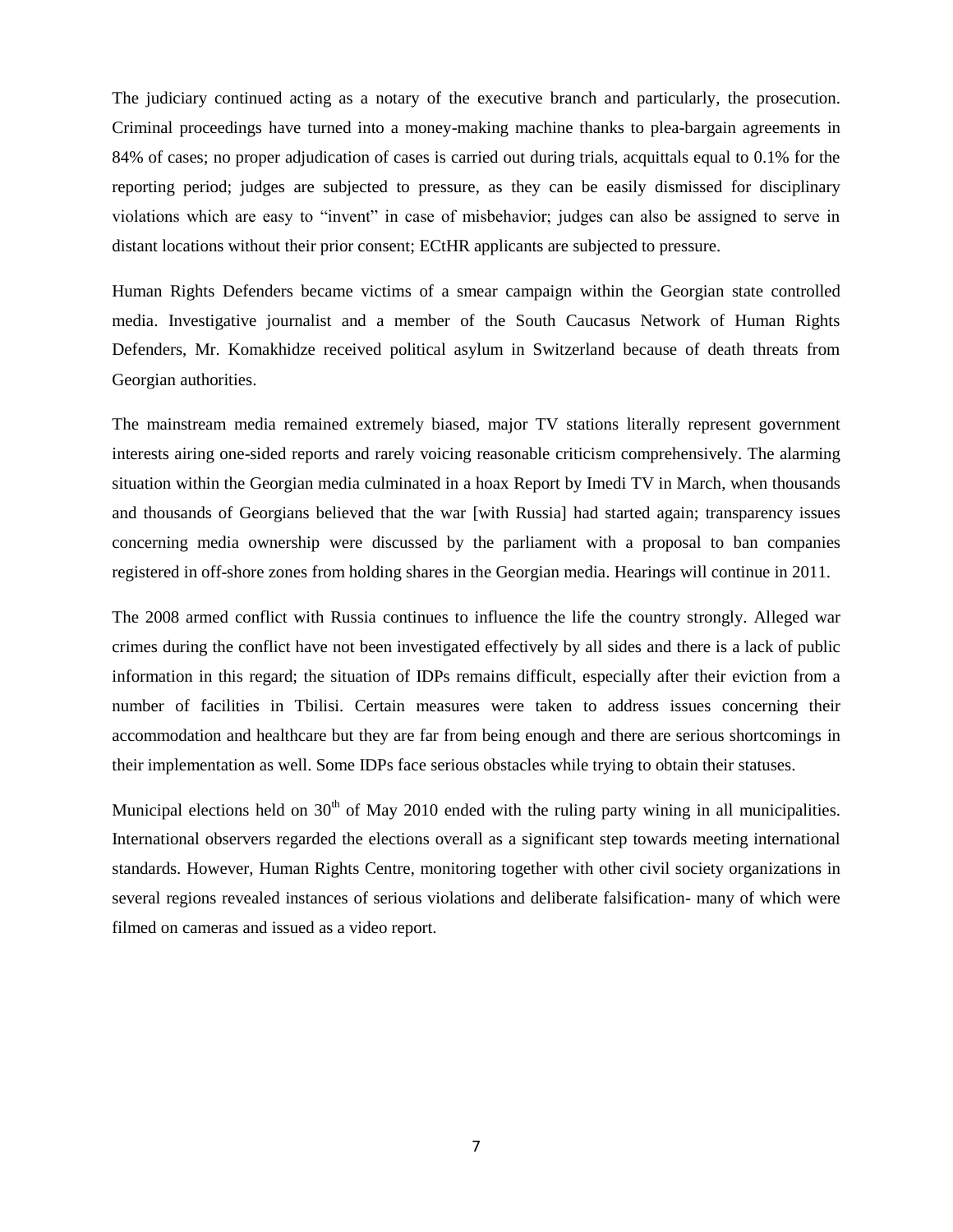# **Legislative Amendments**

<span id="page-7-0"></span>**Liberal legislation guaranteeing fundamental rights and freedoms has been one of the most important achievements in Georgia throughout its transition to democracy. What remained problematic was the implementation of those laws into practice. Impunity for violating human rights and freedoms has been a long-established practice in the country.<sup>1</sup> Human Rights Defenders have documented dozens of such cases in recent years and continuously called upon relevant authorities to eliminate trends which undermine the very foundations of society.** 

**What followed, however, have not been actions to address the systemic problems, but amendments to the laws and the shrinking scope of rights and freedoms guaranteed by the national legal system. Legalizing what once was considered as a severe violation of human rights, has become a new trend threatening human rights and democracy in Georgia.**

**The new constitution was adopted by the parliament, reducing the role of the president and providing increased powers to the prime minister.**

#### <span id="page-7-1"></span>*The New Constitution*

 $\overline{\phantom{a}}$ 

Georgia's constitution has been amended twice since the Rose Revolution. Whereas the 2004 amendments concentrated power in the hands of the president, the most recent amendment this year strengthened the prime minister's authority.

The prime minister can now countersign presidential decrees; his authority over foreign affairs has been increased. He has a freer hand in the dismissal of government members and he can present the state budget to parliament without prior consultation with the president. The president no longer has the right of legislative initiative. His main role is to act as a neutral arbiter between parliament and the government in times of crisis.<sup>2</sup>

<sup>1</sup> Ineffective investigations into human rights abuses and lack of judicial independence to sanction these abuses have been a part of this problem. Selective application of justice has been another part of the problem, manifesting itself in shielding some groups, e.g., law enforcement authorities, from accountability or giving them lenient sanctions, pardoning them, etc., This takes place against the background of a "zero tolerance" policy declared by the highest political authorities.

<sup>2</sup> <http://www.civil.ge/eng/article.php?id=22700>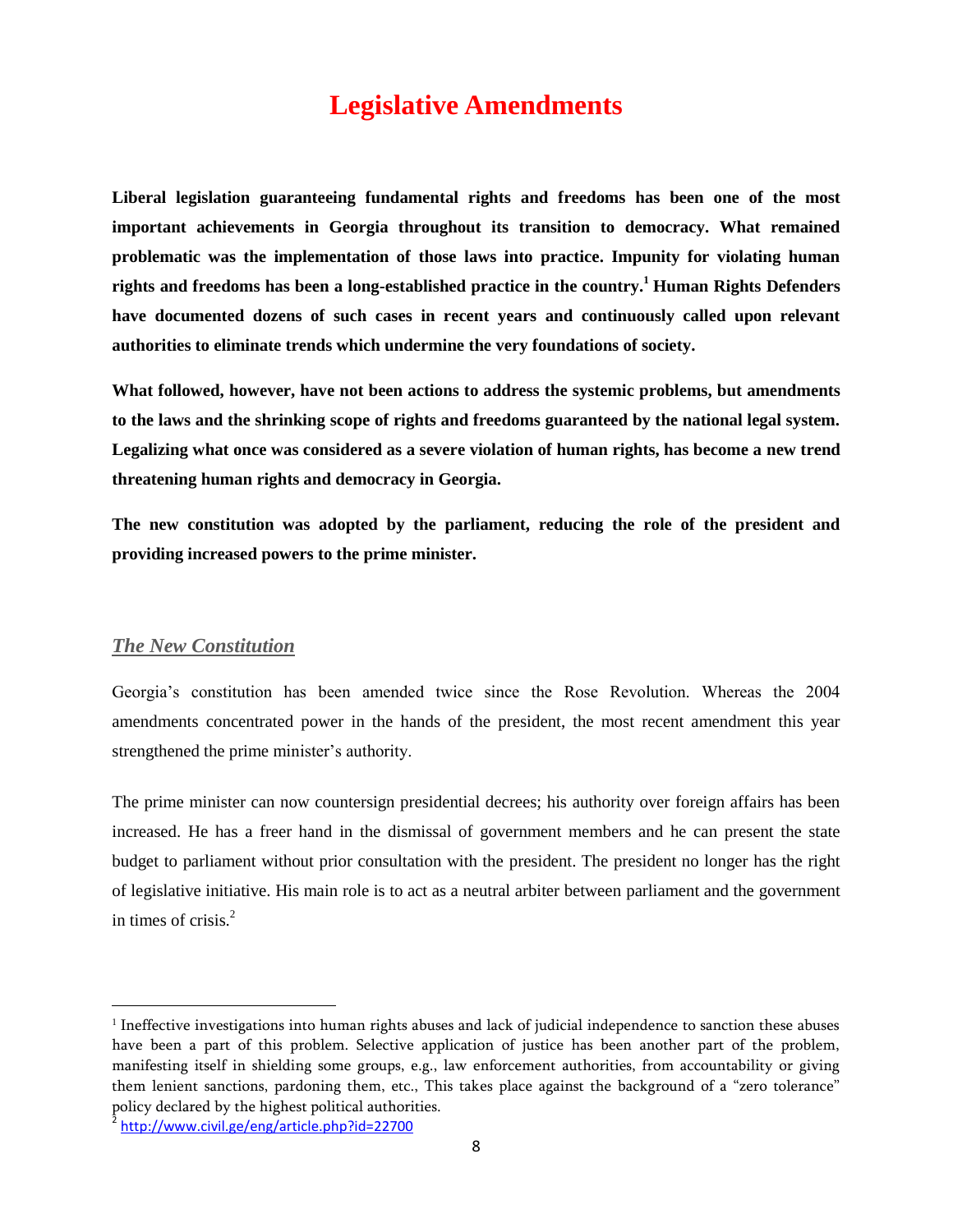The latest amendments give parliament a leading role in the formation of a government. Georgia can, therefore, be said to be moving towards a system of mixed governance.

The Council of Europe's advisory body on constitutional matters, the Venice Commission, considered that the relationship between parliament and government envisaged in the draft constitution needed revision. Parliament was therefore asked not to vote on the project until the publication of the Commission's final conclusions.<sup>3</sup>

According to the new rules, the prime minister could survive a vote of no confidence by 51% of parliament because of the president's veto which can only be overturned by 60% of parliamentarians. In practice, it would be virtually impossible for members of the parliament to pass a vote of no confidence to the prime minister. For even if they went through all the steps required, the president could still exercise his veto to prevent the government being dismissed. For a vote of no confidence, the unconditional guaranteed support of 60% of parliament would be needed. Otherwise, if the vote of no confidence were unsuccessful, the president could dissolve parliament.<sup>4</sup>

According to the Venice Commission:

*"There does not appear to be any need for an initial vote to "launch" the procedure of non-confidence; there should be only one vote. The requirement under Article 81 paragraph 4 (second proposal by parliament of the same candidate with three-fifths of the votes) does not*  really fit into the general scheme of distribution of power. It is not *logical to require the support of two fifths of the MPs for the Prime Minister, but to demand three fifths in order to overcome a Presidential veto raised in the no-confidence procedure. This gives too much power to the President and diminishes not only the power of parliament, but also the political responsibility of the Prime Minister that should be a corner stone in the new system."<sup>5</sup>*

The right of the parliament to form a government would appear to be the draft's most important innovation and a democratic step. But in fact parliament's increased authority is restricted. According to the new amendments, the largest political group puts forward its candidate for prime minister. Thus, if for

<sup>&</sup>lt;sup>3</sup><http://www.civil.ge/eng/article.php?id=22738>

 $^4$  Article 81 of the new Constitution

<sup>&</sup>lt;sup>5</sup> Venice Commission 2010; p.12 <u>http://www.venice.coe.int/docs/2010/CDL-AD(2010)028-e.pdf</u>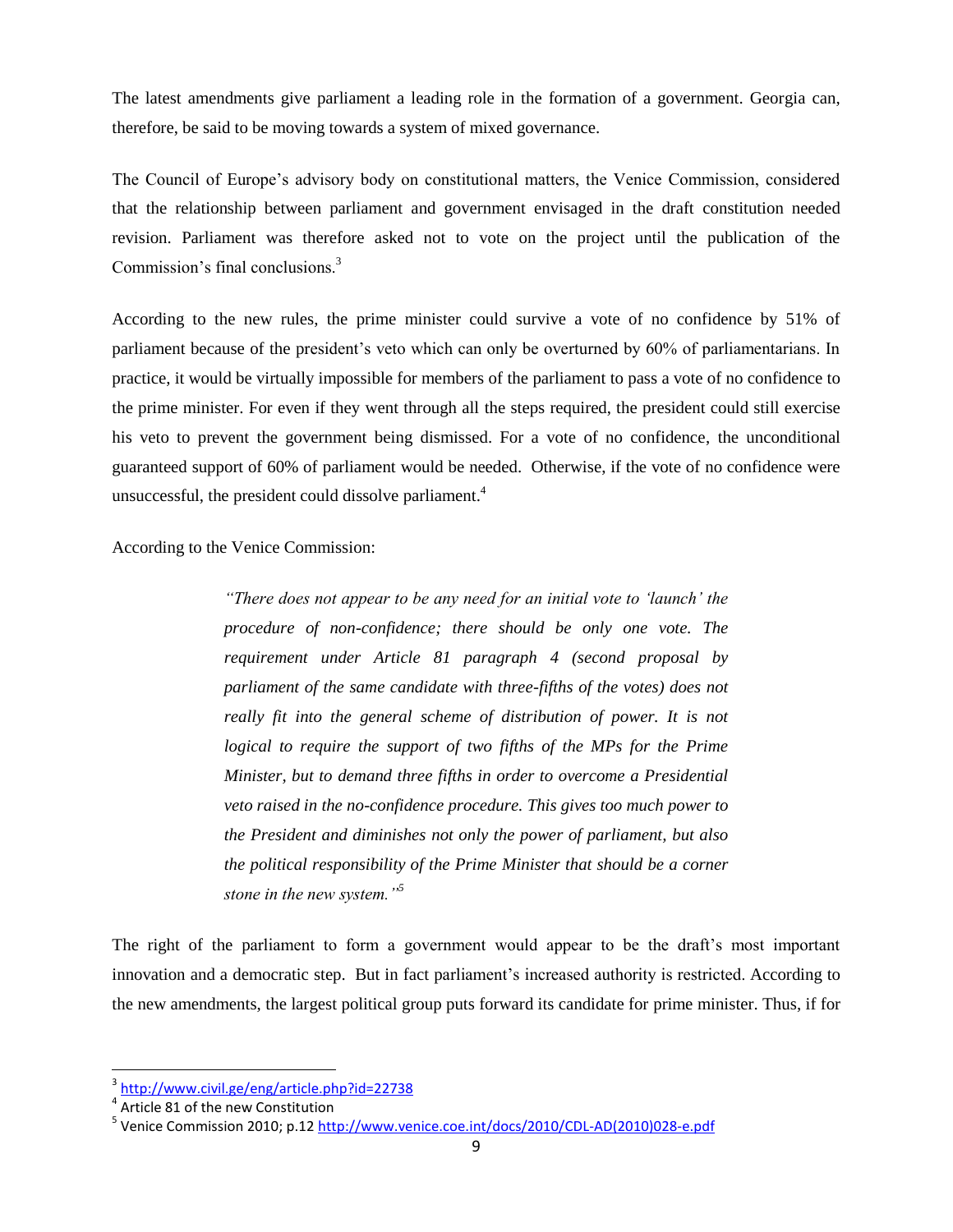instance, the coalition is formed after elections, it will be unable to nominate a member of parliament as a candidate.<sup>6</sup>

The existence of parliament as an independent legislative body is further threatened by Articles 67 and 81 of the Constitution. These stipulate that the parliament is obliged at the request of the government to consider any draft law in a special session. Should parliament refuse a draft law, the government can propose a vote of confidence on it. If parliament does not pass the draft law at a single hearing during a 14-day period, the procedure of declaring no confidence in the government will be deemed to have been initiated. This presents parliament with a dilemma: to pass the proposed draft law and comply with government wishes or reject the draft law, thus initiating a procedure likely to result in its dissolution.

Concern for parliament's independence is also raised by two other issues: i) the consent of the government would be required in order to make amendments to a draft budget; ii) it will not be possible to pass a law that increases government expenditure without the government's consent. In the view of the [Georgian Young Lawyer's Association](http://gyla.ge/index.php?lang=en) (GYLA) both these provisions impinge on the legislative function of parliament. <sup>7</sup> The [Civil Constitutional Commission](http://www.civil.ge/eng/article.php?id=21067) asserts that provision i) infringes parliament's historic role in determining the budget, because parliament's fear of a confidence vote and eventual dissolution will enable the government to force through its budget.

The independence of the judiciary is also threatened by a proposal to introduce a 3-year probationary period for judges.

The right of a parliamentary minority to set up a temporary investigative commission has also been effectively abolished, as any such decision, even if raised by 20% of members of parliament, would require the consent of a parliamentary majority.

The Georgian Parliament decided not to wait for the final conclusions of the Venice Commission and the amendments passed with the third and final reading on October 15, 2010 (112 votes to 5).

It should be noted that the public hearings of the draft were held in the hot days of July and August, the dead season for political activity. There would obviously have been a greater degree of participation and contribution by ordinary citizens if the hearings had taken place after the end of the holidays. No reasonable argument has been given for such haste.

l

<sup>&</sup>lt;sup>6</sup> Article 80, paragraph II

 $^7$  Georgian Young Lawyers Association Findings on the drat Constitution are available in Georgian. Summary of main points is available in English at [http://gyla.ge/index.php?option=com\\_content&view=article&id=779:gyla](http://gyla.ge/index.php?option=com_content&view=article&id=779:gyla-presented-its-findings-on-constitutional-amendments&catid=45:news-eng&Itemid=1&lang=en)[presented-its-findings-on-constitutional-amendments&catid=45:news-eng&Itemid=1&lang=en](http://gyla.ge/index.php?option=com_content&view=article&id=779:gyla-presented-its-findings-on-constitutional-amendments&catid=45:news-eng&Itemid=1&lang=en)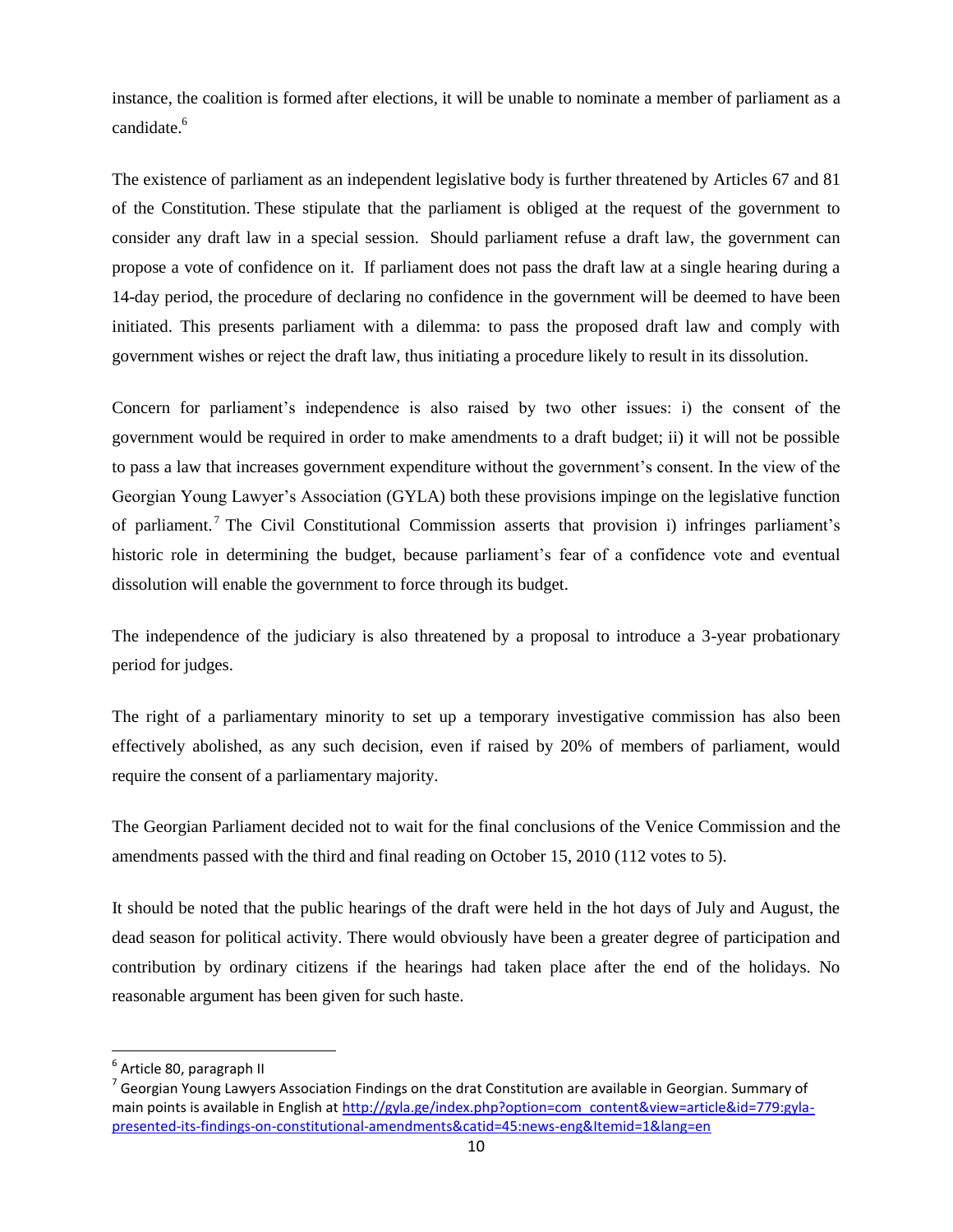### <span id="page-10-0"></span>*Reducing Legal Standards*

 $\overline{\phantom{a}}$ 

From July 2009 the government began to limit the right to assembly and manifestation, increase police powers, and impose harsher sanctions. Apparently, in response to the thousands-strong protests throughout the spring and summer of 2009 in Tbilisi, demanding resignation of the president, the parliament adopted regressive amendments seriously undermining the legal environment conducive of peaceful public protests in July.<sup>8</sup> These amendments were adopted in a rush, during an extraordinary session of the parliament, and despite the call from human rights groups to wait for the legal opinion from the Venice Commission.<sup>9</sup> These new amendments imposed a blanket ban on assemblies in certain public areas (within 20 meters of government buildings); the law also banned full or partial blocking of roads during rallies unless the rally cannot be held elsewhere due to the number of participants. This law was passed despite the call from human rights groups to wait for the legal opinion from the Venice Commission $10$ 

Police also received the right to use special means of dispersal (including plastic and rubber bullets, pepper gas, etc.), which were legally prohibited before. (It should be noted here that Georgian legislation does not expressly require that use of force in all circumstances, which must be proportionate to the legitimate aim pursued.) Moreover, legitimate grounds for the use of force listed in the law go beyond the list provided in Article II of the ECHR<sup>11</sup>. e.g., unlike ECHR, Georgian legislation authorizes the use of force solely for the purposes of the protection of property.

The government also approved stricter sanctions for administrative violations. The terms of administrative detention were increased from 30 to 90 days. The sanction can be applied for minor hooliganism and defying police orders, as well as violating the rule of holding a public assembly.<sup>12</sup> The measure appears excessive given that the pretrial detention for criminal charges is only 60 days. Furthermore, these amendments were introduced against the background of continuous impunity for

<sup>8</sup> Will Law Prohibit Demonstrations?<http://www.humanrights.ge/index.php?a=main&pid=7722&lang=eng>

<sup>9</sup> The Venice Commission is the legal advisory body on constitutional matters for the Council of Europe. The commission has become an independent, internationally recognized, legal think-tank. <sup>10</sup> New Law about Freedom of Assembly and Demonstrations entered into force on August 18

<http://www.humanrights.ge/index.php?a=main&pid=11214&lang=eng>

<sup>&</sup>lt;sup>11</sup> Article 2, European Convention of Human Rights;<http://www.hri.org/docs/ECHR50.html#C.Art2>  $12$  New Law about Freedom of Assembly and Demonstrations will entered into force on August 18 <http://www.humanrights.ge/index.php?a=main&pid=11214&lang=eng>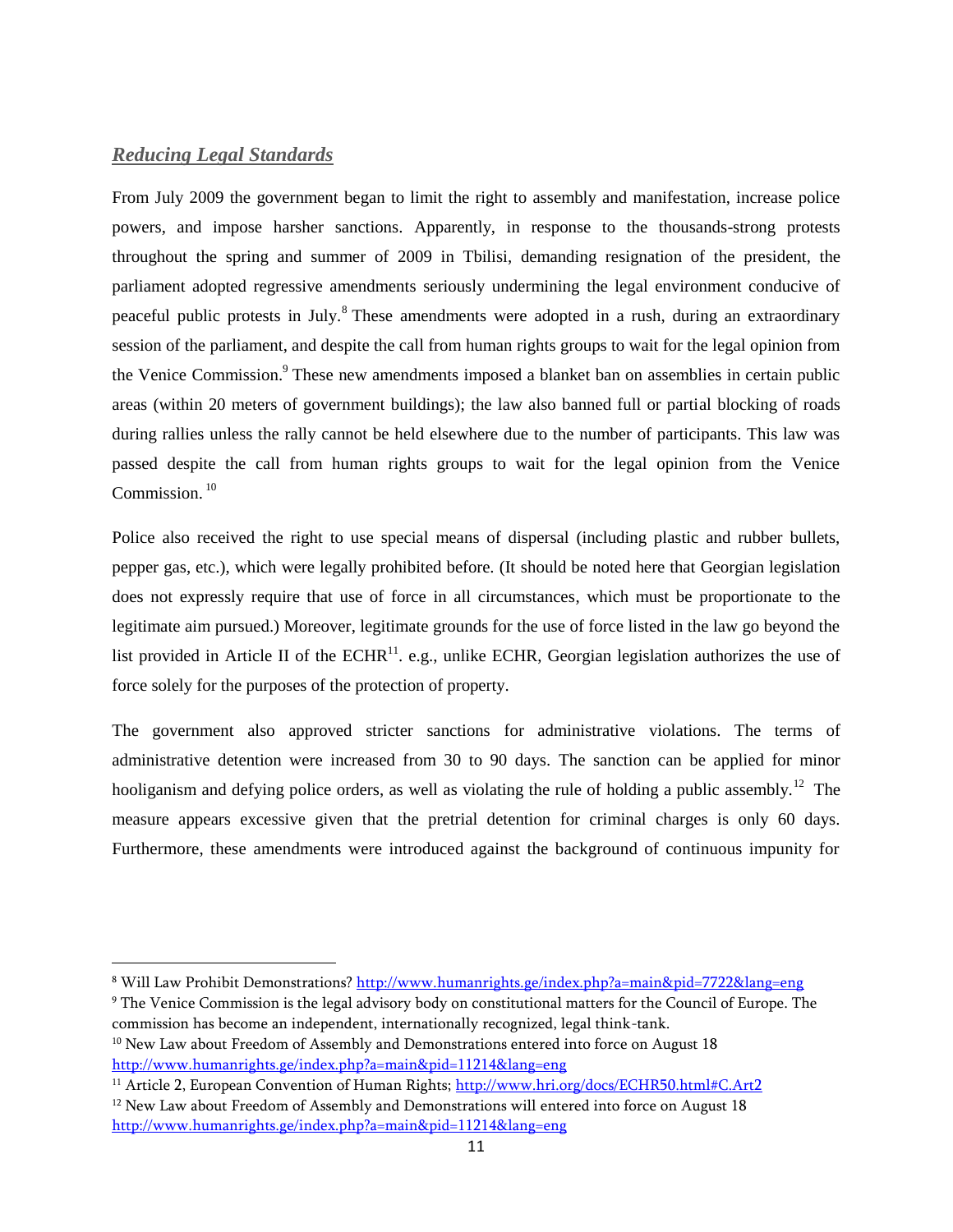previous instances when peaceful assemblies and manifestations were severely dispersed by the police.<sup>13</sup>

The July 2009 amendments were used to silence the dissent, particularly youth groups who use peaceful street actions for condemning cases of corruption, mismanagement and human rights abuses. New changes came in July 2010 with the limit of public access to information and a change in the law regarding military reserves. A new amendment to Georgia's freedom of information law introduced strict limits on "third-party" access to information about cases involving the Georgian government in international courts. <sup>14</sup> The amendment marked the first case when the government restricted the country's FOI legislation since the 2003 Rose Revolution.

Amendments also increased the term of compulsory service in the reserve forces. According to the law, male citizens before the age of 40 can be called for compulsory service several times per year, but the total days of service per year should not exceed  $45<sup>15</sup>$ . The law does not however provide any other limitation on the powers to call a citizen into the reserve, and does not clarify whether and in which situations a citizen is entitled to ask for postponement of the service. Such gaps in the law create a disproportionately high risk of abuse of power and arbitrariness.

September 2010 brought a new set of changes by the government- including another increase of police power, limits to the protection of personal data and a new criminal procedure that takes away the transparency of the criminal justice system. First, police received the power to stop any person at street for a search – (called "surface examination", which can easily be followed by a full search, as formulated in the law). This procedure can be conducted based on a "reasonable suspicion" – a notion undefined further - that one might have committed a crime. The law does not specify a limit or the amount of time for conducting such a procedure, nor does it grant the person in question any legal status and procedural rights to protect oneself from illegal intrusion and abuse. The law further eliminates the need to draw up search protocol, and to obtain the prior authorization of a judge, or prosecutor in emergency situations (as specifically mandated by the previous law). <sup>16</sup>

<sup>14</sup> GYLA Calls on the Parliament of Georgia to Turn Down Anti-Constitutional Draft Law; [http://gyla.ge/index.php?option=com\\_content&view=article&id=771%3Agyla-calls-on-the-parliament-of](http://gyla.ge/index.php?option=com_content&view=article&id=771%3Agyla-calls-on-the-parliament-of-georgia-to-turn-down-anti-constitutional-draft-law&catid=45%3Anews-eng&Itemid=1&lang=en)[georgia-to-turn-down-anti-constitutional-draft-law&catid=45%3Anews-eng&Itemid=1&lang=en](http://gyla.ge/index.php?option=com_content&view=article&id=771%3Agyla-calls-on-the-parliament-of-georgia-to-turn-down-anti-constitutional-draft-law&catid=45%3Anews-eng&Itemid=1&lang=en) <sup>15</sup> Military Reserve of Georgia- Lessons and Challenges;

l

<sup>13</sup> Particularly, November 7, 2007, May 6 and June 15 of 2009 - when police violently dispersed peaceful demonstrations, used excessive force and prohibited weapons. Up to date, no proper investigation has been held and no one has been brought to justice for these actions. (Allegedly, several police officers faced administrative sanctions; however their names remain undisclosed to the public).

<http://www.humanrights.ge/index.php?a=main&pid=12272&lang=eng>

<sup>&</sup>lt;sup>16</sup> Urgent Appeal of Georgian Human Rights NGOs; <http://caucasusnetwork.org/index.php?a=main&pid=230&lang=eng>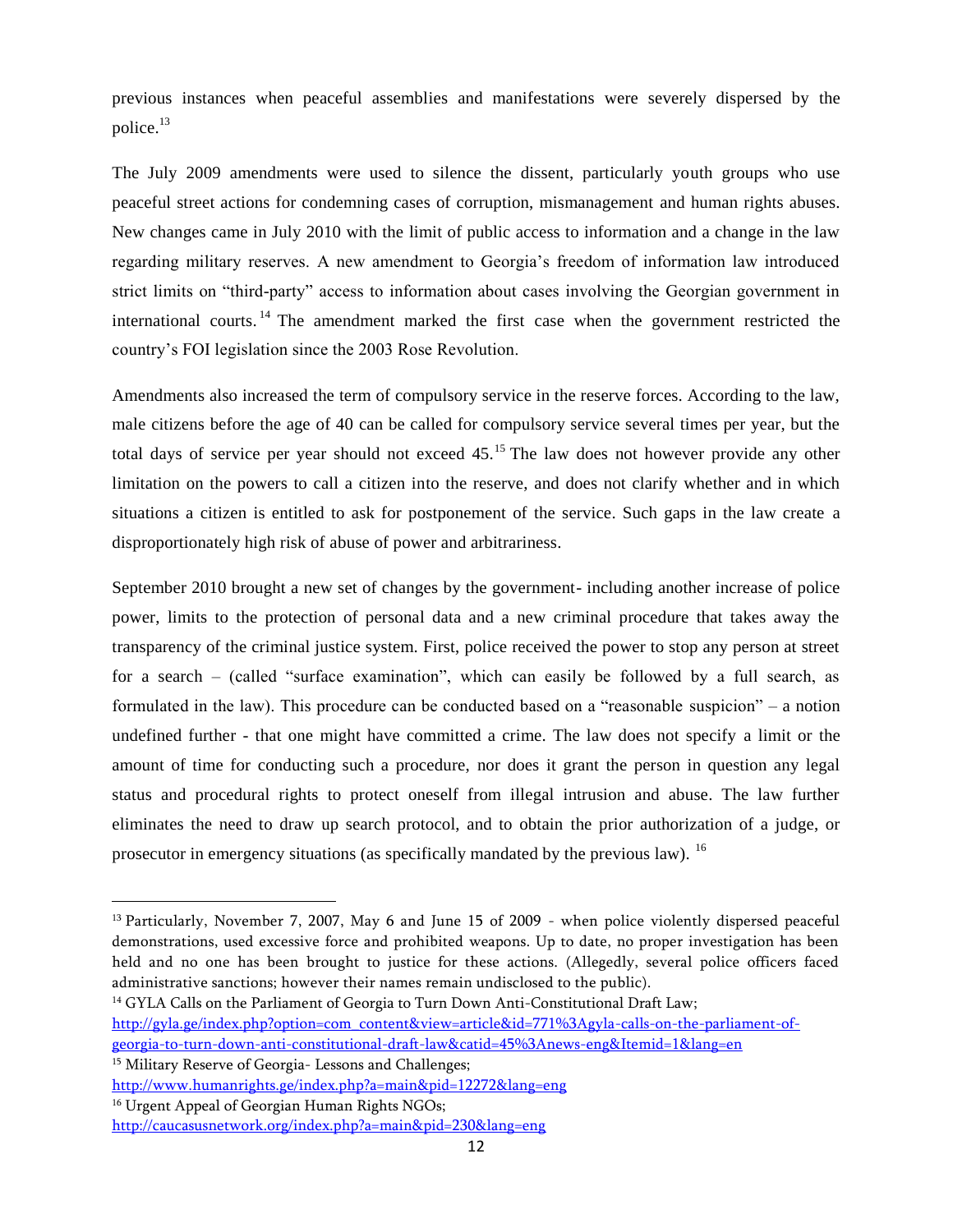Second, amendments to the "Law on the Protection of Personal Data" were initiated by the parliamentary majority. The amendments oblige any public or private entity to collect data on its employees, process it and send it to the "Inspector of Personal Data", a new position the draft law also envisages. While the need for introducing such a law remains vague vis-à-vis declared democratic goals, the law does not provide proper guarantees for ensuring that information, such as one's religious and political beliefs or sexual orientation will be protected appropriately.<sup>17,18</sup>

Finally, changes were made to the new criminal procedure code which came into force on October 1, 2010. Although the new code has many commendable provisions, their effectiveness in practice to facilitate justice has yet to be tested. One of the most problematic parts is that the new code eliminates the notion of a victim as a part of the proceedings, and consequently, leaves the latter without any procedural rights or mechanisms to be involved in the investigation and exercise scrutiny on its effectiveness. That, in itself, leads to the elimination of the legal mechanisms used by the broader public to exercise such scrutiny over investigations, which are of critical importance, especially when public interest is at stake. $19$ 

Although, the Georgian government has showed openness to hear legal expertise and recommendations from the European bodies on these amendments, i.e. Venice Commission, in the end, the amendments were adopted before the Venice Commission provided its opinion. In addition, control over the legislative process is weak in Georgia, owing to a misbalance of political forces inside the parliament.<sup>20</sup> The Constitutional Court has also failed to establish itself as a strong guarantor of human rights through law.

### <span id="page-12-0"></span>*Modalities for activities in conflict zones*

l

Since the end of 2008 conflict, Georgia has introduced several legislative measures to address the situation in breakaway regions. The Law on Occupied Territories introduced substantial restrictions to activities in these regions, binding for Georgian, foreign or international actors. The law was amended

<sup>&</sup>lt;sup>17</sup>Nothing Personal; Draft Law Which Protects and Makes it Public;

<http://www.humanrights.ge/index.php?a=main&pid=12343&lang=eng>

<sup>&</sup>lt;sup>18</sup> The amendment envisages authorization to process such data in the public interest. One of the initiators of the draft, representative of the ruling party Mr. Tordia stated that it is in public interest for the kindergarten to know sexual orientation of a teacher or for a hospital to know if a staff member is infected with HIV/AIDs. <sup>19</sup> Pros and Cons of Draft Legislation on Jury System;

<http://www.humanrights.ge/index.php?a=main&pid=7228&lang=eng>

 $\frac{20}{20}$  It is often very difficult to draw a line between the policy of the ruling party under the President's leadership – which holds an absolute majority in the Parliament (enough to change the Constitution, the supreme law of the country) - and the executive branch, again under the President's leadership.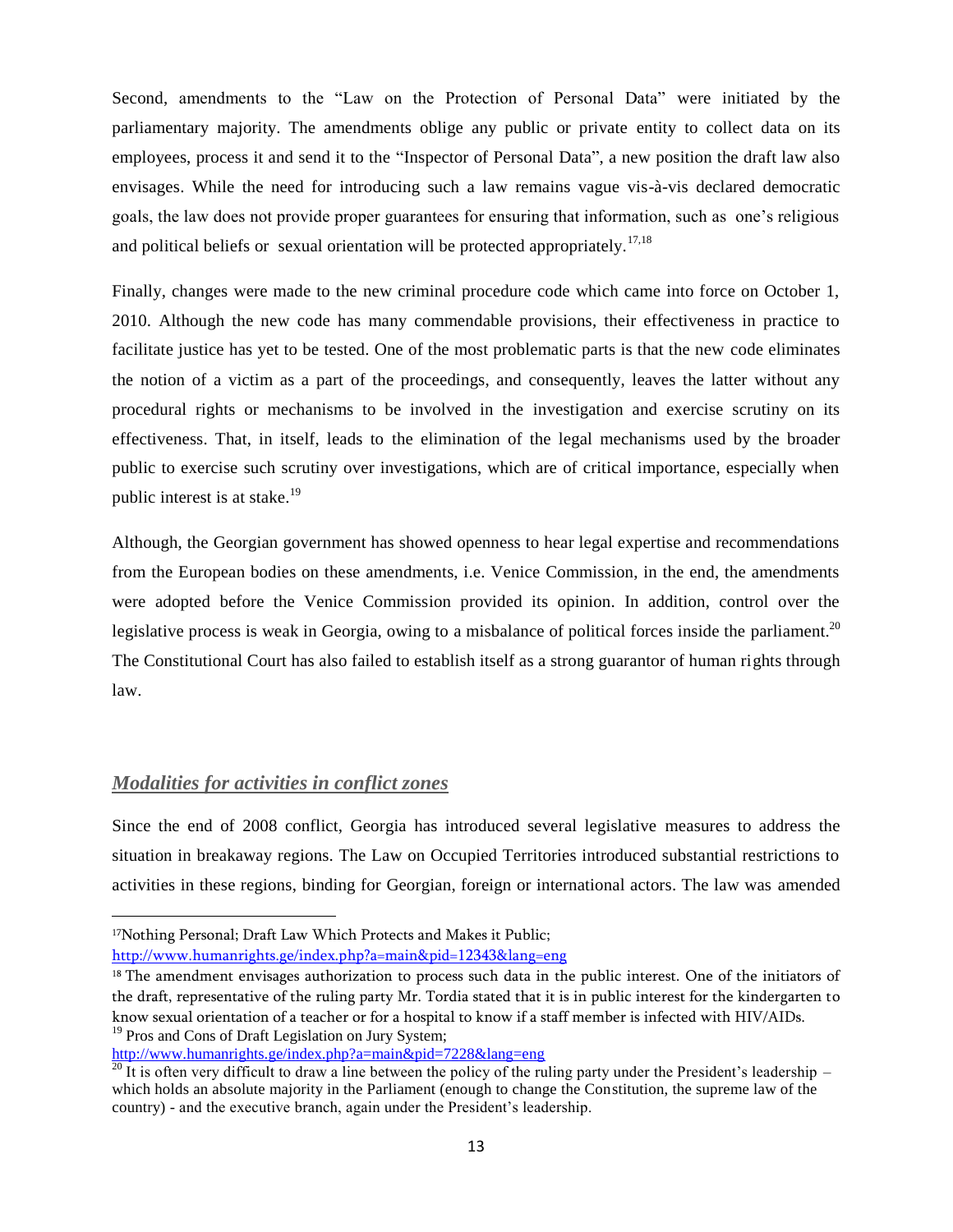in February 2010 as a result of wide criticism and recommendations by the Venice Commission. By introducing blanket restrictions for almost all kinds of activities in the abovementioned areas, the Government risked making urgent humanitarian or other necessary activities illegal.

The Georgian government has introduced new modalities for projects related to the occupied territories of Abkhazia and South Ossetia. The new law was adopted in the framework of "Engagement through Cooperation", the official strategy of the Georgian State in relation to the above- mentioned territories and came into force on October 15,  $2010^{21}$ .

According to the new law, all activities carried out in occupied territories or in relation to them must be approved by the government. Modalities cover activities of both local and international actors, as well as joint projects carried out together with civil society organizations within those territories.

While it is understandable that the Georgian government wants to have at least some picture of activities carried out by non-government actors in its breakaway provinces, the law carries the potential to destroy the small amount of trust built between parties on a civil society level. The rationale behind such judgment relies on the perception of the Georgian government in Abkhazia and South Ossetia which is overwhelmingly negative. Therefore, the project approved by central authorities will be viewed with some precaution and mistrust by Abkhazians and Ossetians.

The former Chairman of the Georgian Young Lawyers Association, Mrs. Tamar Khidasheli suggests that there is always the risk of government excessively using their ability to block activities in occupied territories, undermining the peace building process as a result. The Director of the International Center for Conflict and Negotiations, Mr. Giorgi Khutsishvili further asserted that the introduction of these regulations would hinder the real possibility of cooperation between the two sides. <sup>22</sup>

### <span id="page-13-0"></span>*The new Tax Code*

 $\overline{\phantom{a}}$ 

The new tax code adopted in 2010 entered into force on January  $1<sup>st</sup>$  2011. Among other amendments, the tax-rate on salaries for grant-funded activities has been increased. Up until 2011, the salary and other honorary taxes in the framework of grant-funded activities equaled 12%. The new code introduced 20% taxation. 20% represents a general taxation rate and is applied to profit oriented enterprises.

<sup>&</sup>lt;sup>21</sup> The document is available at [http://www.government.gov.ge/files/225\\_31228\\_370287\\_SMR-Strategy-en.pdf](http://www.government.gov.ge/files/225_31228_370287_SMR-Strategy-en.pdf)  $22$  Giorgi Margiani – New regulatory legislation: a threat to peace-building in Georgia. <http://humanrightshouse.org/Articles/15513.html>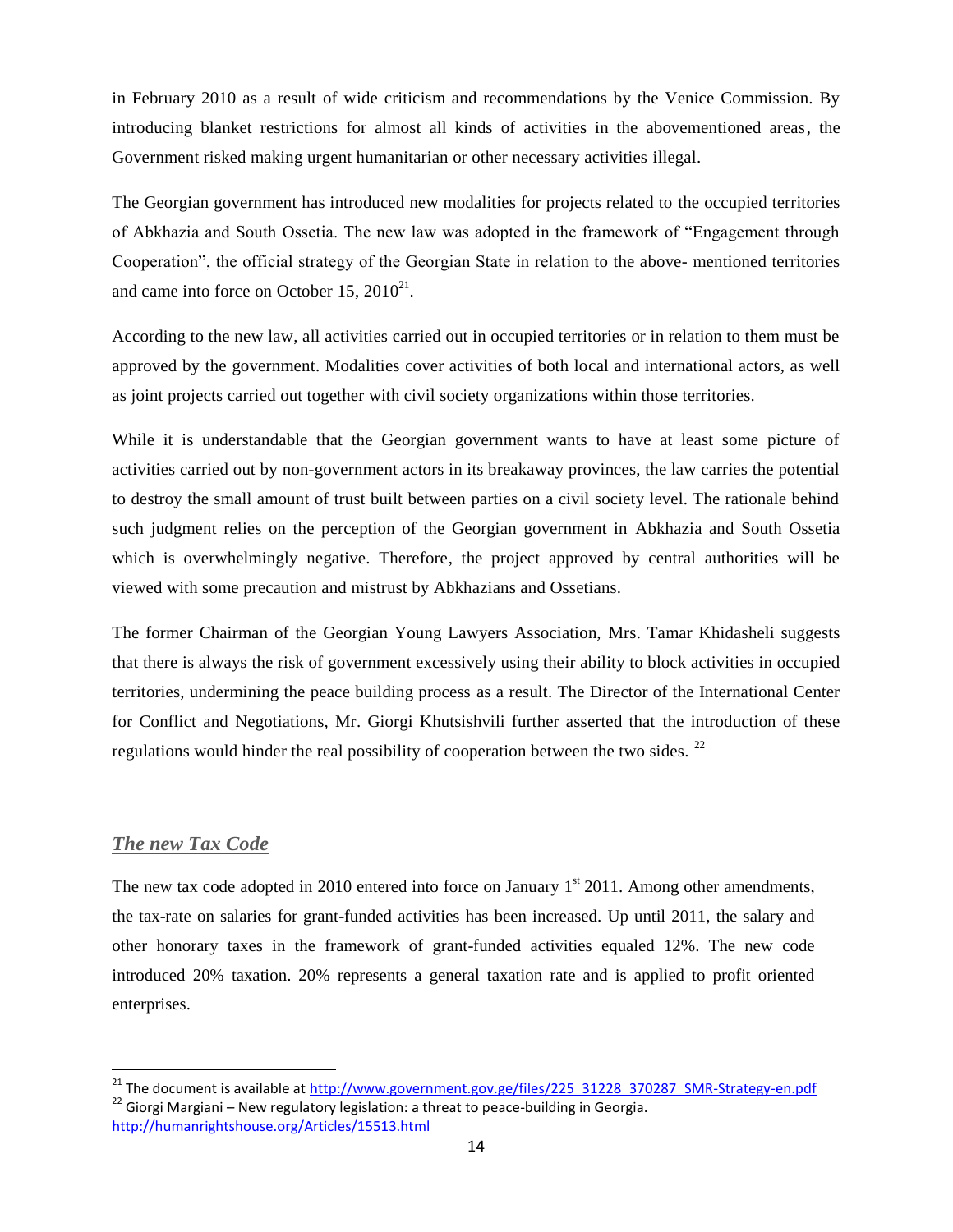The issue associated with the abovementioned amendment is that non-governmental organizations were planning their long term projects keeping the 12% tax rate in mind. As the amendment came by surprise, there was no possibility to reflect the new disposition in submitted projects in advance.

Therefore the amendment will reduce the ability of non-profit organizations to attract qualified professionals or will lead to the reduction of staff which will negatively affect their work.

Georgian NGOs issued a press-conference and a common statement asking the government to: a) extend the terms of the moratorium agreed to by the Government of Georgia and civil society for three years and b) Increase the tax rate after three years to a rate established through consultations with the civil sector.<sup>23</sup> No response from the side of the government followed.

### <span id="page-14-0"></span>*The Freedom Charter*

 $\overline{\phantom{a}}$ 

The Freedom Charter (or the Liberty Charter) represents the legislative initiative of MP Mr. Gia Tortladze and supported by the parliamentary majority of the National Movement. It is a joint legislative document of the draft Law on Lustration and the Patriot Act.

The law will expand the powers of law-enforcement agencies and encourage them to coordinate better on counter-terrorism measures. It will sanction the creation of a single video surveillance system for strategic buildings and shipments. It also provides for a register of individuals who worked for the security services in the old Soviet Union, and place restrictions on the positions they can hold. Finally, it will ban both communist and fascist symbols, road-names and anything else deemed supportive of extremist ideologies.

Tortladze said the law was essential because of the security challenges to Georgia, in particular since Russia has already recognized Abkhazia and South Ossetia as independent states after the 2008 conflict.

The Charter also includes measures to restrict the public display of Soviet and Nazi symbols and restrictions on former Soviet functionaries to hold public office. This will be conducted by the state commission, composed by the president from members nominated by each parliamentary faction. The commission will then make a decision on applying a ban in each individual case.

The alarming regulation, introduced by the Charter obliges commercial banks "to immediately submit information" to the Ministry of Interior concerning transfers of GEL 25, 000 and above from abroad on

<sup>&</sup>lt;sup>23</sup> [http://gyla.ge/index.php?option=com\\_content&view=article&id=761:statement-by-civil-society-organization-in](http://gyla.ge/index.php?option=com_content&view=article&id=761:statement-by-civil-society-organization-in-georgia-&catid=45:news-eng&Itemid=1&lang=en)[georgia-&catid=45:news-eng&Itemid=1&lang=en](http://gyla.ge/index.php?option=com_content&view=article&id=761:statement-by-civil-society-organization-in-georgia-&catid=45:news-eng&Itemid=1&lang=en)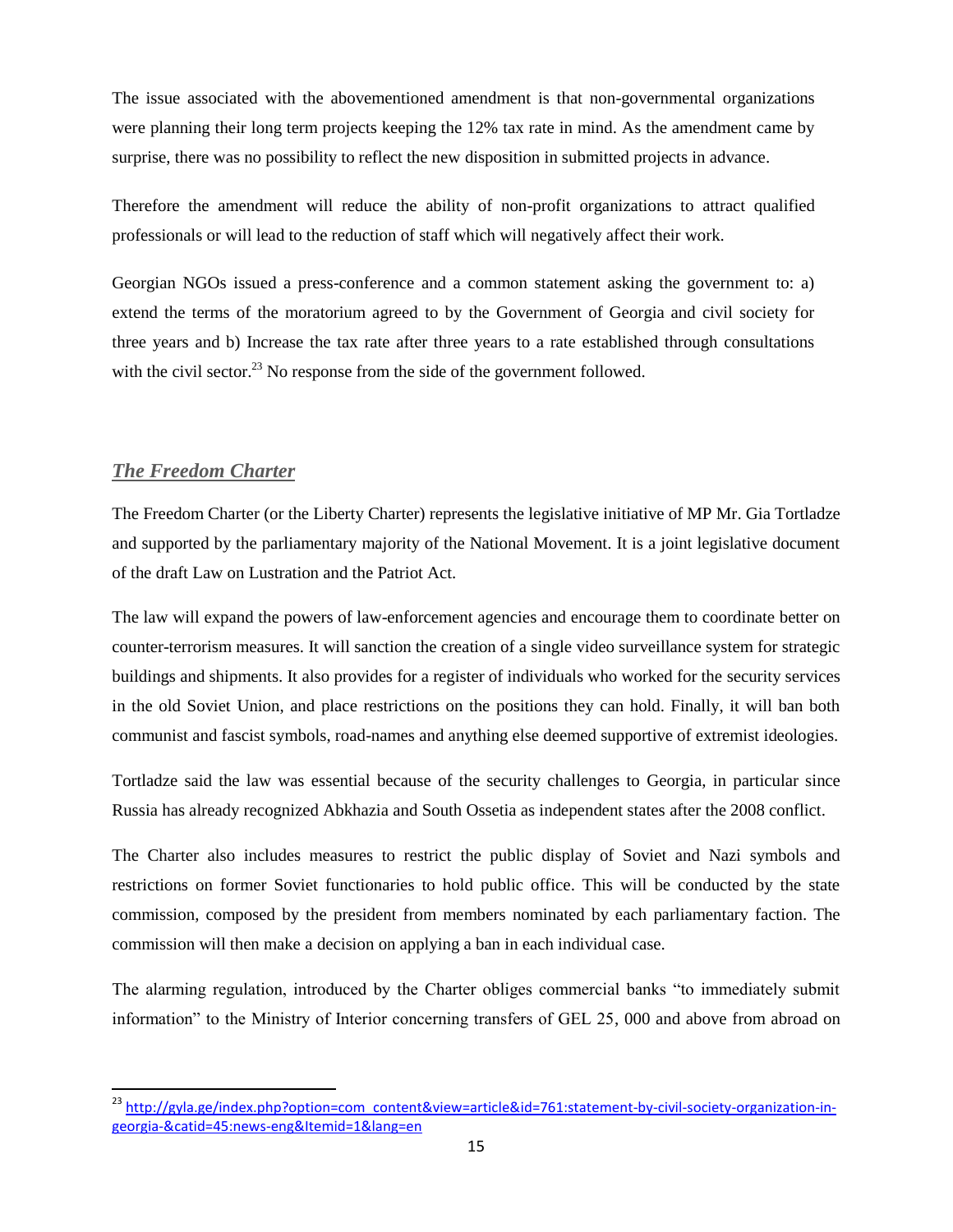the accounts of organizations or individuals in Georgia.<sup>24</sup> The clause clearly violates the rights of commercial bank clients, as the confidentiality of their private information is potentially ignored.

#### <span id="page-15-0"></span>*Strengthening Internet Control*

The amendment to the law on operative-investigative activity was made on 24 September, 2010. The amendment grants investigative authorities access to physical lines of communication, mail servers, data bases and lines of communication.

Obviously, social networks, mail servers and other servers based in Georgia are more accessible to security compared to servers located in other countries. However, the information shared between the internet user and the targeted server is delivered via Georgian communication companies and can be intercepted there. The companies Silknet, ITDC and Caucasus Online stated while talking with Netgazeti, that they will cooperate with the investigation and fulfill any request that complies with the law.<sup>25</sup>

The abovementioned actions can be carried out by the investigation based on permission issued by a judge. In case of urgent necessity however, the same actions can be conducted without a judge's permission, provided that the investigation can present evidences of such necessity before the court within 24 hours.

# **Judiciary**

<span id="page-15-1"></span>**The independent judiciary represents a cornerstone of democratic society and the most effective tool in terms of the protection of fundamental rights.**

**Trends in the judiciary system in Georgia have been the same since the Rose Revolution and did not change in 2010 either. It was previously reported that civil litigation became rather fair where private actors are allowed to compete freely and judges are also free of pressure from executive officials or institutions. As the Chairman of the Georgian Young Lawyer's Association, Ms. Tamar Chugoshvili pointed out during the UN organized seminar in Gudauri, exceptions can only occur in cases where direct state or highly ranked state official's interests are involved.<sup>26</sup>**

l

<sup>&</sup>lt;sup>24</sup> <http://civil.ge/eng/article.php?id=22794&search=tortladze>

<sup>25</sup> <http://www.humanrightsge.org/index.php?a=main&pid=12564&lang=eng>

<sup>&</sup>lt;sup>26</sup> The UN Round Table on Human Rights Issues was organized by the UN House Tbilisi on 13-15<sup>th</sup> February 2011 and included participants from human rights organizations and media.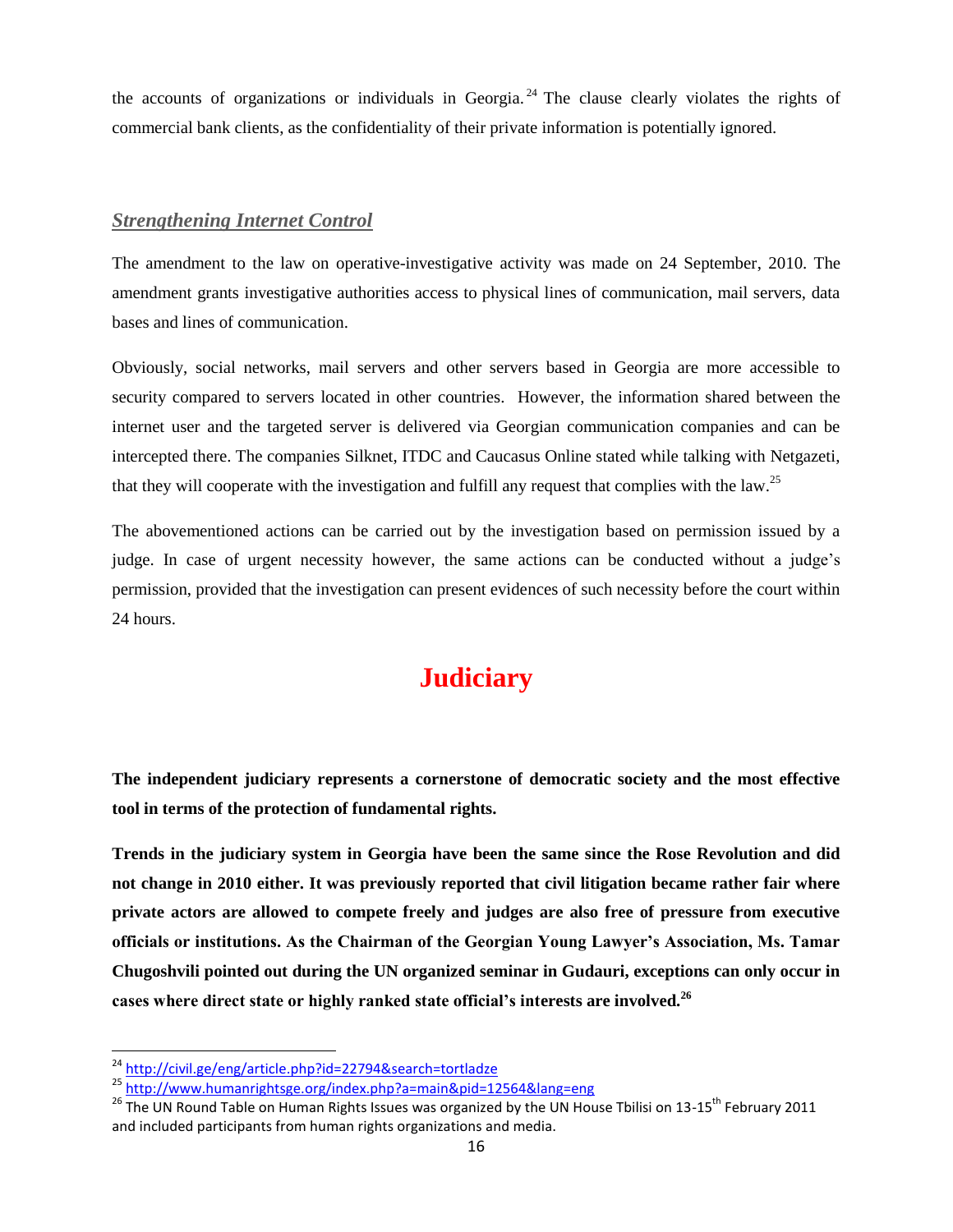**It was also reported that courts became more convenient and better furbished, and hearings are carried out in a quieter and more adequate environment. Salaries for judges have been increased from 30 to 1,550 Georgian Lari at minimum and over 4,000 at maximum, effectively eliminating bribery.<sup>27</sup>**

**Unfortunately, the disposition is different in administrative and criminal proceedings, where all decisions are usually in line with the request of the prosecution and the infamous state policy of "Zero Tolerance". Acquittals were almost non-existent: Tbilisi City Court heard 26, 172 criminal cases in 2010 (22% more than in the previous year) and only 3 of them were not guilty which amounts to 0.1 percent for the reporting year. <sup>28</sup> Some cases almost contradicted common sense but the prosecution refused to back off and the court simply rubber stamped whatever the prosecutor requested.**

**Despite illusionary independence, judges are subjected to enormous pressure. There is no direct control over their dismissal but they can be dismissed for disciplinary violations. Judges can also be assigned to remote locations without their prior consent which also represents a means of pressure.**

**2010 was marked by several new regulations in the justice system and this chapter will focus on them, emphasizing issues associated with new legal initiatives and practices.**

### <span id="page-16-0"></span>*Pressure On ECHR Applicants*

 $\overline{\phantom{a}}$ 

A relatively new trend in Georgian reality is a pressure on applicants to the European Court of Human Rights. The goal seems to be twofold: first, to coerce a person to withdraw a case from the Court if possible and second, to put the applicant under pressure demonstratively to prevent others from applying. The later is more visible in closed facilities where the abovementioned tactic can have a better effect.

Lawyers from the non-government organization, Article 42 of the Constitution have experienced cases of similar character in their work. The former chairman of the organization Manana Kobakhidze pointed out during the round table with the ambassadors and representatives of international missions that prison officials are putting huge pressure on ECHR applicants to make them withdraw their applications. She also stressed that some prisoners, released according to the decision of the ECHR have been returned to prisons by different charges.

<sup>&</sup>lt;sup>27</sup> Human Rights Centre 2010; Vanishing Rights, p. 9. Report available at

[http://caucasusnetwork.org/admin/editor/uploads/files/reports/bolo\\_%20vanishing%20right-kdits.pdf](http://caucasusnetwork.org/admin/editor/uploads/files/reports/bolo_%20vanishing%20right-kdits.pdf) <sup>28</sup> <http://www.humanrights.ge/index.php?a=main&pid=12715&lang=eng>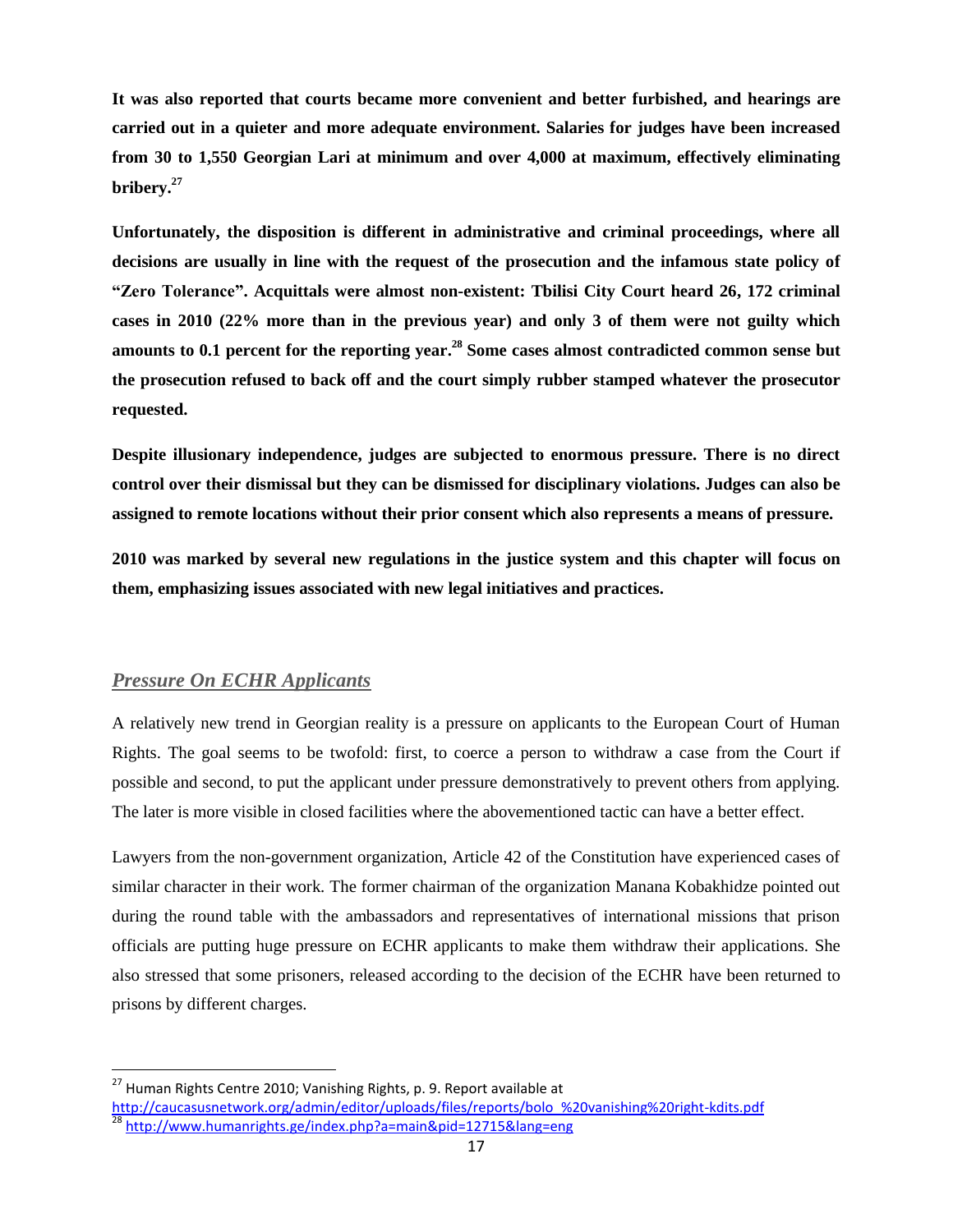#### <span id="page-17-0"></span>*Plea Bargain*

The plea bargain agreement is probably the most threatening issue in criminal proceedings. Much like in previous years, it is used as an income source for the budget rather than an implementation of justice. Judicial practice in criminal proceedings shows that criminal cases are not adjudicated properly and that the plea bargain agreement has almost completely taken the whole criminal justice system over. Convicts can always deny the agreement but as the practice shows, in such cases they are doomed to severe sanctions. Additionally, the practice endangers the profession of an attorney as the number of clients depends on the ability of the lawyer to negotiate with the prosecution.

84.3 % of cases out of the above mentioned 26, 172 cases heard in Tbilisi City Court ended with a procedural agreement; the verdict of not guilty was issued in only 3 cases as mentioned, while partially justifying verdicts were issued on 9 cases.

### <span id="page-17-1"></span>*The New Criminal Procedure Code*

The new Criminal Procedure Code entered into force on  $1<sup>st</sup>$  of October 2010. Several new initiatives were incorporated into the code not seen by the Georgian judicial practice before.

The criminal responsibility age has been increased from 12 back to 14 years. The age was reduced in 2007 but the amendment was met with huge criticism.<sup>29</sup> As a result, the clause was never used in practice and the government issued a moratorium on implementation of the law before a separate juvenile justice system was created.

According to one of the amendments, the current rule of consecutive sentencing will be changed and a defendant, facing charges on multiple counts, will receive the longest of the separate sentences in full for the gravest offense and half of the sentences for other offenses. The amendment leaves it to the judge's discretion to impose consecutive sentences in full depending on the gravity of other offenses. But it will also be up to the judge to halve sentences for offenses – other than the gravest one – taking into account the mitigating circumstances and a defendant's record.

One of the new initiatives is granting the defendant the right to carry out an independent investigation.<sup>30</sup> The lack of such opportunity was widely criticized in past years and it should be only welcoming to have the opportunity with the new code. In practice however, major constraints still occur. Namely, lack of ability of the defendant to perform an examination, caption and other activities, as private organizations

<sup>&</sup>lt;sup>29</sup> <http://www.civil.ge/eng/article.php?id=15287>

<sup>&</sup>lt;sup>30</sup> article 38, part 7 of the new Criminal Procedure Code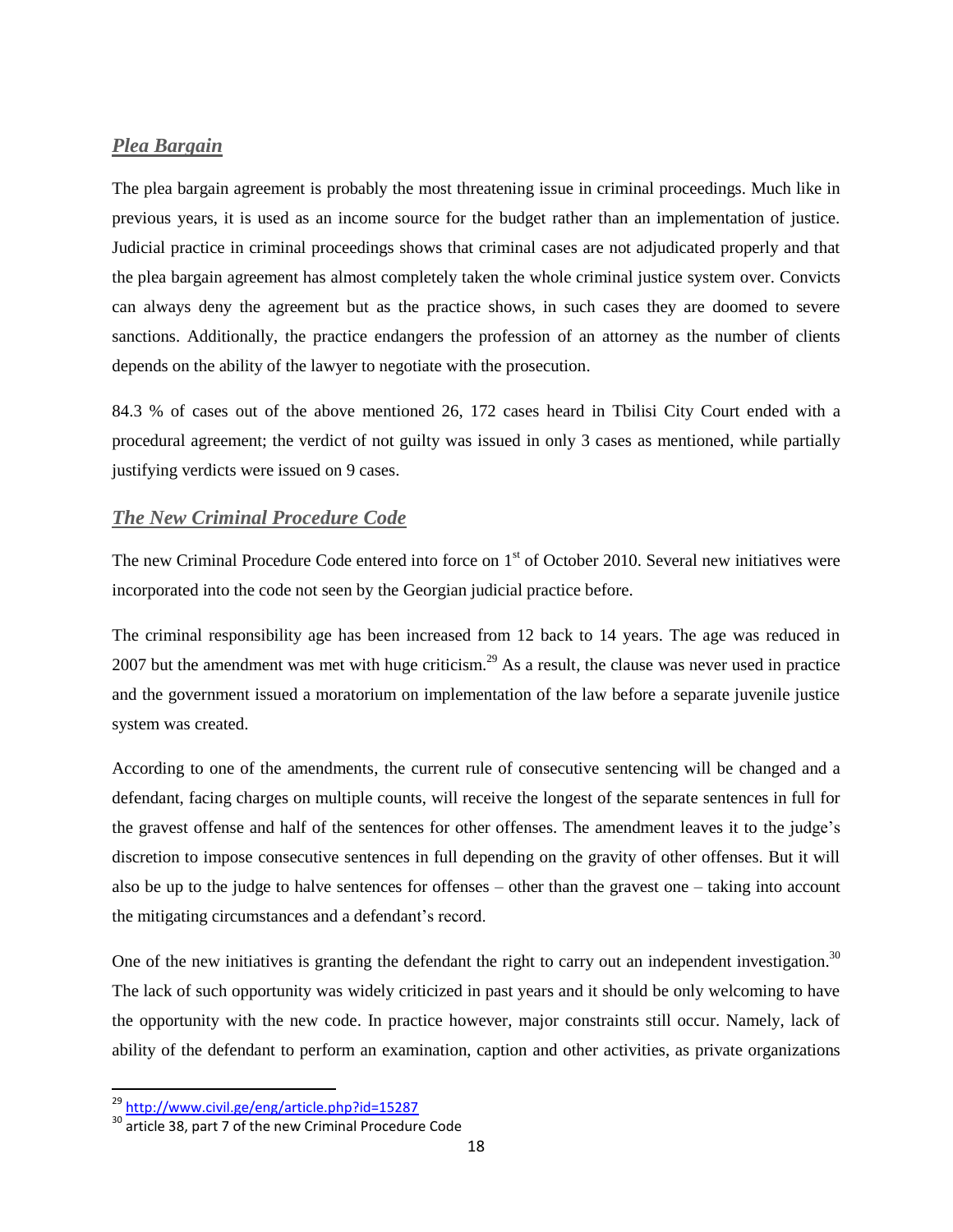like commercial banks and communication companies (mobile operators) are not obliged to provide information to private individuals like they do with the official investigation.

Article 39 seems to solve the issue of access to information for defendants, stipulating that in cases where the defendant is unable to acquire information, he/she can appeal to the court and carry out the same activities by the decision of the court.<sup>31</sup> The judicial practice observed by Human Rights Centre lawyers however reveals that judges mostly refuse to issue such decisions referring to part 6 of the article 111 of the code which stipulates that the defendant does not have a right of search and caption.

Yet another problematic clause in practice is the obligation of the prosecution and the defense to exchange obtained data during the investigation 5 days prior to the hearings.<sup>32</sup> The head of the HRIDC Legal Aid Centre, Ms. Nino Andriashvili points out that the practice shows that the time set for the exchange of obtained materials is not reasonable and usually puts the defendant in a disadvantageous position due to the inability of the later to carry out a wide range of investigative activities and therefore possessing less data.

### <span id="page-18-0"></span>*Jury Trial*

 $\overline{\phantom{a}}$ 

The jury trail is an approved method used in many leading states. This method facilitates civic participation in determining the outcome of legal verdicts and has reaped positive results. As the lawyers Irakli Kotetishvili and Tina Khidasheli noted while talking with the magazine *Liberali*, "the jury institution means implementing people's justice when it is not only the judge deciding the question of individual guilt but ordinary citizens as well. They (the jury) hear the sides of the defense as well as the prosecution, attend and observe the presentation and evaluation of the evidence, and in conclusion, make a decision on whether the defendant is guilty or not based on a majority vote."

According to transitional provisions, until January  $1<sup>st</sup>$  of 2011, the jury institution will operate only in the Tbilisi City Court and will hear criminal cases belonging to its territorial jurisdiction envisaged by Article 109 of the Criminal Code (deliberate murder under aggravating circumstances).

The jury is appointed by a random method. 30 people are chosen from a common list of Georgian voters. The list is then screened. Representatives of the police, state departments, those within the spiritual community, as well as psychologists, psychiatrists and others that are not included on the list are prohibited from serving on the jury panel. Those who refuse to participate in the trial after being

 $31$  article 39, part 2 of the new Criminal Procedure Code

<sup>&</sup>lt;sup>32</sup> article 83, part 6 of the new Criminal Procedure Code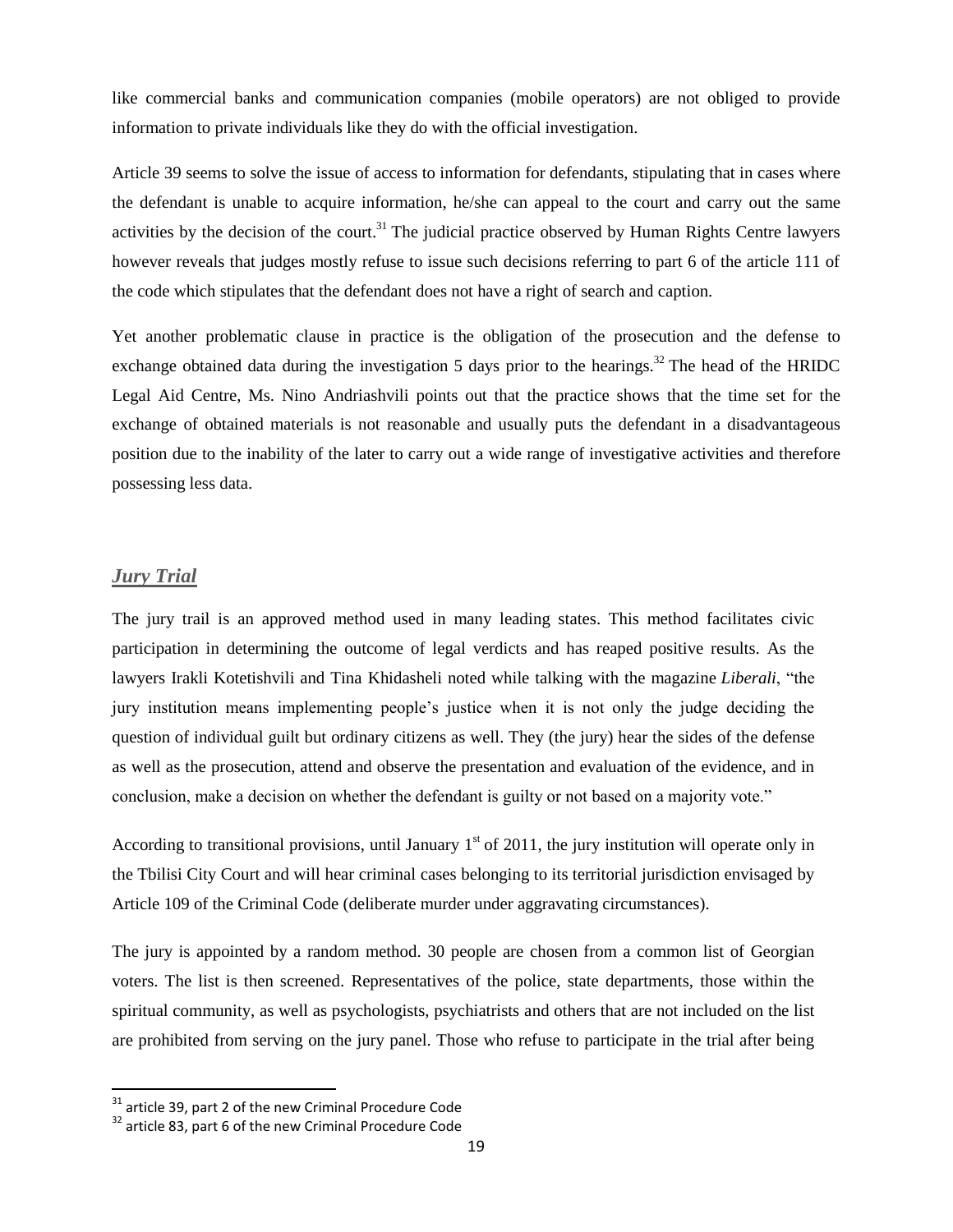called upon for jury duty are administered monetary fines. If the jury member is not present at the trial due without a legitimate reason, a fine of 1000-1500 GEL will be imposed.

# **Human Rights Defenders**

<span id="page-19-0"></span>**2010 turned out to be difficult for human rights defenders. The smear campaign against defenders, launched in the Georgian media in the end of 2009 continued through the first quarter of 2010 as well. Several defenders became victims of threats, defamation or physical abuse, namely:** 

**The founder of the Studio Reporter, member of the South Caucasus Network of Human Rights Defenders, Vakhtang Komakhidze had to leave the country and ask for political asylum in Switzerland because of death threats related to his professional activities.**

**The founder of the Public Movement – Multinational Georgia, Mr. Arnold Stepanyan was accused in spying for the Russian Federation in printed media and a video report followed soon afterwards on the infamous Real TV, closely associated with the Georgian government.**

**The coordinator of the HRIDC Gori regional office Mr. Saba Tsitsikashvili was physically abused at the Gori Municipality building when trying to legally obtain public information.**

#### <span id="page-19-1"></span>*Smear Campaign*

The beginning of 2010 was marked by a substantial campaign against human rights defenders. An active media campaign against non-governmental organizations and human rights defenders started in December 10, 2009, the International Day of Human Rights. Government-controlled media outlets released biased telecasts one after another where human rights defenders are declared to be traitors and enemies of the Georgian people; they work against pubic interests.

Before 2010, the "assault" was carried out on the "Human Rights Priority" (December 10th), "Georgian Young Lawyers Association" (December 12th). Further in 2010 the founder of the "Studio Reporter" Vakhtang Komakhidze, the head of the "Union of Disabled Veterans and Wives of Fallen Soldiers" Manana Mebuke and conflict scientist Paata Zakareishvili (December 17th) also became targets of the campaign. Similarly plotted features were aired by the media later as well.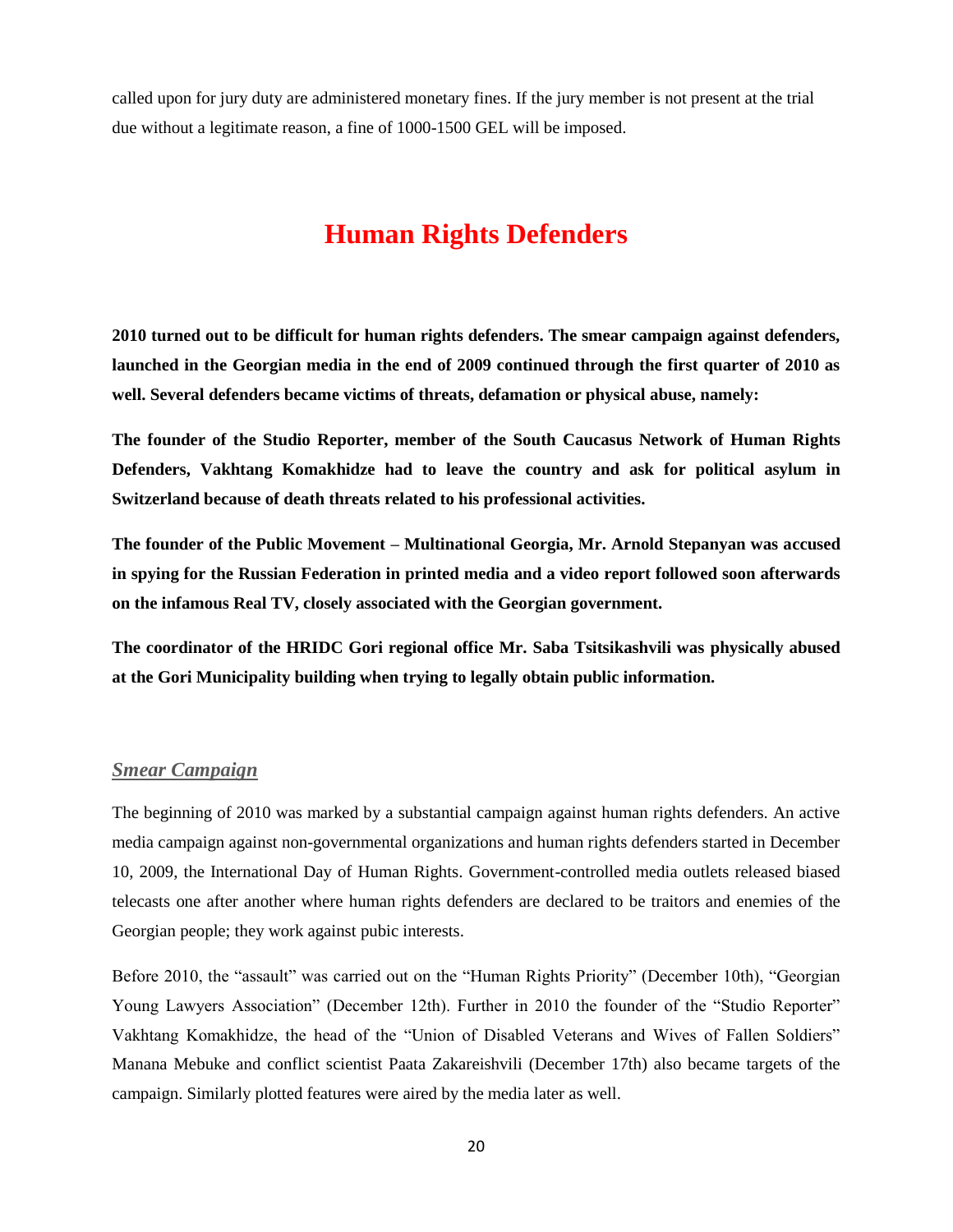Council of Europe Commissioner for Human Rights, Thomas Hammarberg and former Public Defender of Georgia, Sozar Subari also became targets of open criticism from the side of Georgian politicians (in the case of Mr. Hammarberg) and from the side of the state-controlled media (in the case of Mr. Subari).<sup>33</sup>

#### <span id="page-20-0"></span>*Vakhtang Komakhidze*

 $\overline{\phantom{a}}$ 

On February 10, 2010, Mr. Vakhtang Komakhidze, a well-known investigative journalist in Georgia and a member of the South Caucasus Network of Human Rights Defenders, reported to have received death threats from the authorities against him and his family members due to his professional activities.<sup>34</sup> As reported, the threat comes as the Government's reaction to Mr. Komakhidze's visit to *de facto* South Ossetia in December 2009 and the documentary film concerning the Russia-Georgia war of August 2008, on which Mr. Komakhidze has been working recently.

In December 2009, together with two other representatives of civil society, Mr. Komakhidze met with South Ossetian NGOs, families affected by the war and Mr. Kokoity, the *de facto* leader of South Ossetia. After the visit, Mr. Komakhidze announced publicly that he was working on a documentary about the Russia-Georgia war of 2008, for which he also gathered materials during his visit to South Ossetia.

Mr. Komakhidze highlighted that the documentary would disclose many issues yet unknown to the wide public. For instance, two days before the war, on August 6, the State Minister of Georgia agreed with the de-facto authorities of South Ossetia about the evacuation of the grandmother of Ms. Alana Gagloeva, an employee of the president's press-service. However, at that time, the government was leaving the Georgian population completely unprotected, in the hands of the Russian army.

On December 17, 2009, on the same day when Mr. Komakhidze came back to Tbilisi, high ranking politicians harshly criticized him and his colleagues for this visit.<sup>35</sup> Their criticism was broadcasted in news programs by various media outlets. For instance, Mr. Shota Malashkhia, one of the ruling party's leaders, said: *"this is a disease not only for Georgia; such persons always existed during various occupation regimes and their actions have already been responded to by the population after the deoccupation. The same will happen in the case of these people [referring to those who visited Tskhinvali on December 16 as well - for some of them it will be a response through [results] in elections and for* 

 $33$  Human Rights Centre – "Not to Enquire, Not to Record, Not to Expose" p. 12. Report available at [http://caucasusnetwork.org/admin/editor/uploads/files/reports/Not%20To%20Enquire,%20Not%20to%20Record,](http://caucasusnetwork.org/admin/editor/uploads/files/reports/Not%20To%20Enquire,%20Not%20to%20Record,%20Not%20to%20Expose.pdf) [%20Not%20to%20Expose.pdf](http://caucasusnetwork.org/admin/editor/uploads/files/reports/Not%20To%20Enquire,%20Not%20to%20Record,%20Not%20to%20Expose.pdf)

<sup>&</sup>lt;sup>34</sup> Death Threats Against a Leading Georgian Journalist; [http://caucasusnetwork.org/admin/editor/uploads/files/pdf/Komakhidze\\_FINAL\\_ENG.pdf](http://caucasusnetwork.org/admin/editor/uploads/files/pdf/Komakhidze_FINAL_ENG.pdf)  $35$  Officials Slam Journalist, Politician, and Activist for Meeting With Kokoity;

<http://caucasusnetwork.org/index.php?a=main&pid=150&lang=eng>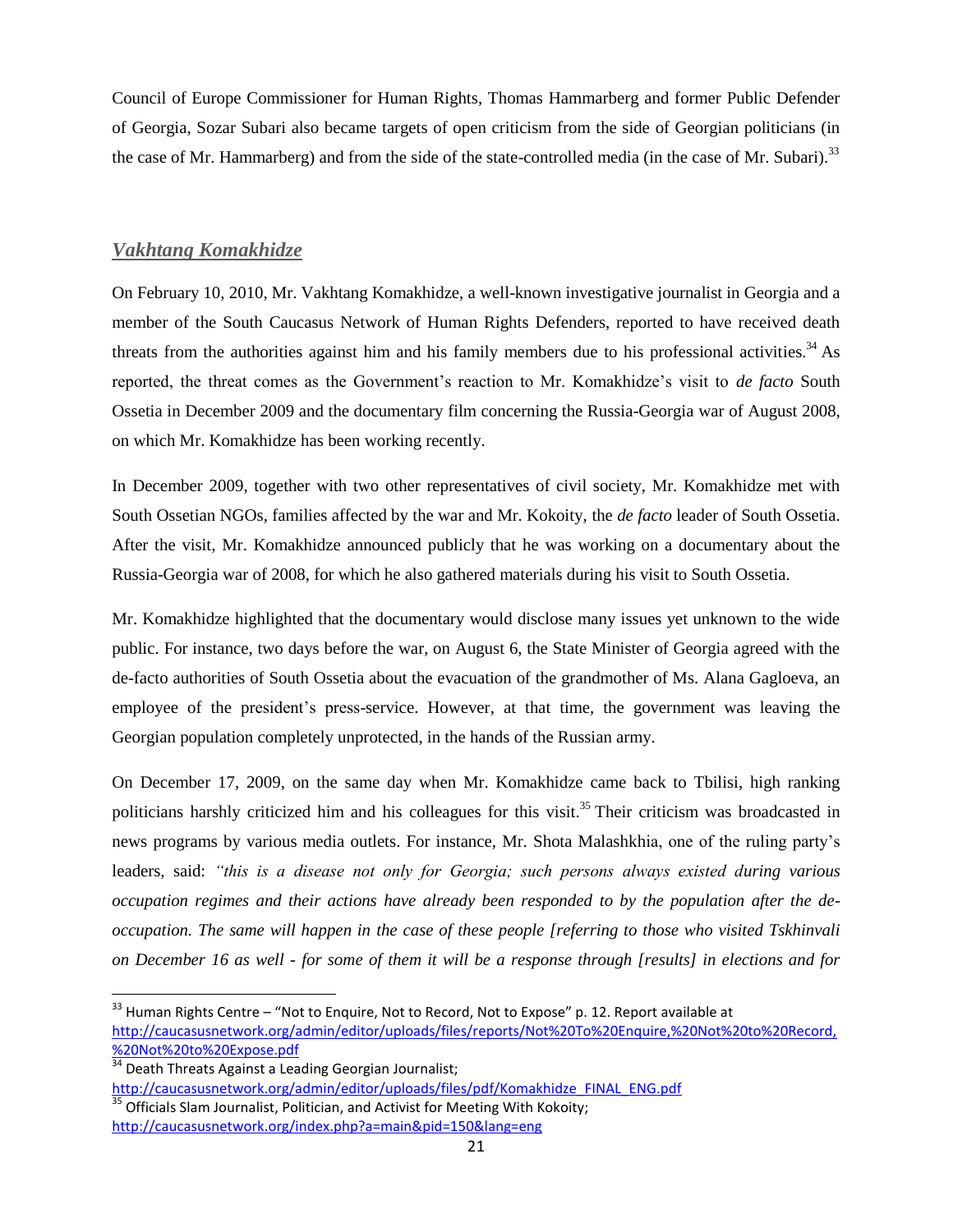*others from the moral point of view."* The media also referred to them as "traitors". Several days later, a stranger stopped Mr. Komakhidze and said that he wanted to warn him against his activities, that it would be better for him and his family not to bother Georgian authorities. He added that the only way out for him and his family would be to leave the country and stop filming. On January 28, 2010, as Mr. Komakhidze was about to leave Georgia in order to film and interview representatives of the *de facto*  government of South Ossetia outside the country, six to seven persons sat down next to him at the airport. One of them was the chief of the security department. The men started having an aggressive conversation with Mr. Komakhidze, and one of them told him that it was good that he was leaving the country.<sup>36</sup> On February 9, 2010, the Georgian TV channel *Real-TV<sup>37</sup>* broadcasted a report about Mr. Komakhidze's private life and professional activities with a clear aim to discredit Mr. Komakhidze and undermine his reputation. The TV report spread incorrect information, saying that in 2004 Mr. Vakhtang Komakhidze worked at the Ministry of Security and had to leave the Ministry because of financial machinations after one year. The fact is Mr. Komakhidze left the Ministry three months after his appointment based on his personal wish. The report also accused Mr. Komakhidze of polygamy and tried to portray him as a bad parent.<sup>38</sup>

On 13<sup>th</sup> of February the rally in support of Mr. Komakhidze was held in front of the Swiss embassy in Tbilisi.<sup>39</sup>

After spending 6 months in the refugee camp, Mr. Komakhidze received political asylum and currently lives in Switzerland.<sup>40</sup> Later this year his family members were allowed to move to Switzerland as well.

### <span id="page-21-0"></span>*Arnold Stepanian*

On 22nd of February, the article was published in the newspaper "Versia" (Version) with the headline – "Who is the agent with the code name "Shvartsika" and what coded messages were published on websites".

According to "Versia", "the Counter-Intelligence Department started to expose spies working in Georgia. They have already started working in this field and they particularly focus on the spies of Russian Special

 $\overline{a}$ 

<sup>&</sup>lt;sup>36</sup> MIA High Official Denies Pressure Upon Journalist Fled From Georgia; <http://caucasusnetwork.org/index.php?a=main&pid=148&lang=eng>

<sup>&</sup>lt;sup>37</sup> TV Channel *Real-TV* was established in 2009. It has a record of being involved in defamatory reporting against critical voices, human rights defenders and alternatively-minded people in Georgia. It is also known among the public for its close ties with the Georgian Government.

[Statement of the South Caucasus Network of Human Rights Defenders](http://caucasusnetwork.org/admin/editor/uploads/files/pdf/Komakhidze_FINAL_ENG.pdf)

<sup>39</sup> Reported by [media.ge](http://www.media.ge/en/node/36279)

<sup>&</sup>lt;sup>40</sup> Reported by [media.ge](http://www.media.ge/en/node/38284)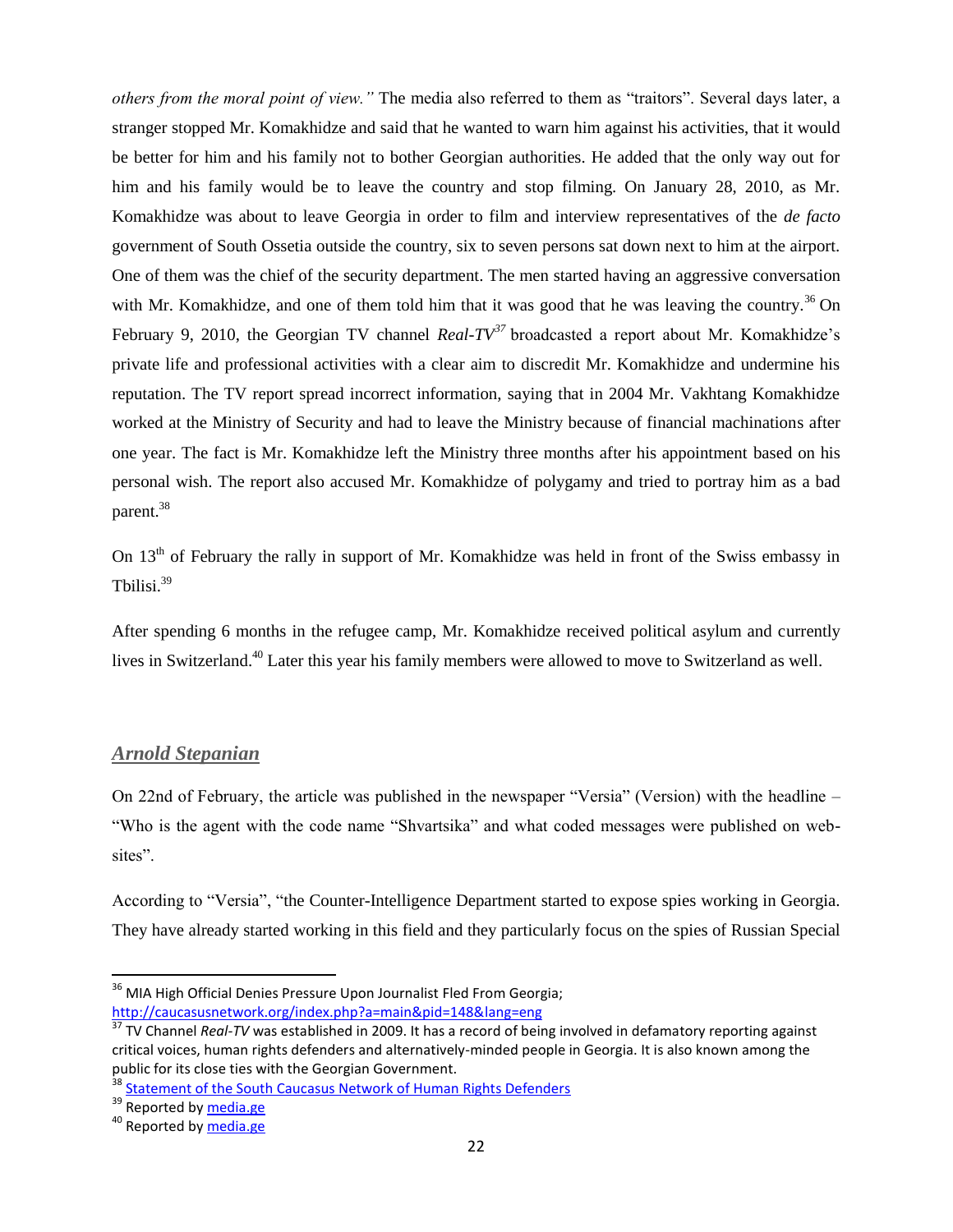Forces. The materials are already collected on a spy-network of Russian spies and according to lobby information, law enforcement officers will pay particular attention to the spies comfortably sitting in socalled NGOs. It was the main topic of the session at the Parliamentary Committee of Security and Defense. Givi Targamadze's committee has discussed the increase of funds for intelligence activities."

After this introduction, the article discusses the founder of the Multinational Georgia Arnold Stepanian; it introduces documents dated the year 1993 on gaining Stepanian over by Security Service of the Russian Federation; the author of the article claims Stepanian had sent so-called coded messages to them.

The source of the document was extremely controversial. It was a post on a Russian internet forum with the attached document with the above mentioned content. Strangely enough, the author of the post registered on the forum the day before and has made only one post since his registration. The impression was that somebody registered in purpose to publish controversial documents on Stepanian and give a push start to a campaign against him.<sup>41</sup>

Later the infamous Real TV used the newspaper article in its broadcasted report on Mr. Stepanian. The report had a similar attitude to the one broadcasted on Mr. Komakhidze one month earlier.

The above mentioned case clearly shows how a machine used for defamation can work and how a supposedly deliberately placed, non-credible post on the internet forum can be brought up on the chain of media sources and reach mass media, particularly a TV station.

It must be noted that throughout 2009 Arnold Stepanian complained about governmental oppression on him several times; he said he was threatened with accusing to be a spy of foreign country unless he stopped his activities.

#### <span id="page-22-0"></span>*Saba Tsitsikashvili*

 $\overline{\phantom{a}}$ 

On January 22, 2010 journalist Saba Tsitsikashvili, a regional correspondent for the Human Rights Center and editor of the regional newspaper "Kartlis Khma" (Voice of Kartli), was subjected to abuse and harassment by regional security guards in Shida Kartli. The guards physically and verbally abused Tsitsikashvili and blocked him from carrying out his professional activities.

The incident occurred when the journalist visited the regional administration office to obtain public information concerning administrative-organizational expenses spent by the regional administration in

<http://forum.politikaonline.ru/index.php?act=Print&client=printer&f=4&t=8192>

<sup>&</sup>lt;sup>41</sup> Documents were published on politikaonline.ru. By the time of writing the report <u>the thread</u> has been either deleted or the access has been limited.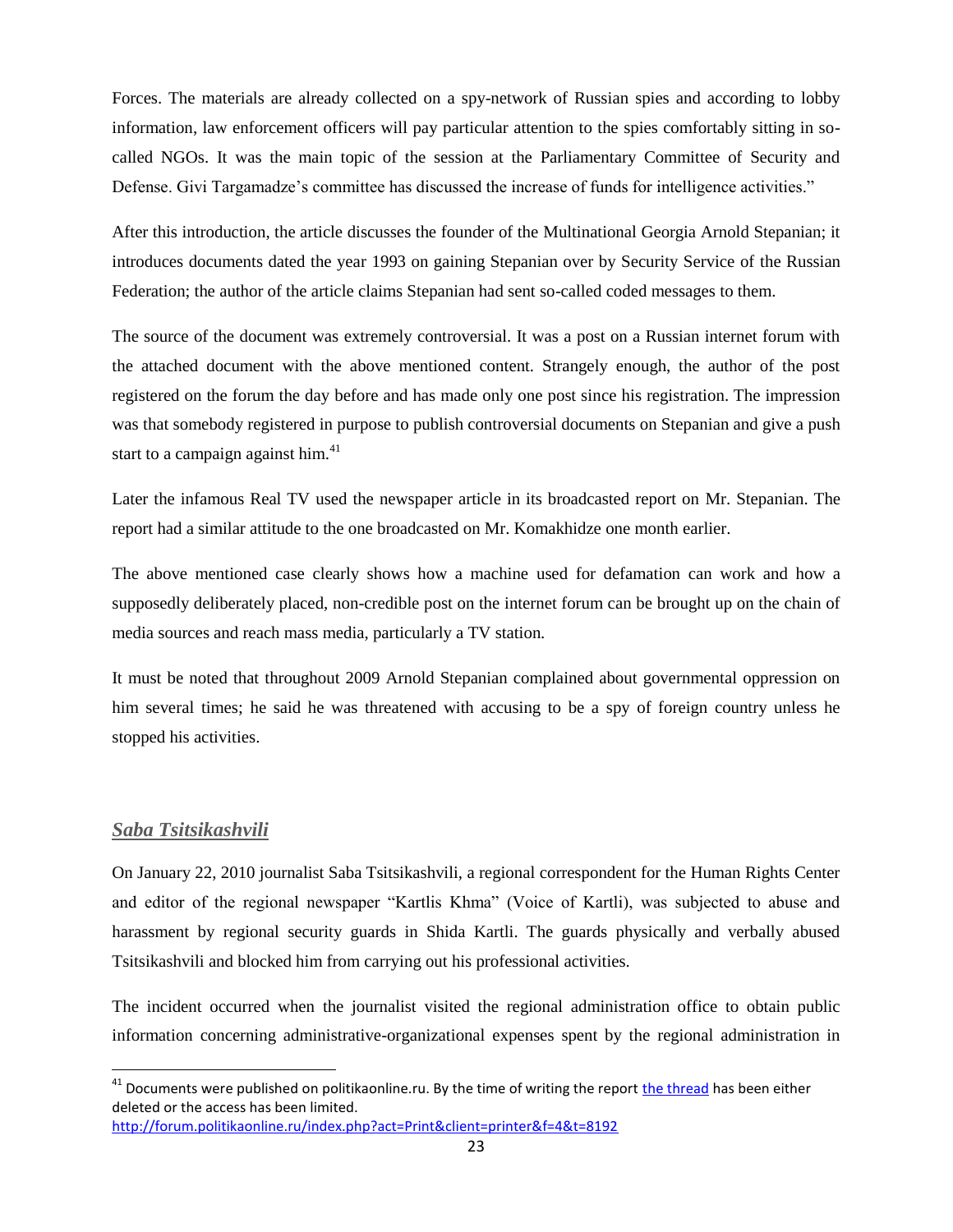2009. The journalist had officially requested the public data several days before in accordance with Georgian legislation.

When he entered the building, a security guard blocked his way. Security guards then assaulted Tsitsikashvili physically and verbally, forcibly kicked him out of the building and obstructed him from carrying out his journalistic activities.<sup>42</sup> This is punishable under article 154 of Criminal Code of Georgia - illegal obstruction of a journalist's professional activities.<sup>43</sup>

The journalist relates the incidents to the generally hostile attitude of the Shida Kartli regional administration towards his professional activities and his action of December 15 2009. On this particular day, Shida Kartli Regional Governor Lado Vardzelashvili presented an annual report of the work carried out by the regional administration to foreign ambassadors and NGOs. Ten minutes before the presentation was to start, Tsitsikashvili distributed copies of his article among the guests. The article reported about bonuses and other financial allowances by the regional governor.<sup>44</sup> This caused a serious dissatisfaction among regional authorities and as Tsitsikashvili believes, resulted in the events of January 22.

This is not the first time that Saba Tsitikashvili has been harassed or assaulted by representatives of regional authorities.<sup>45</sup> In 2008, after the August Russian-Georgian War, he received several death threats and was physically assaulted by the Deputy Regional Governor of Shida Kartli, Zurab Chinchilakashvili. At the end of 2008, the situation became critical and Tsitsikashvili had to temporarily leave the country with the assistance of the South Caucasus Network of Human Rights Defenders, FIDH and the Human Rights House Network.

Additionally, one of the security guards involved in the January 22 incident was the same person who assaulted Tsistikashvili during the past incidents in 2008.<sup>46</sup> This is a clear indication that impunity for previous abuses encourages the offender to further commit illegal acts.

For the challenges he encountered during his professional activities, and the courage and commitment he has displayed while facing them, Tsitsikashvili was nominated for the Index on Censorship award by the HRHF in December 2009.

l

<sup>42</sup> Security Guard of Shida Kartli Regional Administration Beat Correspondents of the Human Rights Center; <http://humanrights.ge/index.php?a=main&pid=8041&lang=eng>

<sup>43</sup> Does Article 154 of Criminal Code of Georgia Protect Journalists?; <http://www.media.ge/en/node/38371> <sup>44</sup> The Bonuses for Officials in Shida Kartli Region;

<http://humanrights.ge/index.php?a=main&pid=8008&lang=eng>

<sup>45</sup> Gori-based Journalist Beaten by Representatives of Shida Kartli Administration; <http://www.media.ge/en/node/34821>

<sup>46</sup> Human Rights Center Protests Physical Abusing of Journalist Saba Tsitsikashvili; <http://www.media.ge/en/node/35881>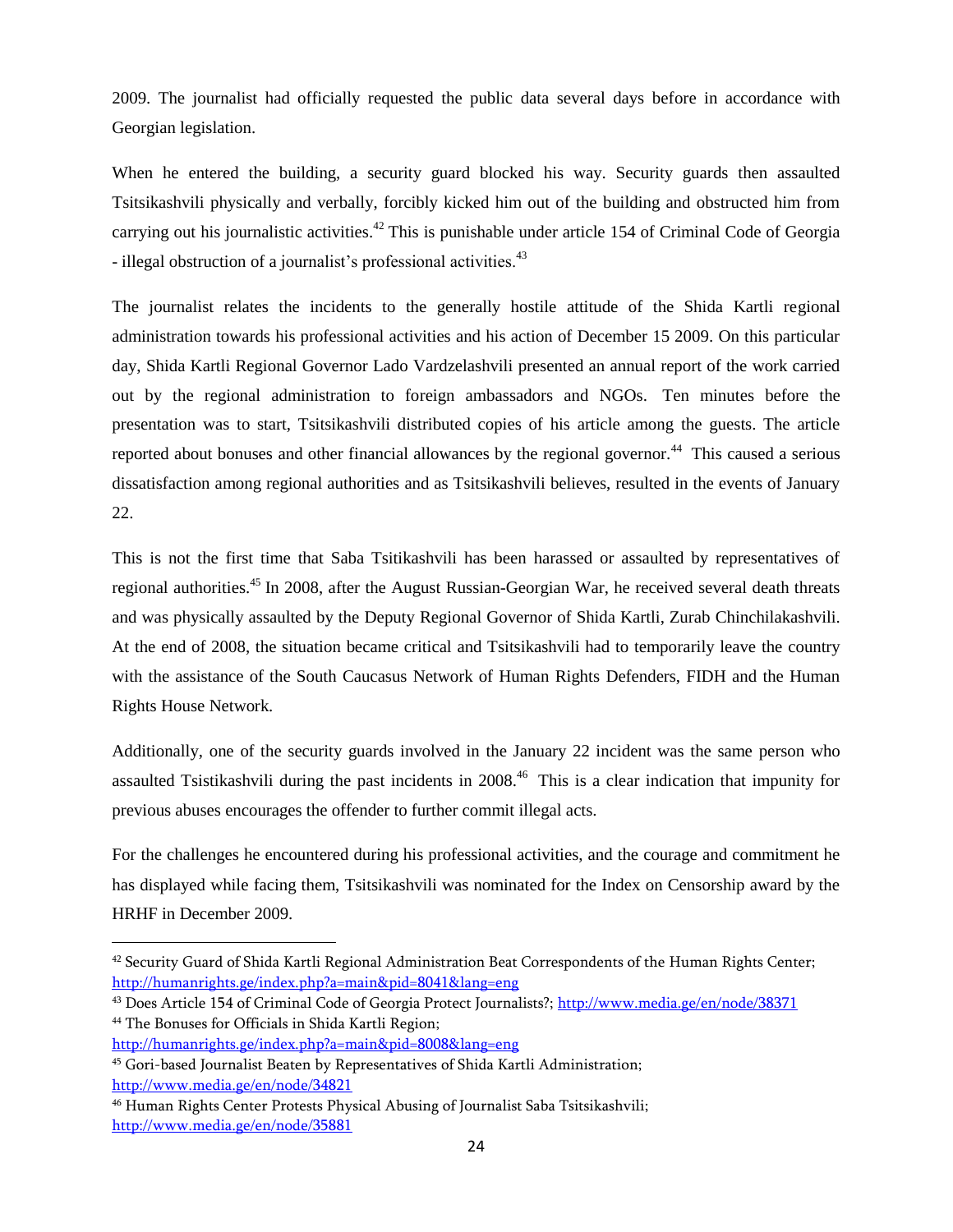# **Political Prisoners**

#### <span id="page-24-1"></span><span id="page-24-0"></span>*General Overview*

The problem of politically motivated persecutions in Georgia was the subject of continuous discussions for years by active representatives of civil society as well as NGOs working in the field. However no efforts have been carried out in order to effectively advocate the issue on the international level until recently.

Before the *"Rose Revolution",* allegations concerning political prisoners were related mostly to supporters of Zviad Gamsakhurdia, the former president of the country. Gamsakhurdia's supporters remained vigorous anti-Shevardnadze activists long after the death of the first president of post-Soviet Georgia. Following the *"Rose Revolution",* the new government initiated the national reconciliation process. By signing a Declaration on National Accord and Reconciliation in January 2004, Mikheil Saakashvili pardoned all supporters of Zviad Gamsakhurdia arrested in the 90s and the became far less burning issue. 47

Enjoying major popular support in the first years of its rule, the "*rose government"* managed to overshadow some isolated cases of political persecutions brought to the surface and these cases were eventually ignored by the broad public. The increasing dissatisfaction within the population, culminating in the November 2007 events, combined with the inherited intolerance of the ruling elite over any political opposition or alternatively minded people, resulted in a rising number of politically motivated suppressions in the country.

The picture has worsened since the 2008 August war, when in the light of further rising dissatisfaction and protest within society, the issue of regime survival became increasingly pressing for the Georgian government.

Isolated cases were combined with waves of arrests linked with particular events. For instance, the mass arrest of relatives and other people associated with Emzar Kvitsiani, a former envoy of Eduard Shevardnadze in the Kodori Gorge;<sup>48</sup> supporters of Igor Giorgadze, the former Minister of State Security,

<sup>&</sup>lt;sup>47</sup> <http://civil.ge/eng/article.php?id=6103&search=reconciliation>

<sup>48</sup> Emzar Kvitsiani was assigned by the former President of Georgia, Eduard Shevardnadze, as his representative in Kodori Gorge, the strategically important geographic location, which penetrates deep into Abkhazian administrative border and remained the only territory in disputed Abkhazia where the official Tbilisi exercised effective control after the first conflict in early 90s. After abolishment of his post, Kvitsiani declared disobedience to Saakashvili but had to flee to Russia following a joint special operation buy the MIA and MOD.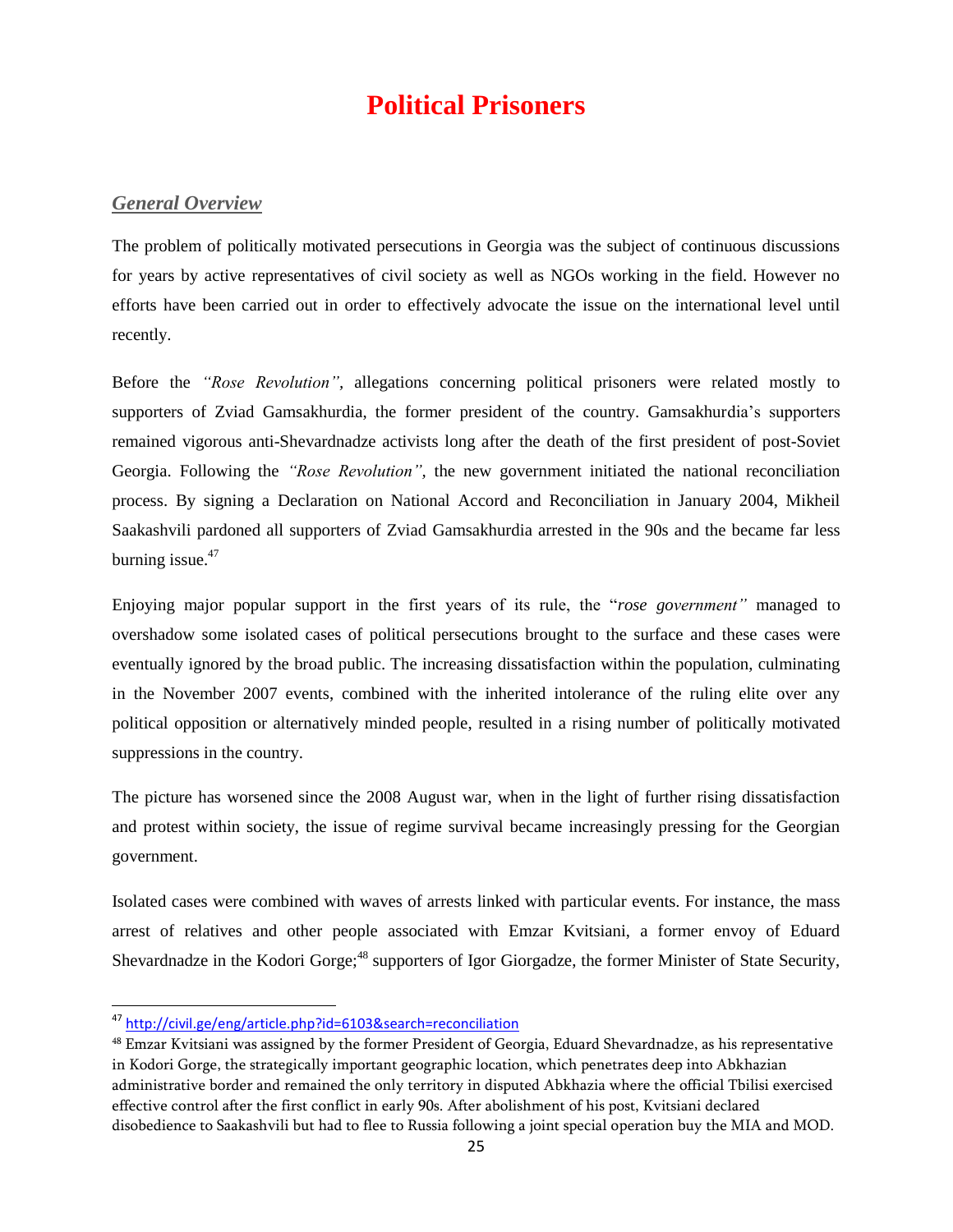who were allegedly planning a violent regime change and were arrested in September 2006.<sup>49</sup> Participants in the mass protests in spring and summer 2009 were also arrested on political grounds.

Following the violent dispersal of peaceful demonstrations in November 2007, arrests of numbers of opposition activists and supporters took place, giving a push start to claims over political grounds of their detention. In February 2009, the Commission of Georgian NGOs started to research criminal cases of citizens considering themselves political prisoners.

The commission researched all appealed cases, making the decision on the status of a political imprisonment in cases when:

- violations during arrest and pretrial detention procedures were observed;
- guilt was not proved;
- the sentence was irrelevant to the charges; provided that violations were politically motivated.

In 2009, The International Federation for Human Rights (FIDH) together with Human Rights Centre (HRIDC) had carried out the research concerning the matter. The aim of the study was to confirm or disprove the existence of politically motivated imprisonments in the country. Studying 8 pilot cases in their 50 page report FIDH and HRIDC concluded that political prisoners do exist in Georgia.<sup>50</sup>

The actual number of such prisoners is still the matter of international research.<sup>51</sup> Local NGOs and political parties have been studying the phenomenon with varying results but according to our average estimates, the numbers vary from 50 to 60 prisoners by December 2010.

As for today, the repressive machine avoids targeting high profile opposition leaders or activists directly. Victims of such arrests are people mostly associated with opposition activities in the regions, individuals coordinating or assisting opposition campaigns.

### <span id="page-25-0"></span>*New Developments in Vakhtang Maiasia's Case*

l

It was previously reported that after being charged with espionage and sentenced to 20 years in prison, political scientist and a military expert Vakhtang Maisaia was serving his term in jail #8.<sup>52</sup>

His sister, Nora was arrested but was accepted as a political prisoner by FIDH in its 2009 report. During the August 2008 war Abkhazian separatists and Russian armed forces retook the Kodori Gorge.

<sup>&</sup>lt;sup>49</sup> Giorgadze served as a Minister of State Security in 1993-1995 at the cabinet of President Shevardnadze. He was blamed in participation in the assassination attempt of the president in 1995 and persecuted since then. Giorgadze fled to Russia and resides in Moscow.

<sup>50</sup> Full FIDH and HRIDC report available at *<http://www.fidh.org/After-the-rose-the-thorns-Political-prisoners-in>*

<sup>&</sup>lt;sup>51</sup> Establishment of the actual number of political prisoners was not among the aims of the above mentioned research. It focused purely on confirming on disproving the existence of the phenomenon itself.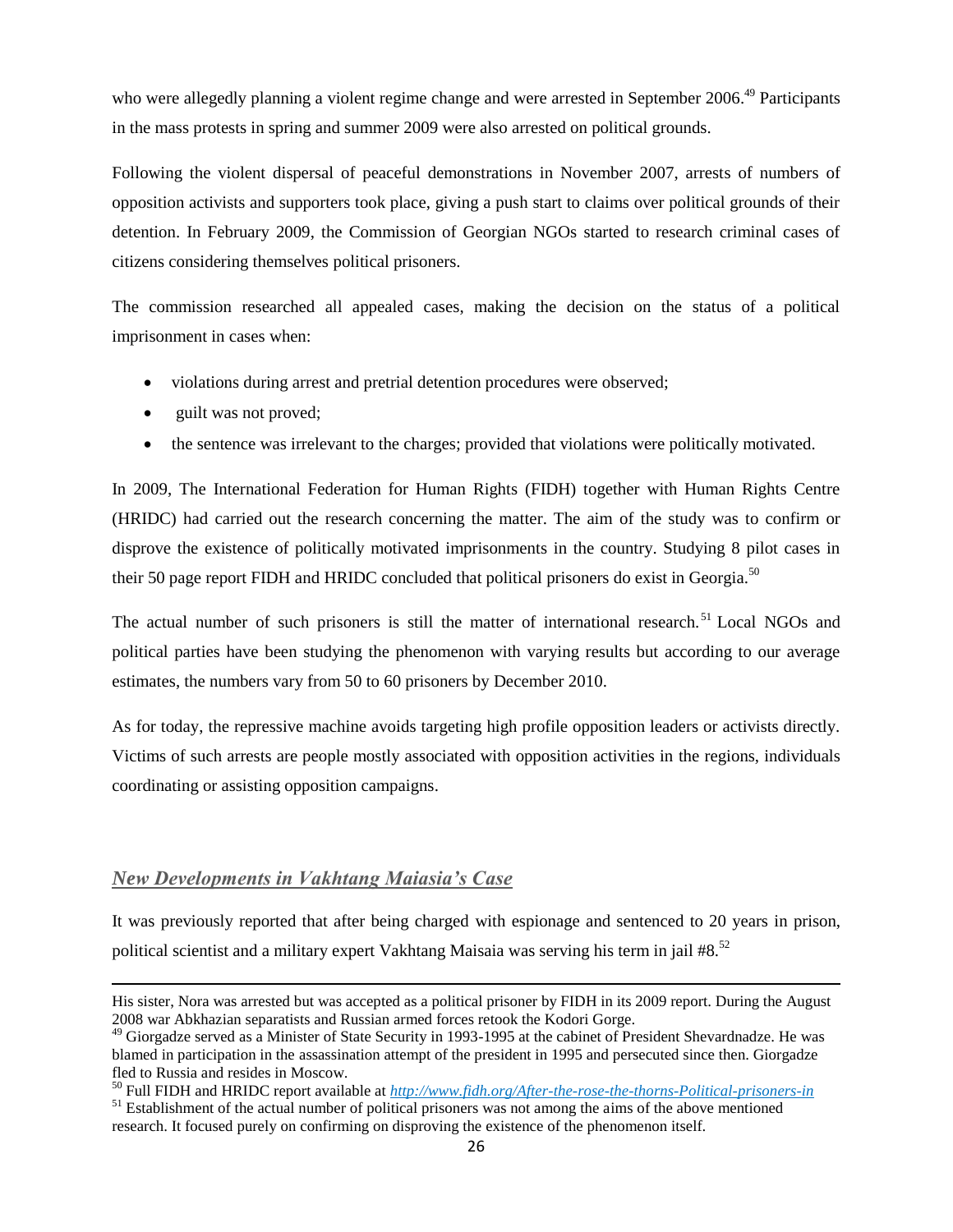On August  $17<sup>th</sup>$ , he went on a hunger strike demanding the release of political prisoners as well as the removal of the ban on free printing media entry in prisons. The young opposition activist, Melor Vachnadze also went on a hunger strike with the same demands.<sup>53</sup>

On the  $26<sup>th</sup>$  of August, the Georgian internet media outlet, interpressnews.ge, relying on the opposition MP Dimitri Lortkipanidze, released the information about Vakhtang Maisaia being severely beaten in prison. According to intepressnews.ge the information was originally provided by Maisaia's advocate, Natia Korkotadze.<sup>54</sup> According to the lawyer, the beating of her defendant is related to the hunger strike. The suit on this matter is already filed. In his latest letter from prison, Vakhtang Maisaia described his hunger strike and the subsequent beating in details.

The Ministry of the Penitentiary System denied the charge that they beat prisoners and called it absurd.<sup>55</sup>

<span id="page-26-0"></span>By the time of writing of this report Vakhtang Maisaia is not on a hunger strike any more.

# **Media**

**The lack of media independence in Georgia is still present without significant progress towards more diversity. A small nation-wide channel Maestro represents a sole exception. Major nationwide TV stations remain under heavy influence while printed media is relatively free from direct pressure or intimidation. Despite a relatively free environment however, printed independent media outlets are mostly exposed to different challenges: In a country where the government exercises huge pressure on businesses and private enterprises, it is almost impossible to attract advertisements while regularly publishing critical content.**

**Three major nation-wide TV stations, the Public Broadcaster, Imedi TV and Rustavi 2 continue to air rather one sided, biased reports. The lack of transparency of ownership of the last two, registered in offshore zones further strengthens suspicions about their close ties with the ruling party.**

**A new legal initiative adopted by the parliament introduced a ban on holding shares in media enterprises for companies registered in off-shore zones but it is still unclear whether the initiative** 

l

<sup>&</sup>lt;sup>52</sup> Human Rights Centre 2010 – Vanishing Rights; p.19

[http://caucasusnetwork.org/admin/editor/uploads/files/reports/bolo\\_%20vanishing%20right-kdits.pdf](http://caucasusnetwork.org/admin/editor/uploads/files/reports/bolo_%20vanishing%20right-kdits.pdf)

<sup>53</sup> [http://new.interpressnews.ge/en/justice/19908-melor-vachnadze-and-vakhtang-maisaia-are-on-hunger](http://new.interpressnews.ge/en/justice/19908-melor-vachnadze-and-vakhtang-maisaia-are-on-hunger-strike.html)[strike.html](http://new.interpressnews.ge/en/justice/19908-melor-vachnadze-and-vakhtang-maisaia-are-on-hunger-strike.html)

<sup>54</sup> <http://new.interpressnews.ge/en/justice/20077-dimitri-lortkipanidze--vakhtang-maisaia-is-hardly-beaten.html>

<sup>55</sup> <http://www.humanrights.ge/index.php?a=news&id=8366&lang=en>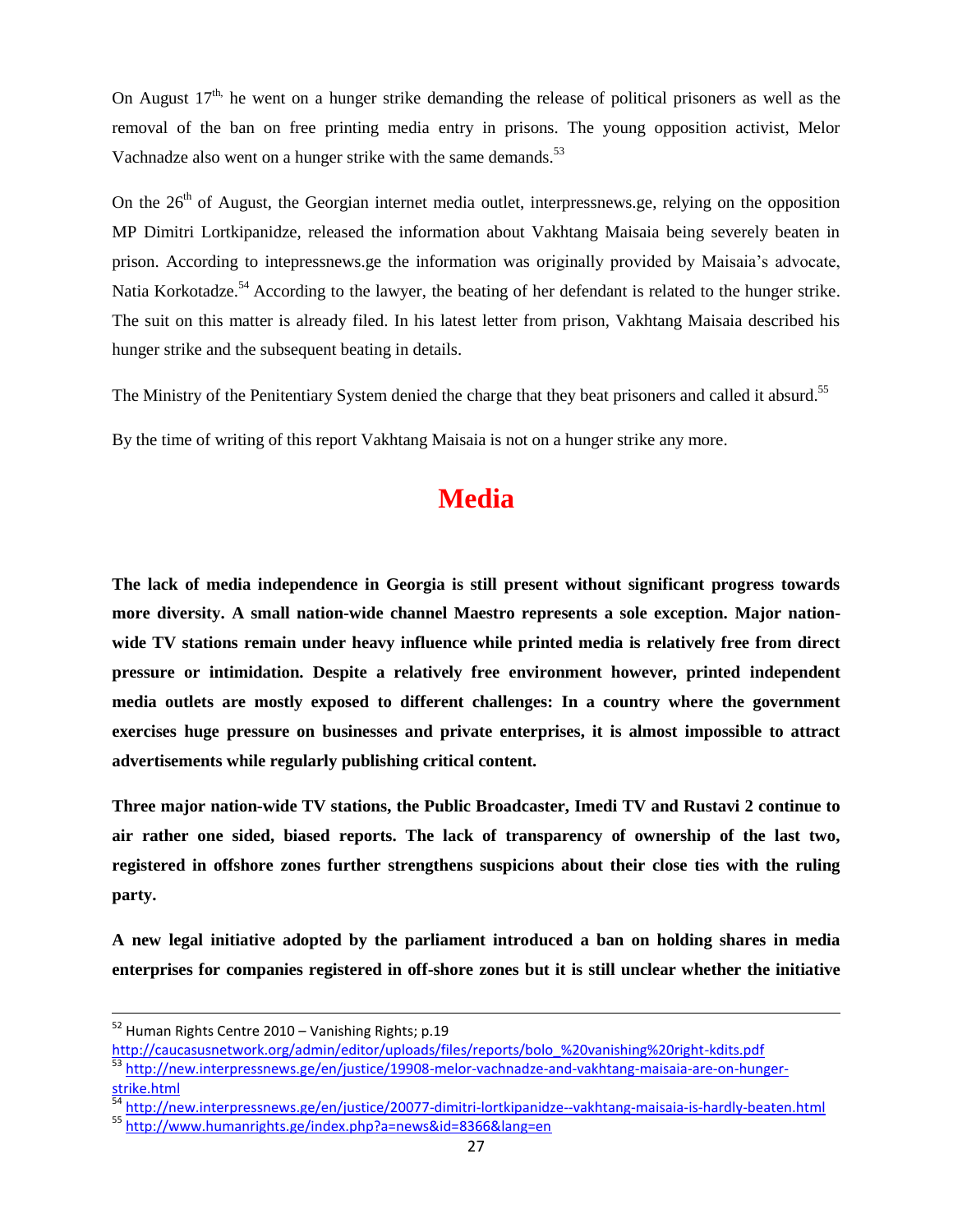**will have an actual effect, especially since the issue of financial transparency has not been resolved yet.**

## <span id="page-27-0"></span>*Transparency Issues in Media Ownership*

Transparency in media ownership has long been a problem in Georgia. Numerous international institutions have criticized it in their annual rankings, but the most recent World Press Freedom Index 2010, published by Reporters Without Borders, renewed calls for changes to legislation regarding media ownership and transparency.<sup>56</sup>

The critics are focusing on two television stations, Imedi TV and Rustavi 2 broadcasting company, both of which are reportedly associated with the government. Official reports show that 90% of shares in Imedi TV are held by an Arab RAAK Georgia Holding, while the other 10% are held by Joseph Kay. As for Rustavi 2, Degson Limited owns 70% of shares while the Georgian Industrial Group owns 30%. Both of these companies are registered in the offshore zone and thus are not traceable.<sup>57</sup>

As a result of this criticism, the Georgian government has vowed to make media ownership fully transparent. On October 26, 2010, Parliamentary Chairperson David Bakradze announced a new legislative initiative.<sup>58</sup> This new initiative aims to provide comprehensive information on people or groups owning shares in media outlets, as well as to prohibit registration to off-shore zones and monopolization.<sup>59</sup> In creating this draft law, lawmakers met with media experts and came up with a wide range of initiatives to improve this issue. These include media channels presenting annual reports to the Communications Commission.<sup>60</sup>

Both sides of the parliament worked together on this initiative. After Bakradze's October  $26<sup>th</sup>$ announcement, Giorgi Targamadze the Parliamentary Minority Leader, announced that he welcomed the government's initiative and that the Christian-Democratic faction would take part in changing the law.<sup>61</sup> However, both sides adamantly claim that the start of this initiative is not in response to Georgia's international rankings, but rather for the development of the country independent of international pressure.<sup>62</sup>

<sup>&</sup>lt;sup>56</sup> <http://www.media.ge/en/node/39098>

<sup>57</sup> <http://www.media.ge/en/node/39098>

<sup>58</sup> <http://www.media.ge/en/node/39084>

<sup>59</sup> <http://humanrights.ge/index.php?a=main&pid=12453&lang=eng>

<sup>60</sup> [http://www.interpressnews.ge/en/politics/23014-agreement-reached-between-media-experts-and-parliamentary](http://www.interpressnews.ge/en/politics/23014-agreement-reached-between-media-experts-and-parliamentary-majority.html)[majority.html](http://www.interpressnews.ge/en/politics/23014-agreement-reached-between-media-experts-and-parliamentary-majority.html)

<sup>61</sup> <http://www.media.ge/en/node/39098>

<sup>62</sup> <http://www.media.ge/en/node/39098>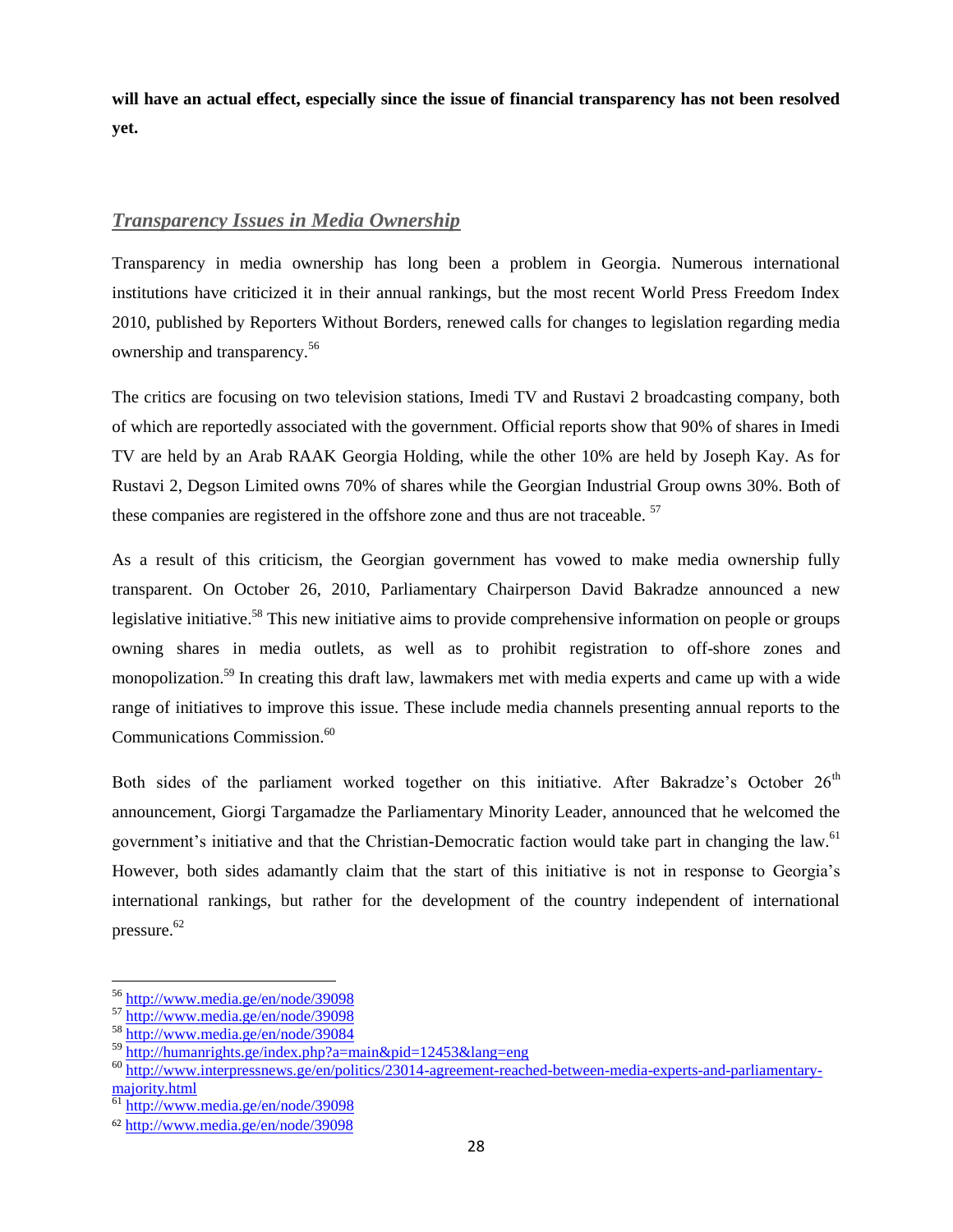On December 3, 2010, Pavle Kubkashvili, a senior ruling party lawmaker, announced that instead of limiting the ownership of offshore firms, the parliament agreed on a full ban. This announcement came after a two hour meeting in which both members of the minority party as well as leading media experts encouraged the ban. The draft also discussed how to put Adjara TV in line with the new regulations. Currently the station is run by the local government in the Adjara Autonomous Region, something that is prohibited by the Georgian government.<sup>63</sup> Criticism still remains in regards to financial regulations. It was suggested that the Communications Commission post on their website not only the ownership status, but also the results of financial audits. Critics feel that this is still not enough. $64$ 

Discussion of the legal measures to address the lack of transparency in media will continue during 2011 parliamentary sessions.

### <span id="page-28-0"></span>*March 2010 Hoax Report*

On March 13 2010 one of the biggest nationwide TV stations, Imedi TV has broadcasted the hoax report concerning the renewal of the Russian-Georgian war. The report was an introduction to a weekly TV discussion show. According to authors, the aim of the broadcast was to present the worst case scenario which could occur if mass protests continued in Georgia. Ultimately it was reported that the Russian army had invaded the country once again, that President Saakashvili was killed and part of the Georgian army had surrendered. The broadcast also cited different highly ranked officials, including Ambassadors of France, Great Britain and Czech Republic whose earlier comments on different issues were used with Georgian altered voiceover translation to fit into the context.

Even though the report was false, no notification was placed on the screen (deliberately as it turned out later). The report caused a widespread panic around the country and especially in areas bordering conflict zones. One person, whose son served in the military, died as a result of a heart attack. That night also saw a huge increase in the number of emergency calls around the Gori region.<sup>65</sup>

Diplomats cited in the report that international organizations and international mission accredited in Georgia condemned the broadcast. The EUMM referred to it as "irresponsible programming" which had the potential to deteriorate the situation in the conflict zone and bordering area.<sup>66</sup> The French Ambassador Mr. Eric Fournier sent a letter to the head of the TV station, Giorgi Arveladze, stating that he was surprised to see his earlier footage, completely unrelated to the topic, used in the hoax report. The

<sup>63</sup> <http://civil.ge/eng/article.php?id=22925&search=media%20transparency>

<sup>64</sup> <http://civil.ge/eng/article.php?id=22925&search=media%20transparency>

<sup>65</sup> <http://humanrights.ge/index.php?a=main&pid=8138&lang=eng>

<sup>66</sup> <http://civil.ge/eng/article.php?id=22092&search=imedi%20tv%20report>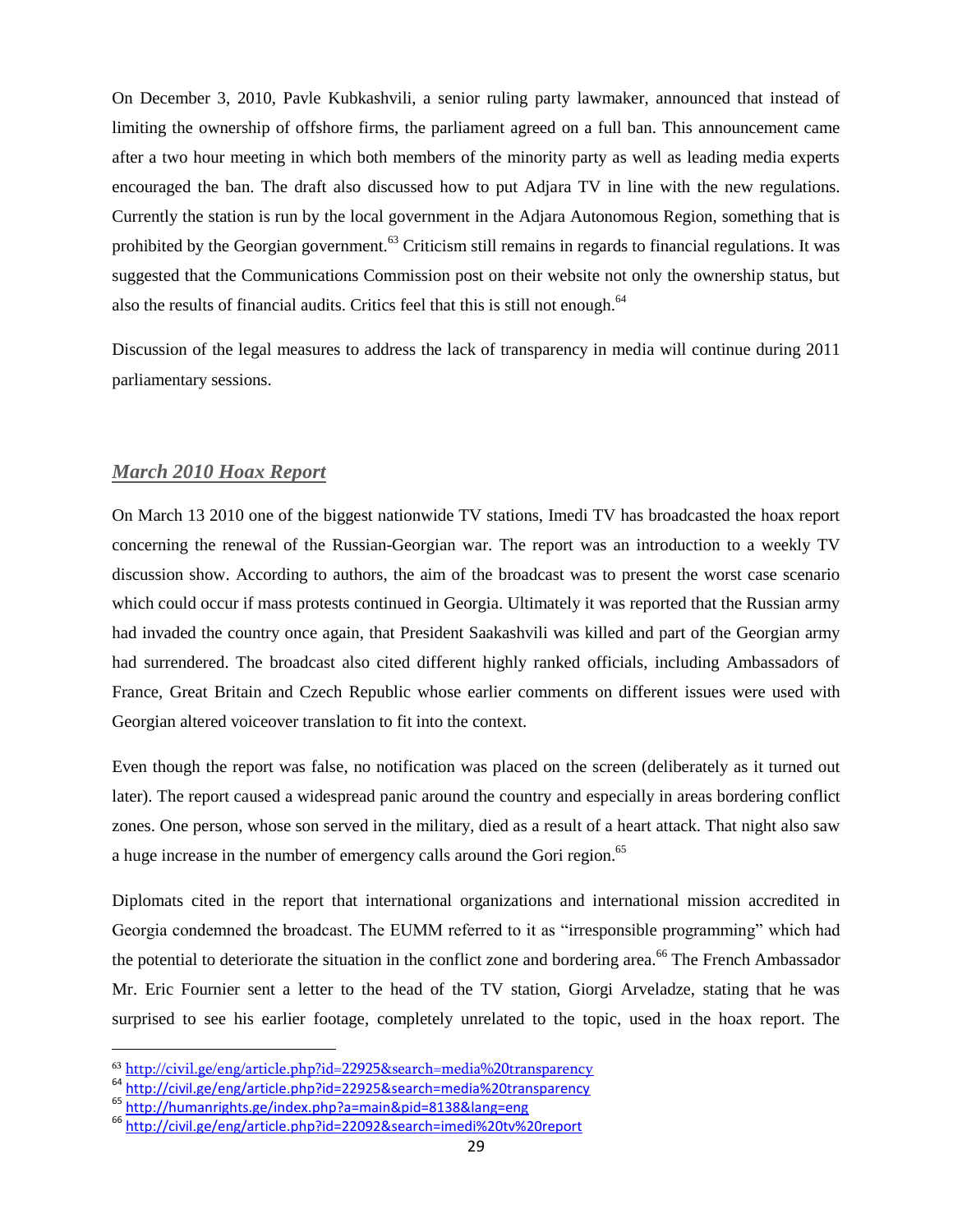ambassador also labeled such behavior as "completely irresponsible". NATO also reacted on the matter: spokesperson James Appathurai called the footage "unwise" and "unhelpful".<sup>67</sup> The President of the European Commission, Jose Manuel Barroso, Ambassadors of Great Britain and U.S., Denis Keefe and John Bass the OSCE Representative on Freedom of Media, Dunja Mijatovic, all expressed their concerns in regards to the report. $68$ 

The case took an extra twist on March  $15<sup>th</sup>$  when the taped conversation between two persons speaking about the report was spread over the internet and later into the media. The two people were allegedly the head of the TV station, a former minister and a long time ally of president Saakashvili, Giorgi Arveladze and his deputy in charge of news and political programming, Ms. Eka Tsamalashvili. In the conversation, Tsamalashvili notes that the prepared footage looks very real and can be very convincing if watched without prior warning, on which she answered that that's exactly the way it should be. Arveladze further elaborates that he had discussed this with "Misha" (shortened version of Mikheil), who also reaffirmed to him not to give any warning in advance.<sup>69</sup> The tape gave a jump start to speculations over the president being behind the whole thing, although both participants of the conversation denied the authenticity of the tape. Both Arveladze and Tsamalashvili accepted the voices belonged to them but asserted that the tape must have been a compilation made out of various conversations. The president also rejected any connection whatsoever to the abovementioned event.

London-based business intelligence and corporate investigations firm GWP examined the tape, confirmed its authenticity but noted that some parts of the conversation must be missing from the presented material.<sup>70</sup>

Imedi TV apologized on March  $20<sup>th</sup>$ , obeying the decision of the Georgian National Communications Commission which established that the TV station has violated the Code of Conduct of Broadcasters, the Law on Broadcasting or terms of its license, demanding the public acceptance of the violations from the side of the TV company.

### <span id="page-29-0"></span>*Incident at "Kavkasia TV"*

l

The string of events that led up to a fistfight during a broadcast of Kavkasia TV in May 2010, started in response to a book published by Erekle Deisadze at Ilia State University.<sup>71</sup> On May 3, 2010, radical

- <sup>68</sup> <http://civil.ge/eng/article.php?id=22094&search=imedi%20tv%20report>
- <sup>69</sup> <http://civil.ge/eng/article.php?id=22088&search=imedi%20tv%20report>
- <sup>70</sup> <http://civil.ge/eng/article.php?id=22230&search=imedi%20tv%20report>

<sup>&</sup>lt;sup>67</sup> <http://civil.ge/eng/article.php?id=22118&search=hoax>

<sup>71</sup> <http://www.media.ge/en/node/37262>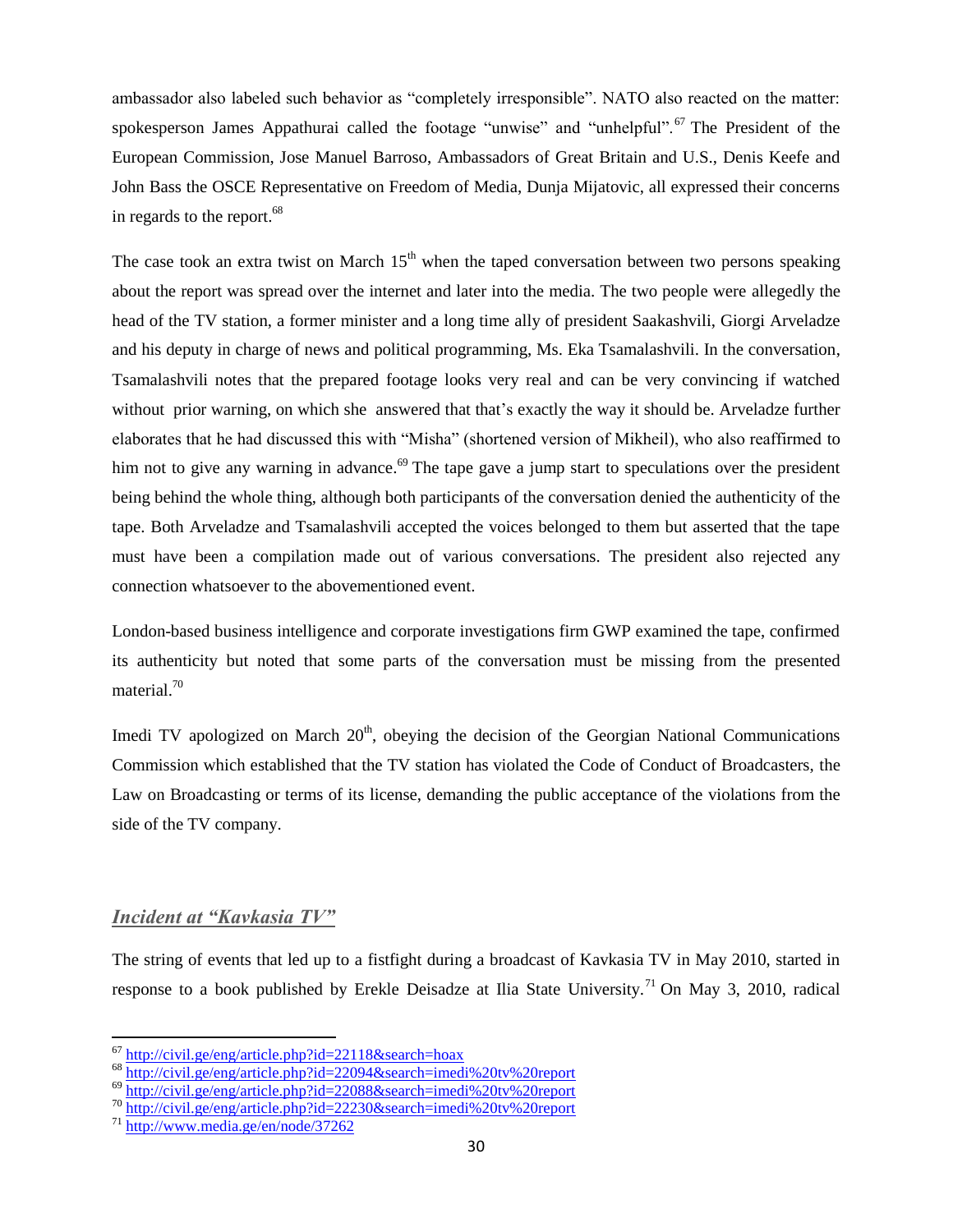Christian Orthodox groups held a protest in front of Ilia State University demanding that this particular book be prohibited, the University rector resign, and a prayer corner be opened in the building. The groups protesting included the Union of Orthodox Parents and the Georgian Orthodox Movement.<sup>72</sup>

On May 4, a counter rally was held at the same place by a group of journalists, writers, artists, and human rights activists demanding free speech and the right to free publishing without censorship. Within a few minutes, members of the Orthodox groups appeared and initiated verbal and physical altercations with the peaceful protesters.<sup>73</sup>

These tensions culminated in a fight at the Kavkasia TV station during a live broadcast on May 7, 2010. Because of the previous incidents, the television station organized a discussion between several people on both sides of the incident. This included Malkhaz Gulashvili, cofounder of the People's Orthodox Christian Movement; Nana Devdariani, a former public defender; and Levan Chachua, a member of the Union of Orthodox Christian Parents. They debated with Professor Sergo Ratiani, Head Administrator at Ilia State University; Teo Khatishvili, a film critic; and Beka Mindiashvili, a religious rights activist.<sup>74</sup>

The live debate was heated from the beginning with both sides verbally attacking each other. After an hour of debate, Mindiashvili, followed by Khatishvili and Ratiani left the studio in protest, saying there was no reason to continue the discussion with their opponents.<sup>75</sup> They were met outside by members of the Union of Orthodox Parents who prevented Mindiashvili from getting into his car.<sup>76</sup> More people from the studio audience joined the fight outside and it spread to the studio.<sup>77</sup> Many employees of the television station including operators and the head of the company were assaulted.<sup>78</sup>

A total of 18 people were detained, and eight were kept at the police station.<sup>79</sup> On August 12, 2010, the eight men were found guilty of hooliganism and obstructing a journalist's work, by the Tbilisi City Court and sentenced to four years and six months in prison.<sup>80</sup> The Union of Orthodox Christian Parents, with which these men were associated, blamed Kavkasia for provocation, and said that these men are already being punished by their faith.<sup>81</sup>

<sup>&</sup>lt;sup>72</sup> <http://www.media.ge/en/node/37262>

<sup>73</sup> <http://www.media.ge/en/node/37262>

<sup>74</sup> <http://www.civil.ge/eng/article.php?id=22278>

<sup>75</sup> <http://www.civil.ge/eng/article.php?id=22278>

<sup>76</sup> <http://www.civil.ge/eng/article.php?id=22278>

<sup>77</sup> [http://www.interpressnews.ge/en/society/17423-debtes-oe-book-sdumo-sob-incesed-n-fght-on-tv-compny](http://www.interpressnews.ge/en/society/17423-debtes-oe-book-sdumo-sob-incesed-n-fght-on-tv-compny-kks.html)[kks.html](http://www.interpressnews.ge/en/society/17423-debtes-oe-book-sdumo-sob-incesed-n-fght-on-tv-compny-kks.html)

 $^{78}$  [http://www.interpressnews.ge/en/society/17423-debtes-oe-book-sdumo-sob-incesed-n-fght-on-tv-compny](http://www.interpressnews.ge/en/society/17423-debtes-oe-book-sdumo-sob-incesed-n-fght-on-tv-compny-kks.html)[kks.html](http://www.interpressnews.ge/en/society/17423-debtes-oe-book-sdumo-sob-incesed-n-fght-on-tv-compny-kks.html)

<http://www.media.ge/en/node/37262>

<sup>80</sup> <http://civil.ge/eng/article.php?id=22591&search=kavkasia>

 $81 \frac{\text{http://civii.ge/en/g/article.php/10} \text{225} \times \text{cscum.} \text{m} \times \text{cscum}}{\text{http://civii.ge/eng/article.php?id=22591&\text{seaarch=kavkasia}}}$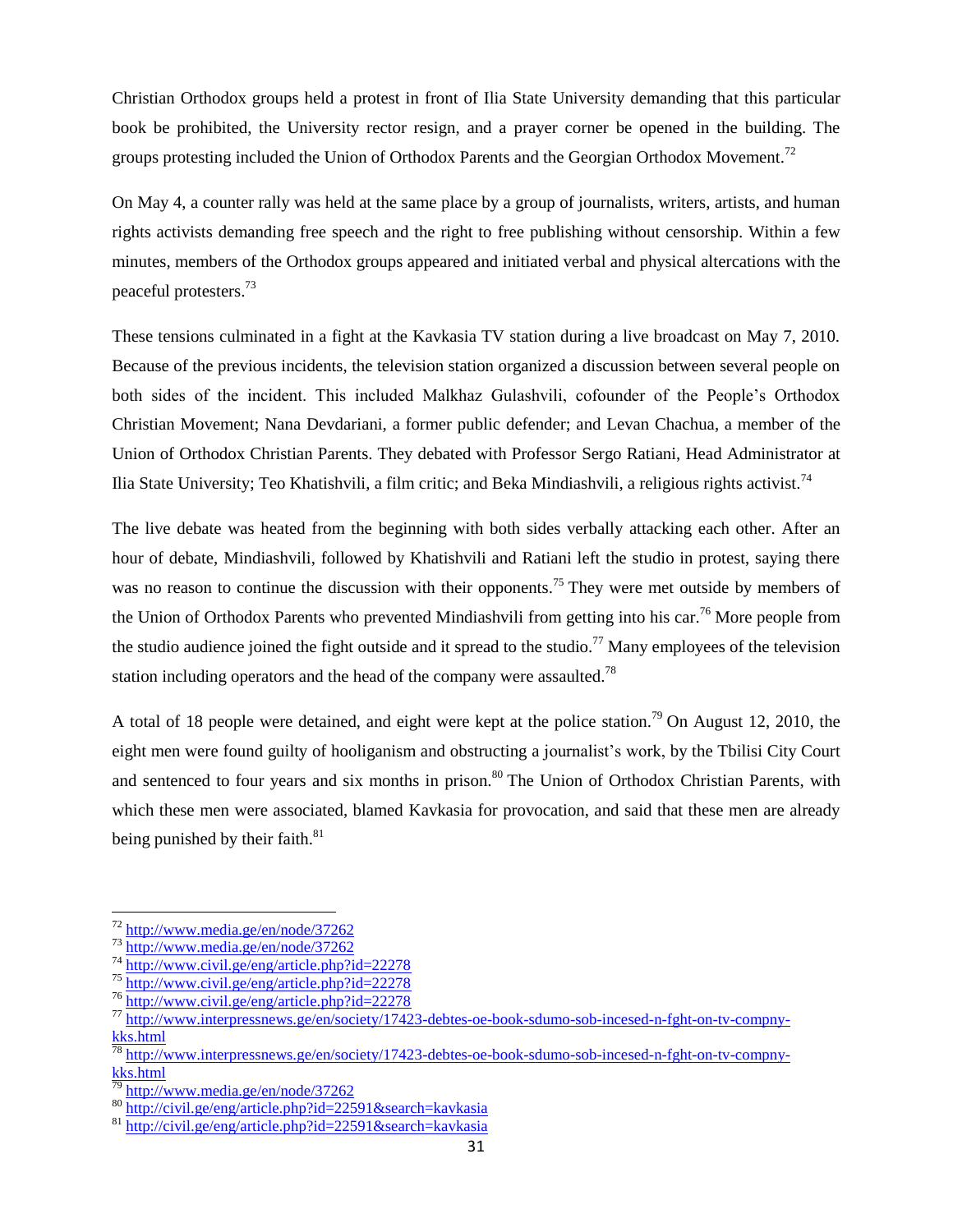# **Penitentiary**

<span id="page-31-0"></span>**The penitentiary system remained one of the most problematic areas in Georgia through 2010 as well. An ever growing number of prisoners cannot be addressed simply by building new facilities. Lack of adequate preventive measures, medical facilities, medications and care often lead to death. The ill-treatment of prisoners from the side of the prison administration is further encouraged by the syndrome of impunity.**

**Comprehensive monitoring of the penitentiary system is not possible by existing legislation. Nongovernment organizations do not have access to closed establishments for monitoring purposes. Lawyers working for civil society organizations only access such institutions when meeting with imprisoned or detained clients. Out of all domestic non-government stakeholders only the Public Defender's office is authorized to conduct monitoring in penal facilities. Therefore this chapter represents a summary of the most important findings provided by the Public Defender as well as international organizations.**

#### <span id="page-31-1"></span>*Overcrowding*

Overcrowding of prison facilities remains one of the most problematic issues, especially in the face of the ever growing prison population. The official standard set by Georgian legislation equals to 2 square meters per prisoner at minimum, however adherence to this specification is often the exception rather than the rule.

The Pulic Defender underlines the issue and provides statistical data in his report on National Preventive Mechanism.<sup>82</sup> According to the data, overcrowding was identified in the following facilities: Prison No. 1 – 1,209 prisoners (official capacity - 750); General and Strict Regime Penitentiary Establishment No. 8 – 2,905 prisoners (official capacity – 2,500); Prison No. 4 – 578 prisoners (official capacity – 305); General and Strict Regime Penitentiary Establishment No. 10 – 388 Prisoners (official capacity – 370); General, Strict and Prison Regime Penitentiary Establishment No. 2 – 3082 (official capacity – 2744); Prison No. 8 – 3790 Prisoners (official capacity – 3672); Medical Establishment for Tubercular Convicts – 733 Prisoners (official capacity –540); General, Strict and Prison Regime Penitentiary Establishment No. 7– 2,731 prisoners (official capacity  $-1,600$ ).<sup>83</sup>

<sup>&</sup>lt;sup>82</sup> Public Defender 2010; p. 11. available at <u>http://ombudsman.ge/files/downloads/en/ottwuksaudxzrrwtdppi.pdf</u>

<sup>83</sup> Public Defender 2010; p. 12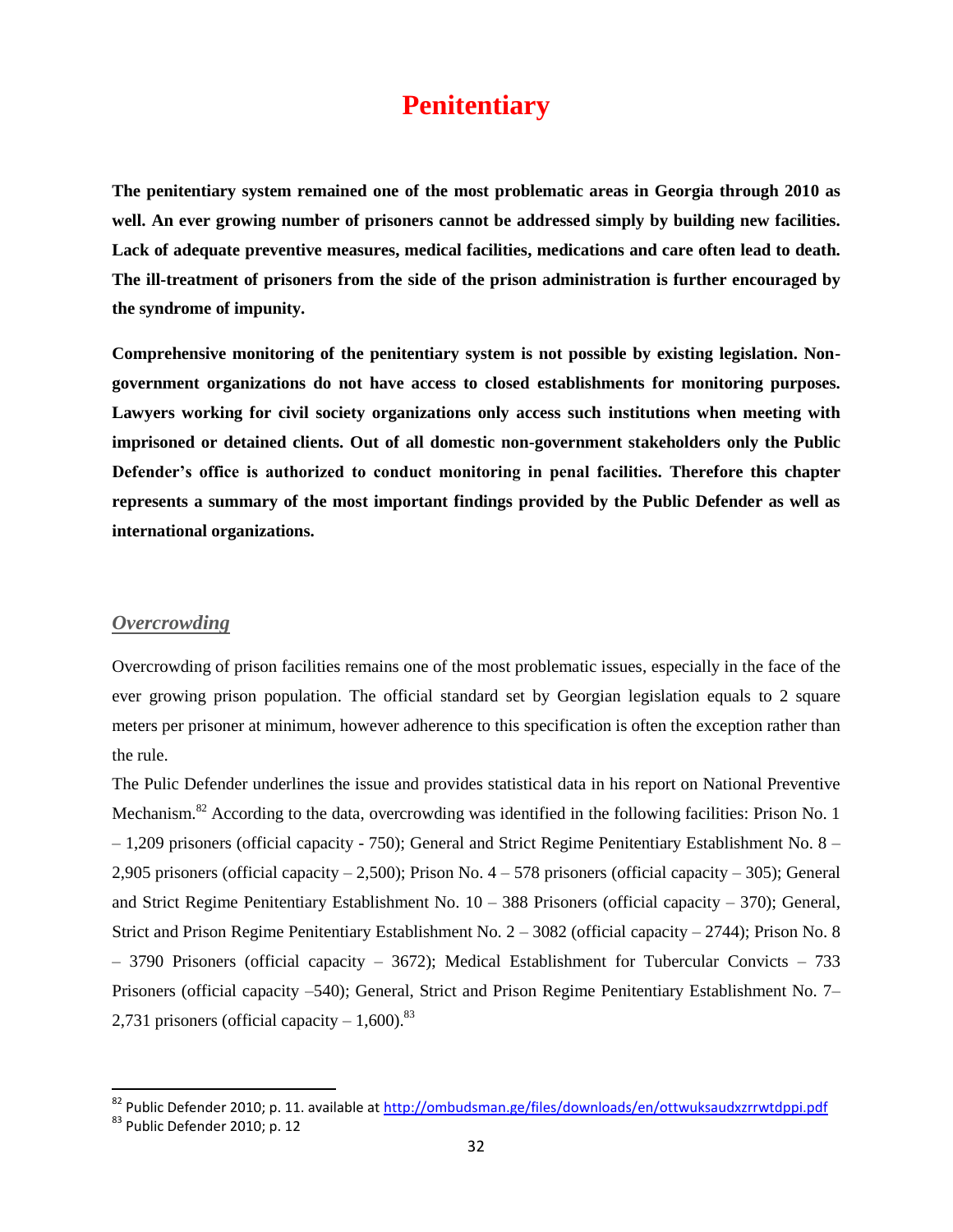The International Centre for Prison Studies has published its research on the prison population around the globe.<sup>84</sup> The dataset provides numbers of prisoners from 217 countries worldwide. Alongside ordinary numbers, the dataset provides number of prisoners per 100, 000 citizens in every state.

According to the abovementioned source Georgia is ranked number six in the world for 2010 with around 538 prisoners per 100, 000 citizens. The total number of prisoners for 2010 equals 23 864.<sup>85</sup> The research represents additional value in terms of observing dynamics in the prison population for the past 4 years. According to 2005 data, the total number of prisoners was 7,091 (165 per 100, 000 citizens);<sup>86</sup> by January 2007, the numbers increased to 11, 731 (276 per 100, 000 citizens)<sup>87</sup>; 2009 saw a further increase of up to 18, 170 (415 per 100, 00 citizens)<sup>88</sup>.

### <span id="page-32-0"></span>*Healthcare*

In the beginning it is essential to emphasize that there are no records produced concerning the health condition of the prisoner at the time of their incarceration. The procedure was mandatory but was also void, which created issues not only for healthcare, but also for defenders working on prisoners' rights. As the founder of the non-government organization Former Political Prisoners for Human Rights, Nana Kakabadze pointed out during a round table with representatives of embassies and missions of international organizations, held in Tbilisi, it was easier to spot perpetrators when the mandatory health records were being carried out during the acceptance of the prisoner as it was possible to trace where exactly prisoners were mostly exposed to physical abuse.

Sanitary conditions in medical sections at a number of establishments remain alarming. According to the Public Defender, hygienic and sanitary conditions in the medical section of Zugdidi's prison #4 were deplorable at the time of the monitoring. The linen for patients was dirty, the floor was damaged, the cell was "teeming with ants" and there were also cockroaches and rodents in the ward. Similar conditions can be observed in a number of other establishments as well.<sup>89</sup>

Medical facilities in prisons are also extremely poorly supplied with medications. The data obtained shows that 2.08 Georgian Lari is spent on one prisoner per month on medications. Numbers vary from

<sup>&</sup>lt;sup>84</sup> The International Centre for Prison Studies is based at Kings College in London. More information available at <http://www.kcl.ac.uk/schools/law/research/icps/about.html>

<sup>85</sup> data available at[: http://www.kcl.ac.uk/depsta/law/research/icps/worldbrief/wpb\\_country.php?country=122](http://www.kcl.ac.uk/depsta/law/research/icps/worldbrief/wpb_country.php?country=122)

<sup>86</sup> <http://www.kcl.ac.uk/depsta/law/research/icps/downloads/world-prison-population-list-2005.pdf>

<sup>87</sup> <http://www.kcl.ac.uk/depsta/law/research/icps/downloads/world-prison-pop-seventh.pdf>

<sup>88</sup> [http://www.kcl.ac.uk/depsta/law/research/icps/downloads/wppl-8th\\_41.pdf](http://www.kcl.ac.uk/depsta/law/research/icps/downloads/wppl-8th_41.pdf)

<sup>89</sup> Public Defender 2010, p46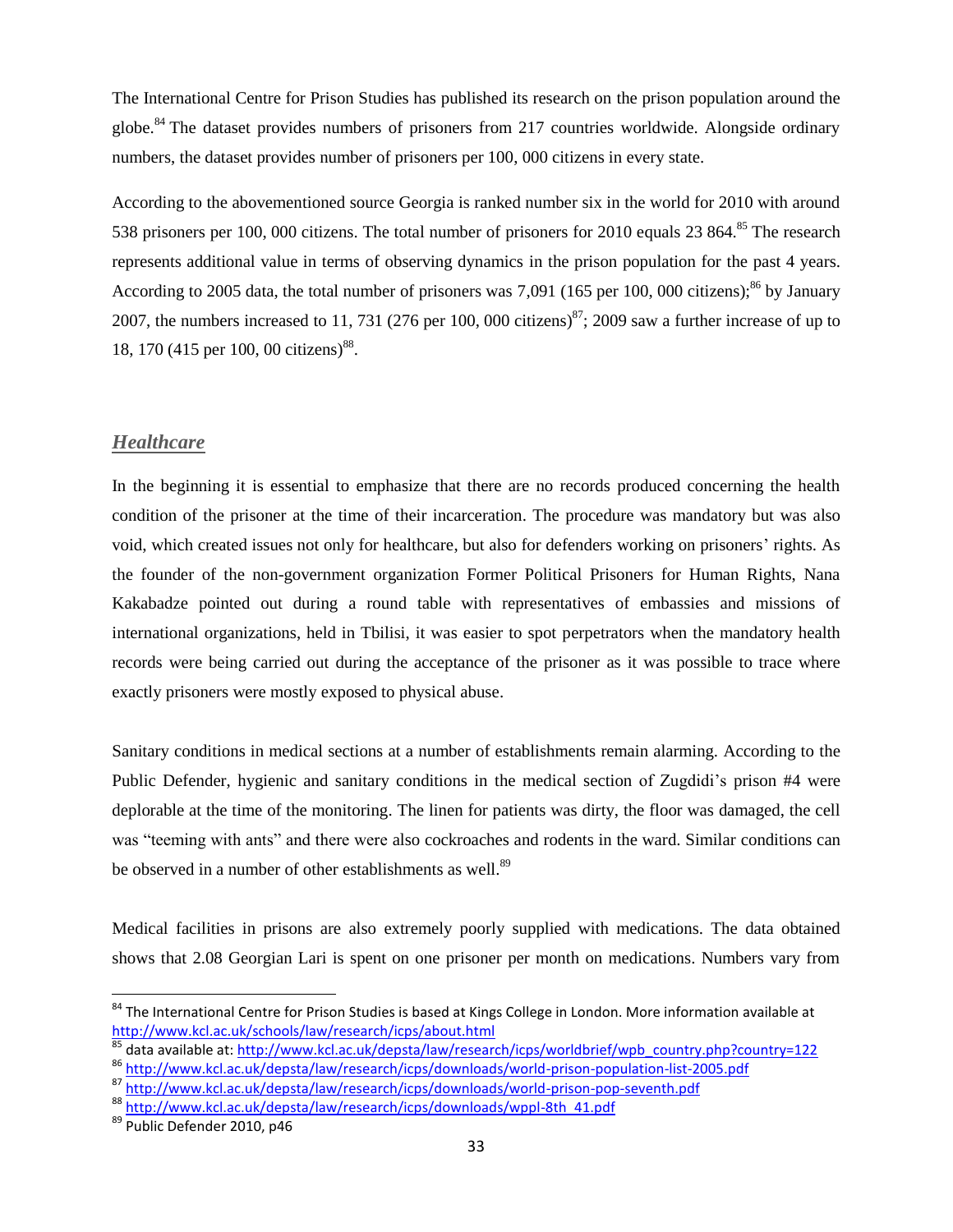1.03 GEL in establishment number 8 in Geguti to 3.83 in Rustavi number 1 establishment. Although some facilities are better supplied, overall it makes no big difference whether its 3 or 1.5 GEL per prisoner per month as supplies will be drastically short and insufficient either way.<sup>90</sup> The table below represents findings on sums spent on medical supplies provided in the Public Defender's report on National Preventive Mechanism in 2010.



According to the Public Defender, over 50% of deaths are cause by tuberculosis, a disease for which symptoms are easily traceable from relatively early stages of infection.

#### <span id="page-33-0"></span>*Ill-treatment*

Verbal and physical abuse in prison facilities has been the issue ever since Georgia gained independence. The Public Defender reported that in 2009 allegations on beatings and other forms of ill-treatment have increased compared to the previous year<sup>91</sup>. All of the above mentioned cases were related to the penitentiary establishment #7 in Ksani. The investigation was not launched on ill-treatment, but on abuse of official powers.

Mrs. Eka Kobesashvili, the lawyer of the HRIDC Legal Aid Centre stresses that beatings are widespread in prisons. According to her there are certain patterns together with isolated cases of beatings. Prisoners are always beaten when transferred to the different penal institution. This phenomenon is so inevitable that is nicknamed the "hospitality gesture" both by inmates and reportedly prison administration.

<sup>&</sup>lt;sup>90</sup> Public Defender 2010, p38

<sup>91</sup> Public Defender 2010, p.8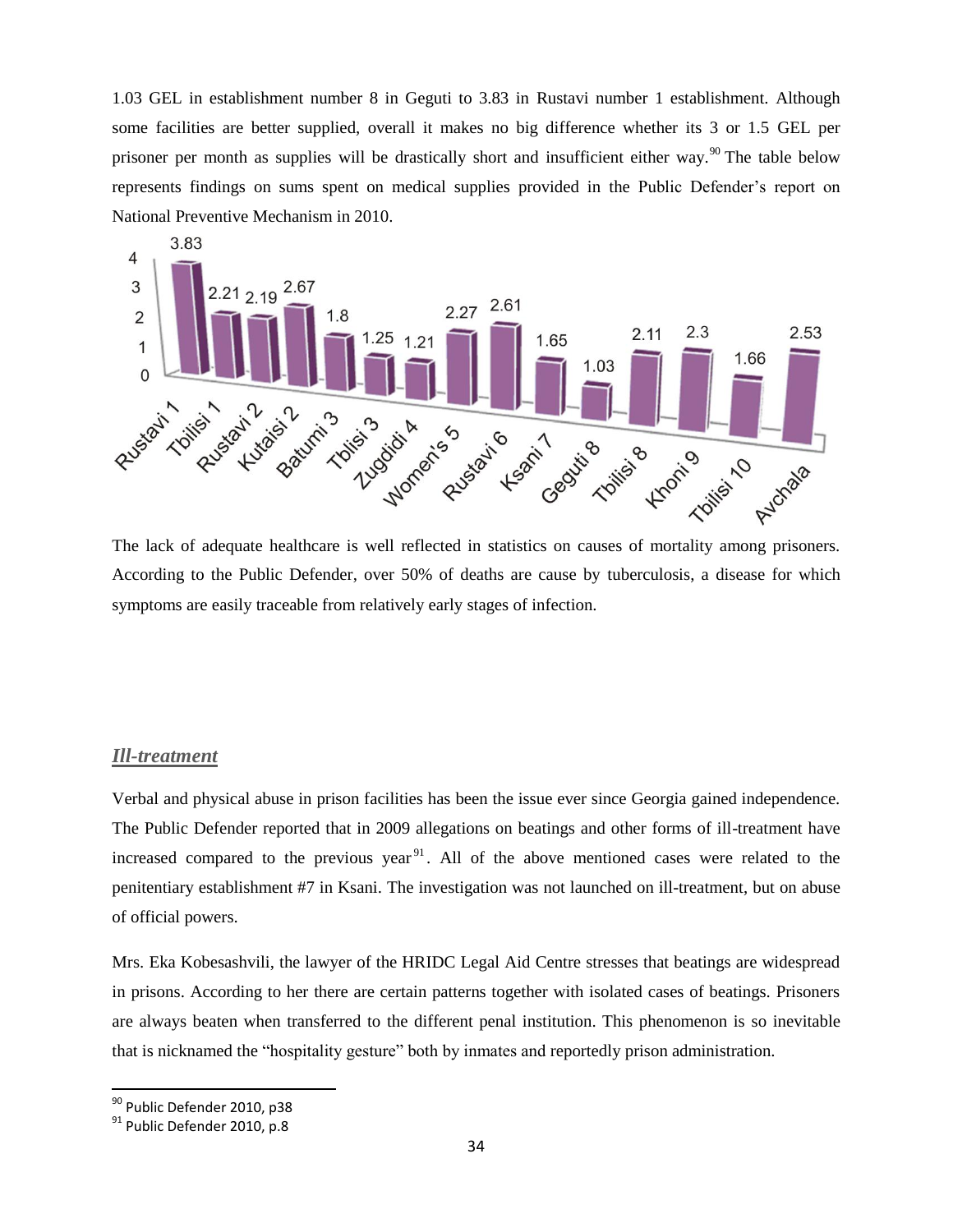Mrs. Kobesashvili also emphasizes that beatings take place at nights and inmates are unable to sleep as they hear somebody being beaten and tortured. In the penitentiary establishment #18 in Tbilisi, prisoners are reportedly taken to the yard or to the roof where they are lined up and beaten one after the other. It is also difficult to convince them to file the official complaint despite the fact that everybody accepts beatings when talking in person. Mrs. Kobeshashvili states that, roughly only one person in fifty usually agrees to initiate the official procedures.

# **Freedom of Assembly and Manifestation**

<span id="page-34-0"></span>**The rights to peaceful assembly was strongly restricted in 2009 when the government introduced a package of amendments discussed in the first chapter of the report. Limiting the ability to use public roads, increasing responsibility of organizers and granting the police extended rights in regards to intervention in the process of the assembly had a chilling effect on citizens willing to exercise this right. There were cases when the violation of the so called 20 meter clause was unlawfully imposed on demonstrators, resulting in detention and administrative charges.**

#### <span id="page-34-1"></span>*Irakli Kakabadze and the Young Poets*

Participants of a peaceful flash mob action held on the 14th of August on George W. Bush Street in Tbilisi were arrested by the police and charged. The action was organized by young poets, Irakli Kakabadze, Shota Gagarin and Alex Chigviladze. Participants demanded renaming the street after the name of the famous American poet and humanist, Walt Whitman and read poems by Whitman during the action.

Arrested poets were held in police cars for two and a half hours where they were allegedly subjected to verbal and physical abuse before being transferred to the nearby MIA building on a Kakheti freeway.<sup>92</sup>

The trail was held on the  $15<sup>th</sup>$ , as the court had a day off on the 14th and the detainees spent one night in the detention cell. The court hearing was held behind closed doors with no access for media or even

 $92$ MIA denies the police mistreatment of activists

<http://www.civil.ge/eng/article.php?id=22606&search=kakabadze>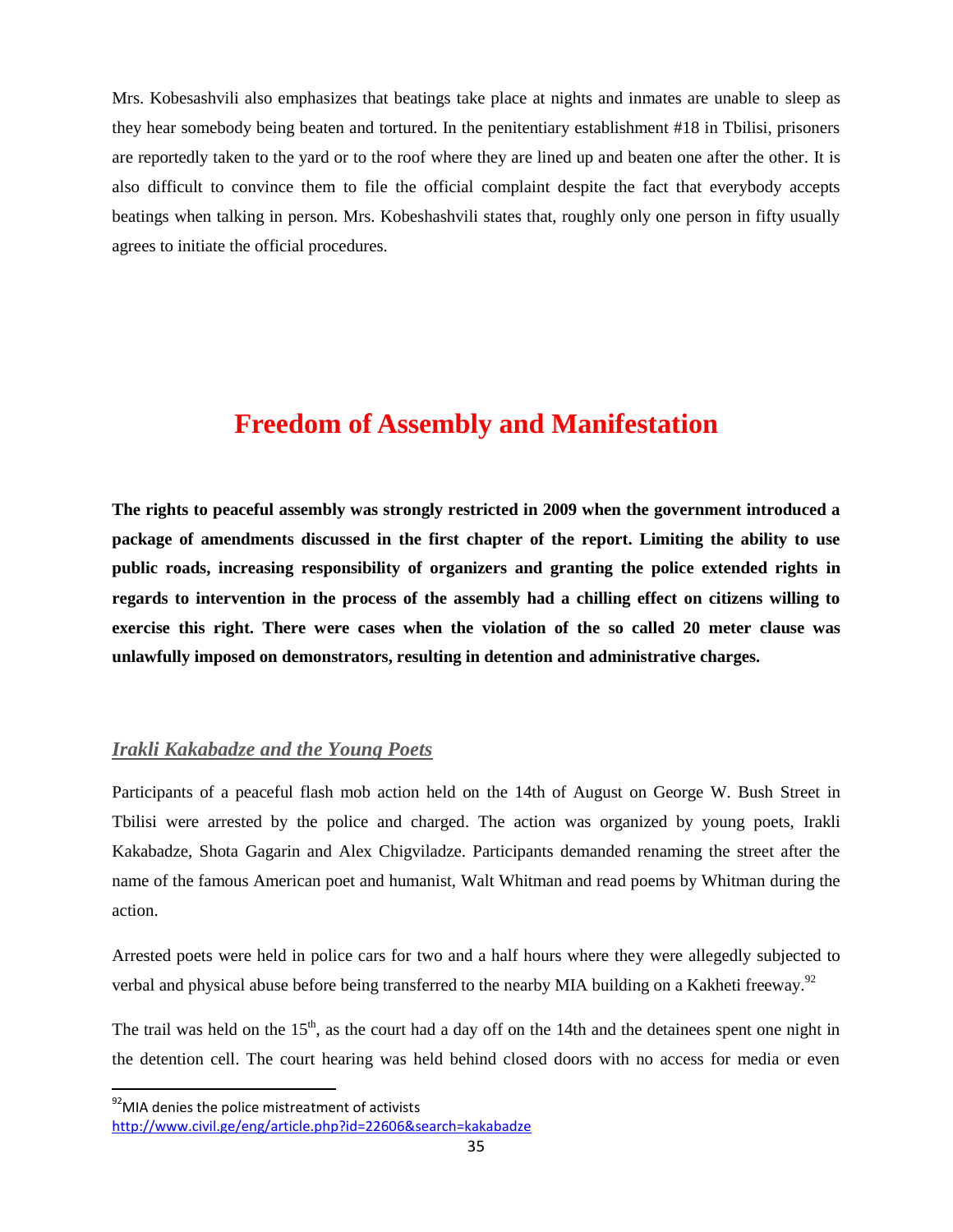family members. The poets were charged with the violation of Article 173 of the General Administrative Code of Georgia, implying "willful disobedience to police". However, the video material and witness statements were confirming that all participants peacefully followed the demands of the policemen. According to the attorney of the defendants, Anna Tsiklauri, the judge refused to view the above mentioned video footage and accept it as evidence. The court fined all three arrested with \$250, one tenth of annual median income in Georgia.

The Public Defender of Georgia, Mr. Giorgi Tugushi recommended that the chief prosecutor look into the cases of activists arrested on Bush Street.<sup>93</sup>

#### <span id="page-35-0"></span>*Crackdown on Veteran's Action*

l

Restrictions imposed on the freedom of assembly by the legislative amendments in 2009 made it more difficult to fully exercise this right while remaining in the new legal framework. The very first days of 2011 showed however, that even a relatively small action fully fitting into the current restrictive legislative framework can become a target of a violent crackdown.

Veterans of the first Abkhaz war and the 2008 conflict started to protest on Heroes' Square at the monument to heroes in late December. The demand was for the improvement of social protection for veterans. The action had been ongoing for over a week by the  $3<sup>rd</sup>$  of January 2011 when police forces attacked the protesters and violently dispersed the demonstration. No violation of law had occurred from the side of the peaceful protesters before the crackdown. A woman was physically assaulted by a policeman during the attack. This fact was recorded on the camera and later the policeman was identified as Otar Gvenetadze. Gvenetadze was dismissed from police several days later.<sup>94</sup>

10 participants of the protest action were arrested. Their trial took place on January 10 at the Tbilisi City Court. No relatives of the detainees, journalists, NGO representatives or other interested individuals were allowed to attend the hearing. The detainees were charged with minor hooliganism and disobedience to the police officers' lawful requests.

<sup>&</sup>lt;sup>93</sup> Public Defender Tells Chief Prosecutor to Look into 'Bush Street Protester' Case <http://www.civil.ge/eng/article.php?id=22604&search=kakabadze>

<sup>94</sup> [http://www.interpressnews.ge/en/justice/23827-otar-gvenetadze-who-physically-abused-eka-matiashvili-on](http://www.interpressnews.ge/en/justice/23827-otar-gvenetadze-who-physically-abused-eka-matiashvili-on-the-veterans-rally-dismissed.html)[the-veterans-rally-dismissed.html](http://www.interpressnews.ge/en/justice/23827-otar-gvenetadze-who-physically-abused-eka-matiashvili-on-the-veterans-rally-dismissed.html)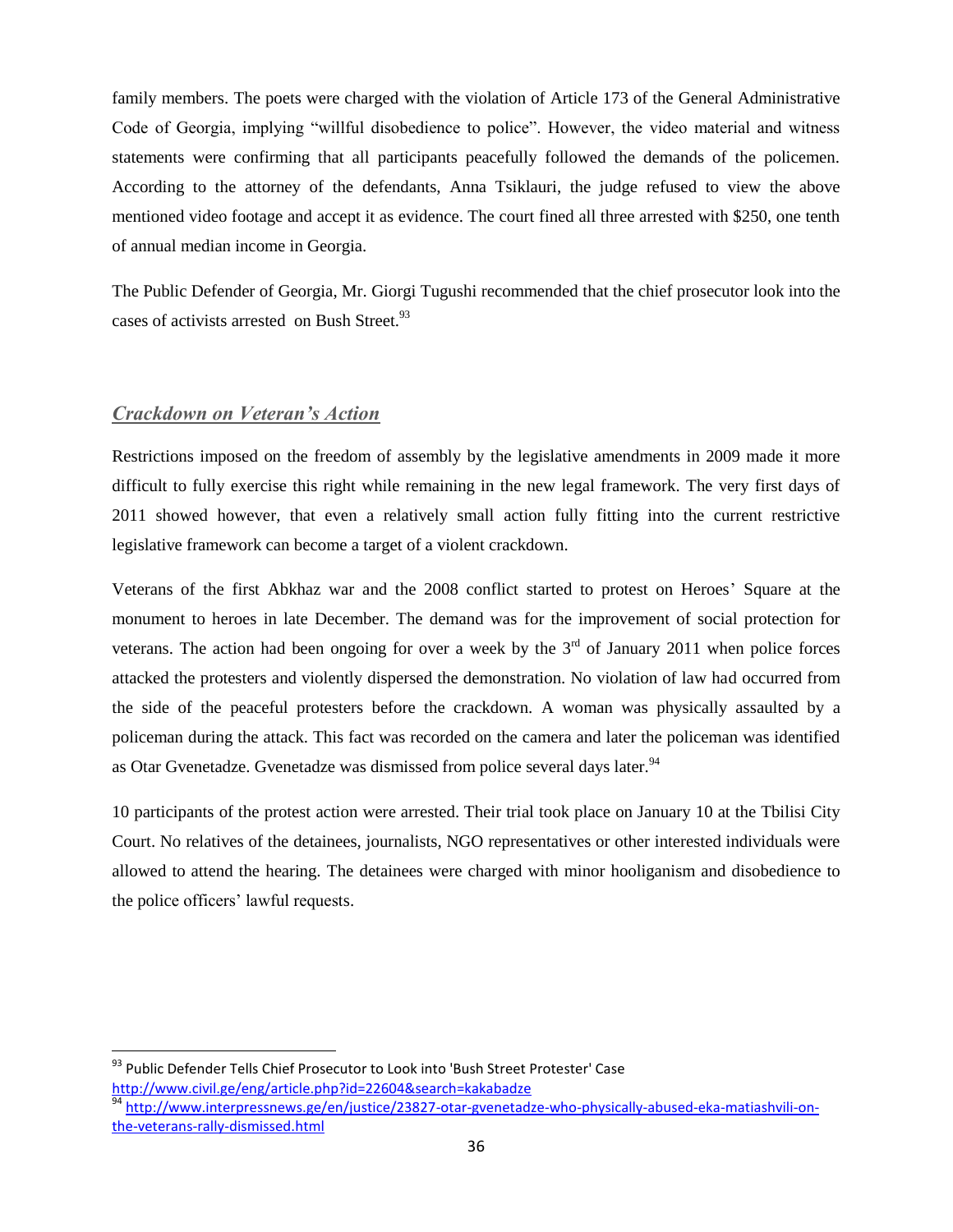The U.S. Ambassador to Georgia raised concerns regarding the crackdown and the Public Defender Mr. Tugushi issued a special statement, condemning the attack.<sup>9596</sup>

On the  $4<sup>th</sup>$  of January, the support action was organized at the same place but the police were prepared and did not allow participants onto Heroes Square, once again illegally restricting the right to peaceful assembly.

# **Consequences of the 2008 Armed Conflict**

<span id="page-36-0"></span>**The conflict in August between Georgia and the Russian federation has brought hundreds of civilian casualties, the destruction of civilian property and the displacement of the residents in the conflict zone. These facts have been well documented by national and international NGOs that have done thorough fact finding on the both sides of the border. Based on the findings of the organizations that were involved in the fact finding, both parties of the conflict have committed crimes that can be characterized as war crimes under international law. Some of these crimes are so called crimes of universal jurisdiction, meaning that any state is obliged to carry out prosecution in the presence of the specific evidence that the person(s) has committed such a crime. In addition, the government of Georgia is obliged under the Statute of the International Criminal Court (Rome Statute), ratified in 2003, to carry out the prosecution of any crime taking place within its jurisdiction and within the jurisdiction of the International Criminal Court (ICC).**

## <span id="page-36-1"></span>*Possible War Crimes during the 2008 conflict*

Several independent international missions investigated the facts and circumstances of the 2008 August conflict, also in relation to war crimes among other issues. Human Rights Watch covered much of these in their 2009 report, Amnesty International analyzed facts in its report "Civilians in the Line of Fire the Georgia-Russia Conflict".<sup>97</sup> Finally, the independent EU funded a fact finding mission headed by the Swiss diplomat Heidi Tagliavini. The (IIFFMCG) carried out comprehensive research on the conflict and on the circumstances preceding it.

<sup>95</sup> [http://www.interpressnews.ge/en/politics/23830-us-ambassador-concerned-about-the-crackdown-of-veterans](http://www.interpressnews.ge/en/politics/23830-us-ambassador-concerned-about-the-crackdown-of-veterans-on-heroes-square.html)[on-heroes-square.html](http://www.interpressnews.ge/en/politics/23830-us-ambassador-concerned-about-the-crackdown-of-veterans-on-heroes-square.html)

<sup>&</sup>lt;sup>96</sup> <http://ombudsman.ge/index.php?page=1001&lang=1&id=1355>

 $^{97}$  Civilians on the Line of Fire – the Georgia Russia Conflict, Amnesty International Publication, 2008, <http://www.amnesty.org/en/library/info/EUR04/005/2008/en>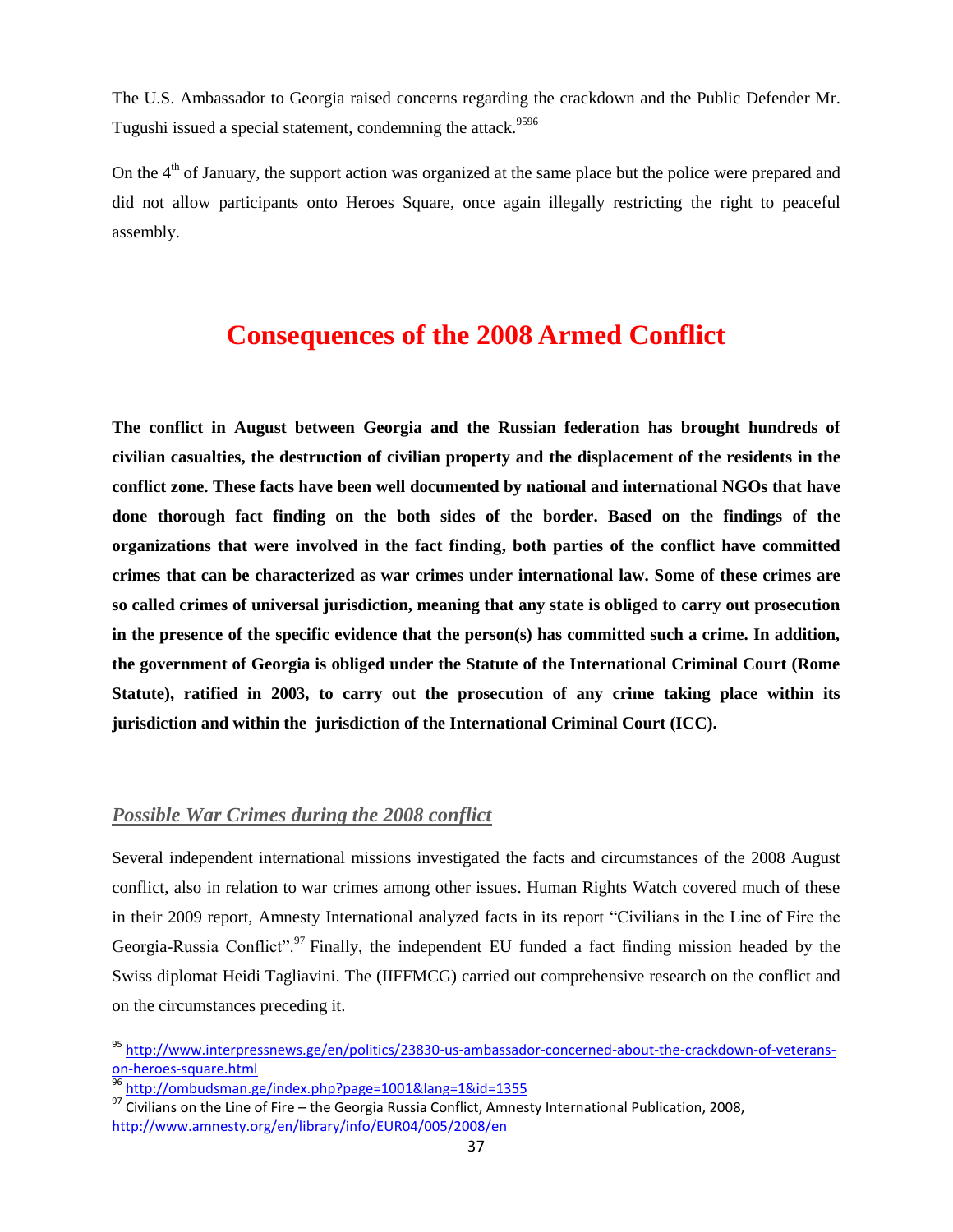All three reports underscore that rules of International Humanitarian Law were violated by both sides in the conflict. In regards to Georgian side, it is emphasized that although there were no evidences of a deliberate attack on the civilian population or infrastructure, Georgian armed forces failed to discriminate such objects from military during their shelling which resulted in damage to civilian objects and caused casualties.

The disproportionate use of force by the Georgian military was mostly present during their artillery attacks. Specifically, Georgia's use of multiple rocket launching systems, such as BM-21s ("Grads") in civilian populated areas violated international humanitarian law's principle of distinction. These weapons do not have an accurate targeting ability, therefore using them against military targets located close to civilians is considered to be a disproportionate use of force. In this regard it is also essential to mention that the Ossetian side may have violated Article 58(b) of Protocol I to the Geneva Conventions requiring parties to avoid locating military objectives within or near densely populated areas by firing at Georgian forces from locations close to civilian areas prior to their entry into Tskhinvali.

There was an attempt to establish the truth over the August war by creating some kind of truth commission, which at the end worked under a political shadow and issued a rather political statement in the form of a conclusion. The commission was established by the Decree No 292 II s, of the Parliament of Georgia, dated 26 September 2008 for the period of three month. The purpose of the creation of the commission as it was defined by the Decree and the name of it was already political. The Commission was named: "Commission on Enquiry of the Facts of Infringement of the Territorial Integrity, Military Aggression and other Acts Committed by the Russian Federation". The Commission was empowered to examine the facts of infringement of the territorial integrity and military aggression against Georgia by the Russian Federation. The Commission was composed of ten members- four of which were from the ruling party – United National Movement, four from Christian Democrats and two Majoritarian MPs. After interviewing 21 government representatives including the president, the commission looks like an attempt to justify the use of military means by the Georgian side in the beginning of August. There is no balanced assessment of the circumstances of the conflict.

Nearly two years after the August 2008 war over South Ossetia, there has been no accountability for violations of international humanitarian and human rights law committed by all parties to the conflict. This is the chief reason for the continued massive displacement of the ethnic Georgian population.<sup>98</sup>

<sup>&</sup>lt;sup>98</sup> Parliamentary Assembly of the Council of Europe (PACE) debate on the state of human rights in Europe, June, 24, 2009 see at [http://www.hrw.org/en/news/2009/06/24/parliamentary-assembly-council-europe-pace-debate](http://www.hrw.org/en/news/2009/06/24/parliamentary-assembly-council-europe-pace-debate-state-human-rights-europe)[state-human-rights-europe](http://www.hrw.org/en/news/2009/06/24/parliamentary-assembly-council-europe-pace-debate-state-human-rights-europe)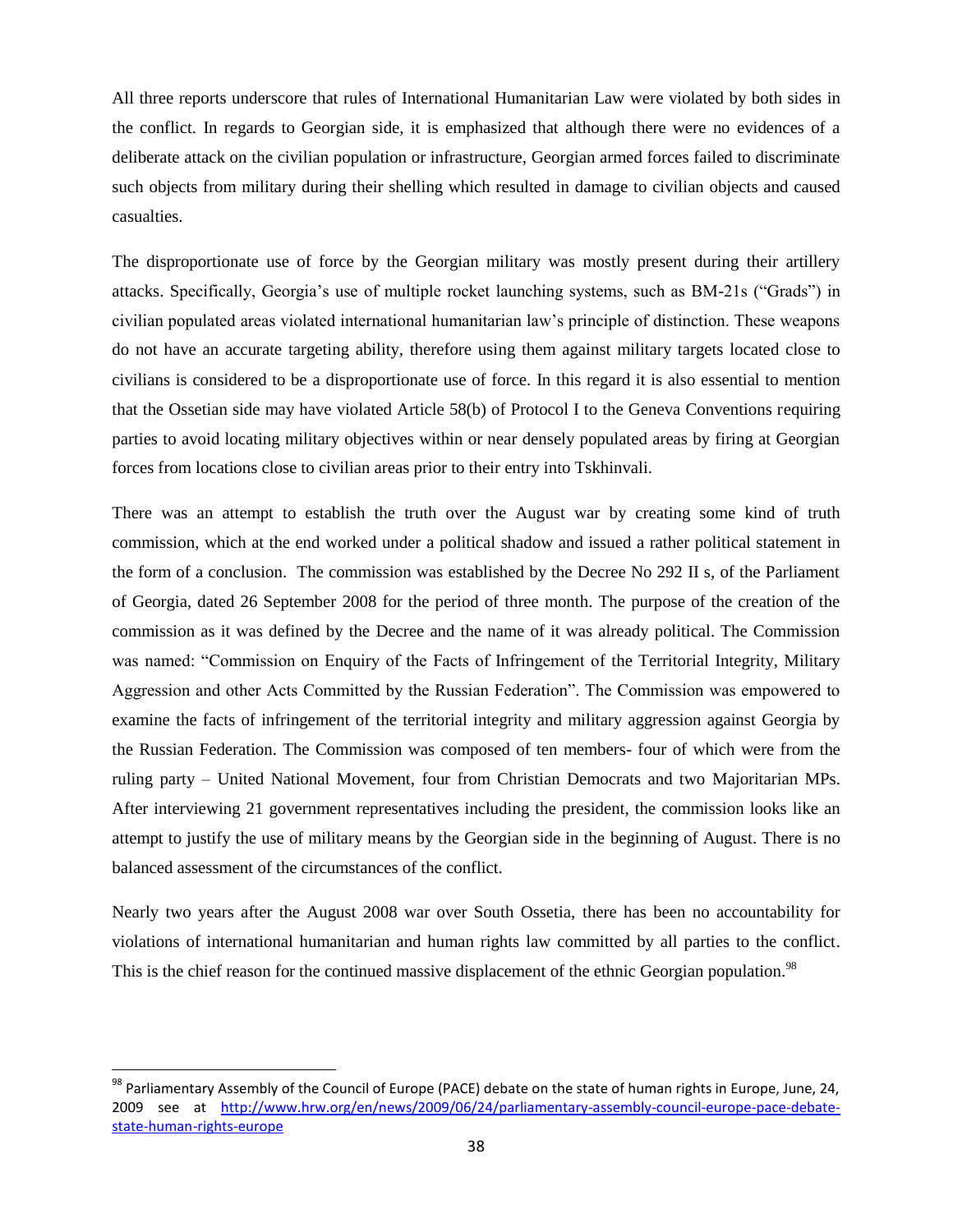### <span id="page-38-0"></span>*ICC Involvement*

Several days after the outbreak of the August conflict in 2008, the prosecutor of the International Criminal Court (ICC) confirmed that his office was analyzing information related to alleged crimes committed in Georgia during the Russia-Georgia war that fall under the Court's jurisdiction.<sup>99</sup> The prosecutor requested information from the governments of Russia and Georgia on 27 August, 2008. Both the Russian and Georgian authorities responded. The office conducted a visit to Georgia in November 2008.

Experts from the ICC visited Tbilisi several times. In June 2010 they held official meetings in the framework of a preliminary analysis of the war. During their visit the ICC experts also met with representatives of civil society organizations, Human Rights Centre among them. The prosecutor of the International Criminal Court also intends to arrive in Georgia. The ICC can potentially take over the investigation if there are no effective measures taken on a national level.

### <span id="page-38-1"></span>*Enforced Disappearances*

 $\overline{\phantom{a}}$ 

Detentions on both sides of the de-facto Georgian-Ossetian border have been ongoing ever since August 2008. Ethnic Georgians were mostly detained by the South Ossetians for so called illegal crossing of the boarder. On the other side, allegations by the Ossetian de-fact officials regarding hostages kept by the Georgian side became more truthful within the past two years.

On November 4, 2009 four Georgian teenagers between 14 and 17 years old, Giorgi Romelashvili, Aleko Tsabadze, Levan Khmiadashvili and Viktor Buchukuri, were detained in the vicinity of Tskhinvali, the capital of the *de facto* South Ossetia. They were residents of a Georgian-controlled village near the conflict zone – Tirdznisi.<sup>100</sup>Parties spread controversial information about the reasons of the detention.<sup>101</sup> Teenagers were prosecuted on behalf of the law of the Russian Federation and sentenced for "illegal crossing of the South Ossetian border and possession of explosives" by the court of de facto South

<sup>99</sup> International Criminal Court monitoring events in Georgia, UN News, 20 August 2008 see at <http://www.un.org/apps/news/story.asp?NewsID=27759&Cr=Georgia&Cr1>

<sup>&</sup>lt;sup>100</sup> A village in the Gori district located roughly five kilometers away from Tskhinvali, under Georgian control <sup>101</sup> According to one of the versions, bovs went fishing and had explosives with them. The Head of the Provisional Administrative Entity of South Ossetia, Dimitri Sanakoev, stated the detention of the underage Georgian citizens was illegal, he also denied the allegations about teenagers carrying explosives. The deputy Speaker of Georgian Parliament Mikheil Machavariani stated during the parliamentary session: `These kids have been taken hostage. They have not committed any crime and we are very sorry that we have to talk to the criminal regime about these issues…the Russians and their marionettes are ignoring the international law."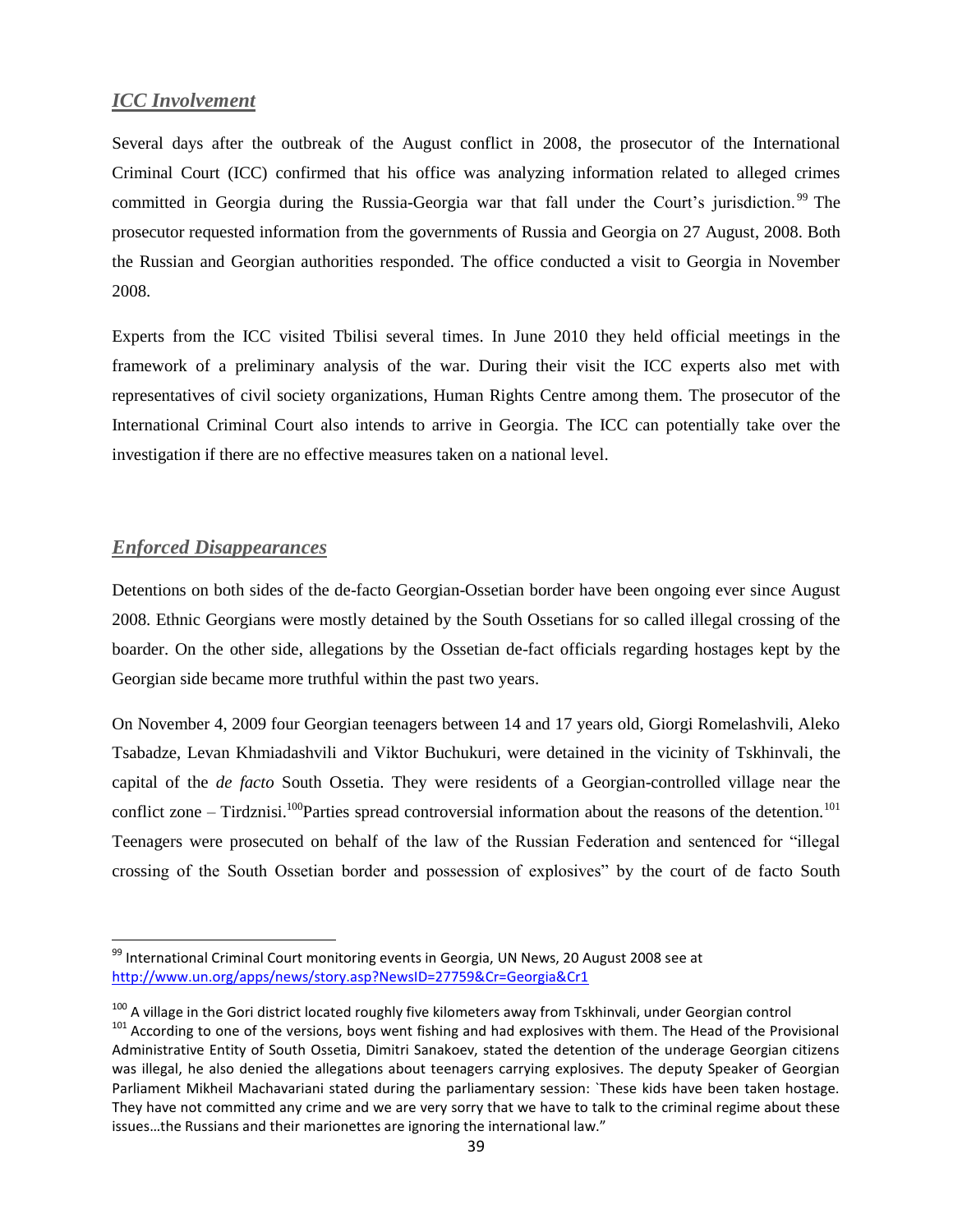Ossetia.<sup>102</sup> The release of the teenagers became possible after the intervention of the CoE human rights commissioner Thomas Hammarberg.<sup>103</sup>

Khatuna Charaeva, resident of Akhalgori, disappeared in December, 2009. Later on it became known that she was detained by Georgian law enforcement officials. Relatives did not have any information regarding her location or health conditions and her lawyer was not allowed to see her during the first month of the detention.

Charaeva was arrested when she arrived in Tbilisi on December 21. Reportedly, she came to Tbilisi to sell walnuts. She was charged with the possession of fake money. Relatives of the accused and Akhalgori residents downplayed these allegations, stating that the charges were fabricated.  $104$  The de-facto administration of the Akhalgori district and most of the local population considered the detention of Charaeva as an act of political persecution.

Charaeva's brother in law, Merab Charaev explained the detention with the fact that children of Charaeva often visited Tskhinvali and the Georgian side did not like this very much. According to Charaev, the Georgian side presumed that they had some politically grounded links with certain people in Tskhinvali. Charaeva called this presumption "nonsense." The case, declared a Griffith Secret, continued to the year's end.

A member of the Ossetian Association in Georgia, Giorgi Khetaguri disappeared for three years. He was detained on October 29, 2006 but law enforcement bodies did not inform anybody about it. Society received complete information only after Giorgi Khetaguri served the complete sentence. Khetaguri, convicted for the purchase and usage of narcotics, said that he was sent to prison on political grounds. Law enforcement officers wanted to compel him to be their informer on the Ossetian side.<sup>105</sup>

On October 29, 2006 Khetaguri was searched by law enforcers at the de-facto border checkpoint when traveling back from Eredvi. The officers introduced themselves as Anti-Narcotic Department representatives. Khetaguri was released but not for long. When he went to the store in Tbilisi, he was

l

<sup>&</sup>lt;sup>102</sup> News agency "Civil Georgia", 5 November, 2009, "Tskhinvali Detains Four Georgian Teens", see at <http://www.civil.ge/eng/article.php?id=21642&search=disappear> ; The Court in Tskhinvali gave Giorgi Romelashvili and Aleko Tsabadze, both 14 years old, one year conditional sentence and was freed from the courtroom. But two others – Levan Khmiadashvili and Viktor Buchukuri, 17 and 16 years old, respectively - were sentenced to one year prison term.

<sup>&</sup>lt;sup>103</sup> Thomas Hammarberg had been holding intensive talks both in Tbilisi and Tskhinvali on release of detainees since November 27, 2009. Aleko Sabadze and Giorgi Romelashvili, each 14 years old, were given conditional sentences and released on December 2, while Levan Kmiadashvili and Viktor Buchukuri were released later on December 19, 2009.

<sup>&</sup>lt;sup>104</sup> According to them, Charaeva was an honest and hard-working person and it was the police who secretly planted 30 000 USD on Charaeva.

<sup>105</sup> <http://humanrights.ge/index.php?a=main&pid=8333&lang=eng>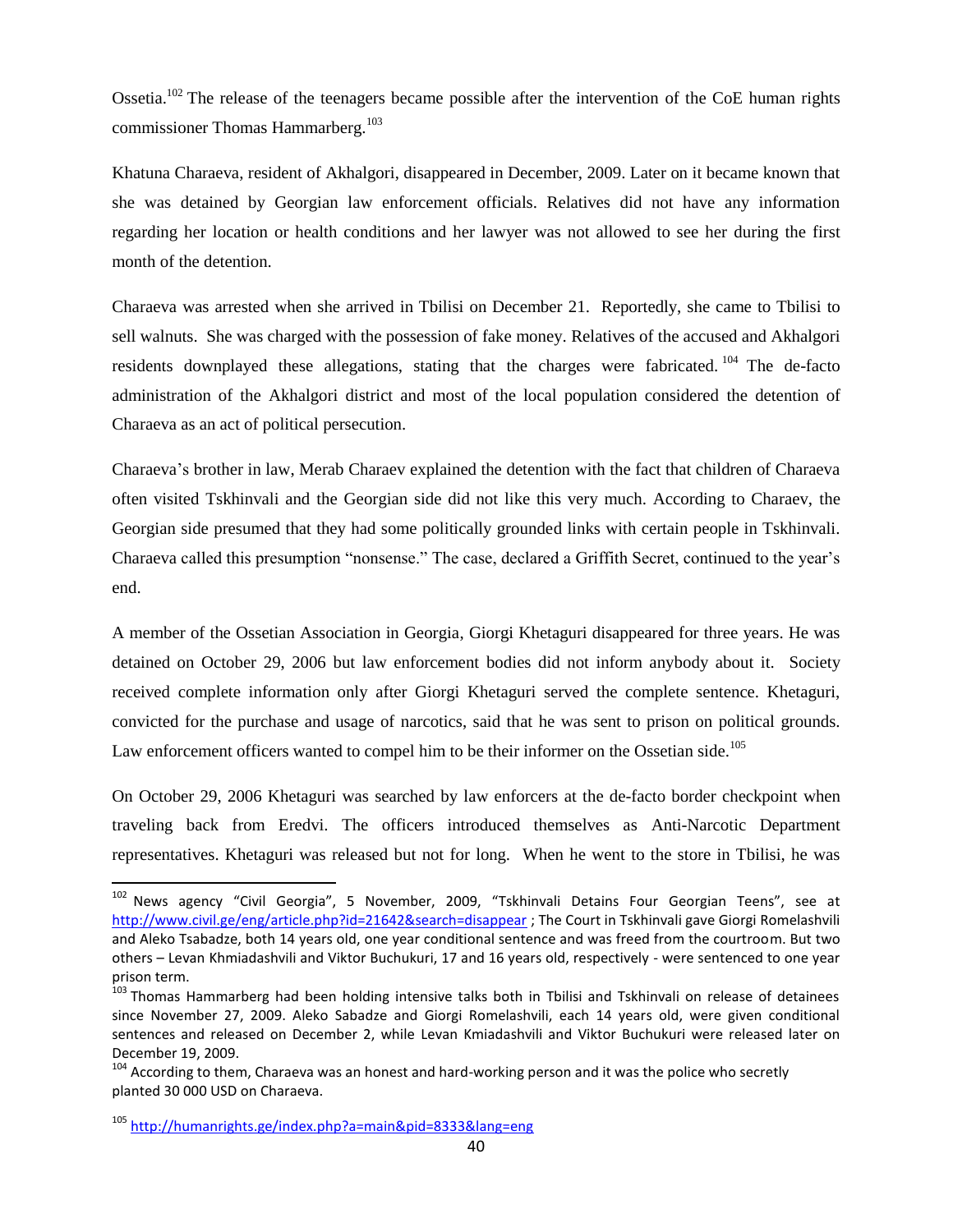blocked by a car. Unknown people made him follow them. He was taken to the office where supposedly an MIA official was trying to convince him to cooperate. He promised to support his organization and fund its projects in case of agreement. Khetaguri refused to cooperate. As a result he was beaten, and then charged without the right to an attorney and imprisoned for three years. He was freed only after serving his term. Khetaguri has requested political asylum in a European country and is waiting for the answer.<sup>106</sup>

# **Internally Displaced Persons (IDPs)**

<span id="page-40-0"></span>**This section reviews the current state of affairs concerning the internally displaced and relies on the work carried out by Human Rights Centre through 2010.<sup>107</sup>**

**According to the official data, 251, 000 internally displaced persons from Abkhazia and South Ossetia were registered to be living in different parts of Georgia. The number accounts for 6% of the total population of the country. Following the 2008 armed conflict, 26, 000 more had to leave there homes without the possibility of return.**

**Despite several initiatives and positive steps taken from the side of the government to address IDP issues, numerous problems still remain.**

### <span id="page-40-1"></span>*Lack of Communication*

 $\overline{\phantom{a}}$ 

Communication between IDPs and the relevant ministry remained an issue in 2010 as well. The telephone hotline has been operating at the ministry but with relatively little success.<sup>108</sup> Several IDPs addressed Human Rights Centre in order to clarify the situation concerning their statuses, housing or accommodation. The majority of IDPs had already referred to the ministry before applying to Human Rights Centre but with little to no success. This lack of communication and access to information was

<sup>&</sup>lt;sup>106</sup> <http://humanrights.ge/index.php?a=main&pid=8333&lang=eng>

<sup>107</sup> A separate report on IDPs in Georgian language was prepared at human rights centre based on work carried out in 2010. The report was prepared by Ms. Shorena Latatia at Human Rights Centre.

<sup>&</sup>lt;sup>108</sup> The Ministry of Resettlement of Forcefully Displaced Persons from Georgian Occupied Territories is referred as the "Ministry" in the report.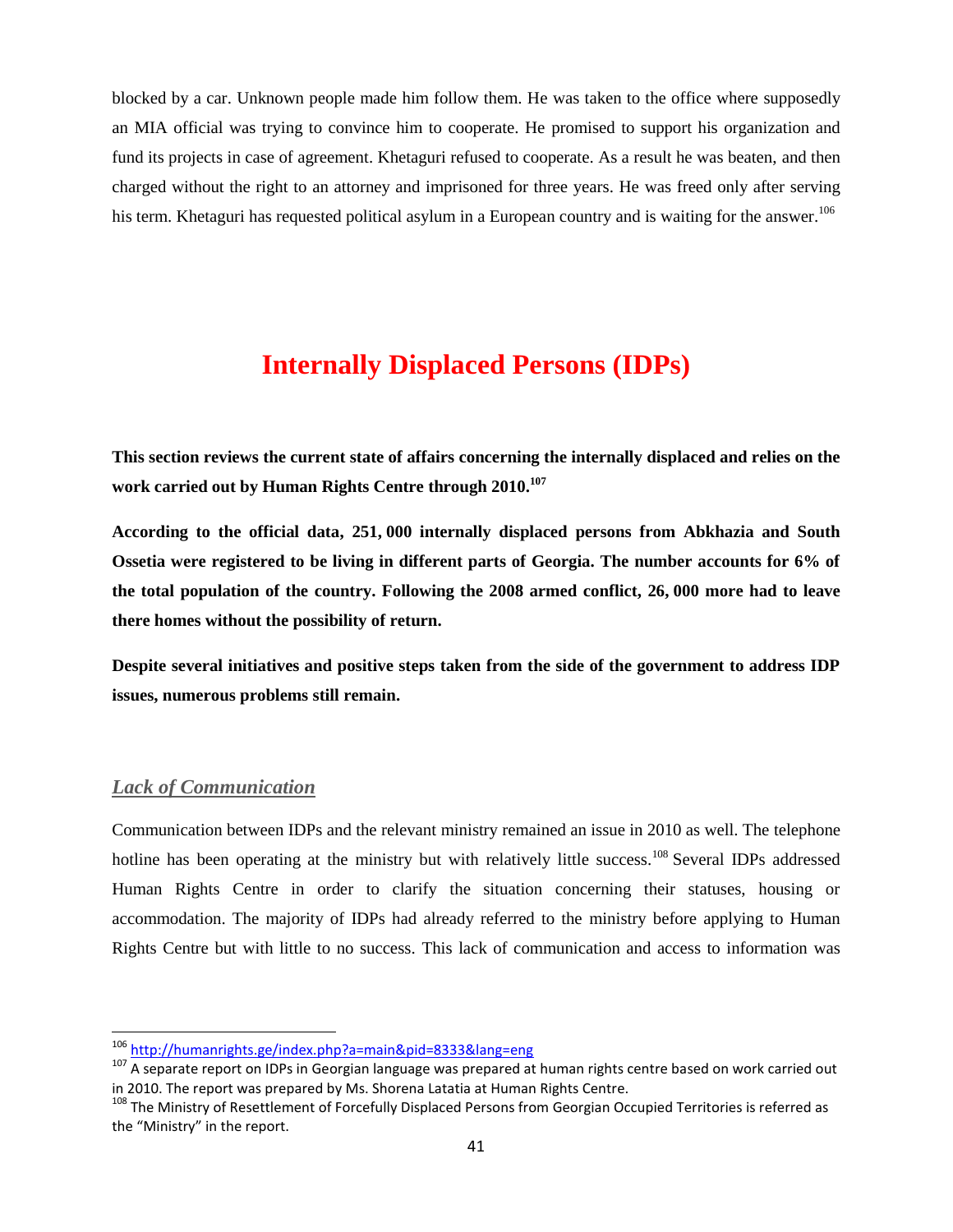further confirmed by the statistical data derived from the Public Defender's report, which states that 40% of surveyed IDPs are not informed on medical service available to them.<sup>109</sup>

## <span id="page-41-0"></span>*Medical Care*

The right to healthcare protection is acknowledged by the Georgian constitution as well as international acts.

UN Guidelines on Internally Displaced Persons state that responsible state institutions should provide at least urgent medical assistance and sanitation.<sup>110</sup>

Since 2009, the state took the responsibility to provide medical assistance on the basis of medical insurance to sufferers of the 2008 armed conflict. Majority are automatically included in the program of assistance to persons beyond the margin of poverty and medical insurances were issued. It must be noted however that IDPs have not been adequately informed on terms of their usage.

IDPs are also dissatisfied with the fact that the insurance policy does not cover preventive medical treatment and can be used only during urgent medical interventions. The policy also does not cover expenses for medication which creates additional problems for persons with chronic diseases.

## <span id="page-41-1"></span>*Compensation Issues*

l

The state offered an alternative to forcefully displaced persons: a cottage in a group of IDP settlements or compensation worth 10, 000 U.S. Dollars in Georgian Lari.

According to the data available, in relation to 2008 August conflict, 1,728 families, consisting of 4,425 individuals in total, have chosen compensation package over a shelter. However, IDPs have been applying to Human Rights Centre all year long, asking for assistance to receive their promised 10, 000 USD.

In order to provide some clarification of the above mentioned situation, Human Rights Centre has officially submitted a written letter, requesting public information from the relevant ministry on the

<sup>&</sup>lt;sup>109</sup> Public Defender 2010; p.24. Report available at: <http://ombudsman.ge/files/downloads/en/njyyccudreysvwktqszj.pdf>

 $\frac{110}{110}$  UN Guiding Principles on Internal Displacement – principle 18.2 <http://www.unhcr.org/43ce1cff2.pdf>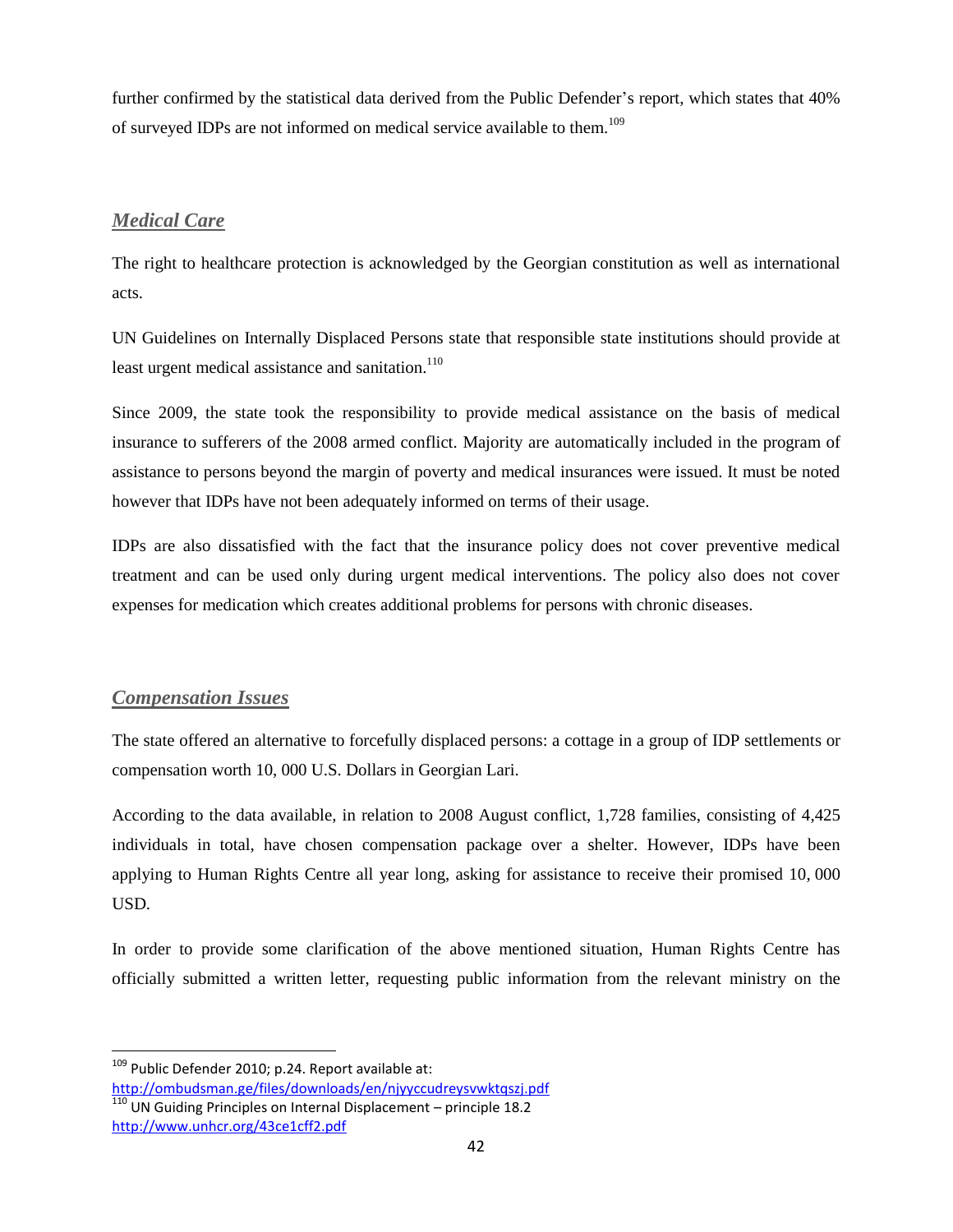following: what was the number of IDPs who have not received a onetime compensation and why have they not received it? Unfortunately, the letter was left without any response.

Although offering a choice between shelter and financial assistance was a positive development, problems encountered by IDPs in receiving the above mentioned assistance casted a shadow on these efforts. This fact also represents a violation of the obligation of the state, to provide shelter for all IDPS.<sup>111</sup>

### <span id="page-42-0"></span>*IDP Status*

According to the Georgian Law on Forcefully Displaced Persons, the relevant ministry has to issue the decision concerning granting (or not granting) the IDP status to an applicant within 10 days from applying. Despite this clause, a significant number of internally displaced persons still remain without statuses.

Usually, the Ministry leaves application letters concerning the status unanswered. In phone conversations representatives of the ministry as well as of municipality openly state that IDP status will be granted to a person only after issuing the compensation. The position above does not make sense as the compensation is issued on the grounds of acceptance of a person as internally displaced.

In December 2010, Human Rights Centre had appealed to court on four cases demanding the granting of the IDP status. Currently, court proceeding are ongoing in all these cases.

#### <span id="page-42-1"></span>*Evictions*

 $\overline{\phantom{a}}$ 

According to Georgian legislation the state has the obligation to provide temporary accommodation for the internally displaced. It is also unacceptable to evict such persons from compact settlements unless a relevant agreement had been made or such persons have been occupying the cottage illegally or when a new space has been issued which is not worsening the living conditions of a particular family.

In line with the state strategy towards IDPS, evictions started in Summer 2010 in order to resettle forcefully displaced persons from temporary to permament residences. However serious shortcommings have occured during the eviction process:

<sup>&</sup>lt;sup>111</sup> One time compensation implied that forcefully displaced persons would look for accommodation themselves using the sum provided.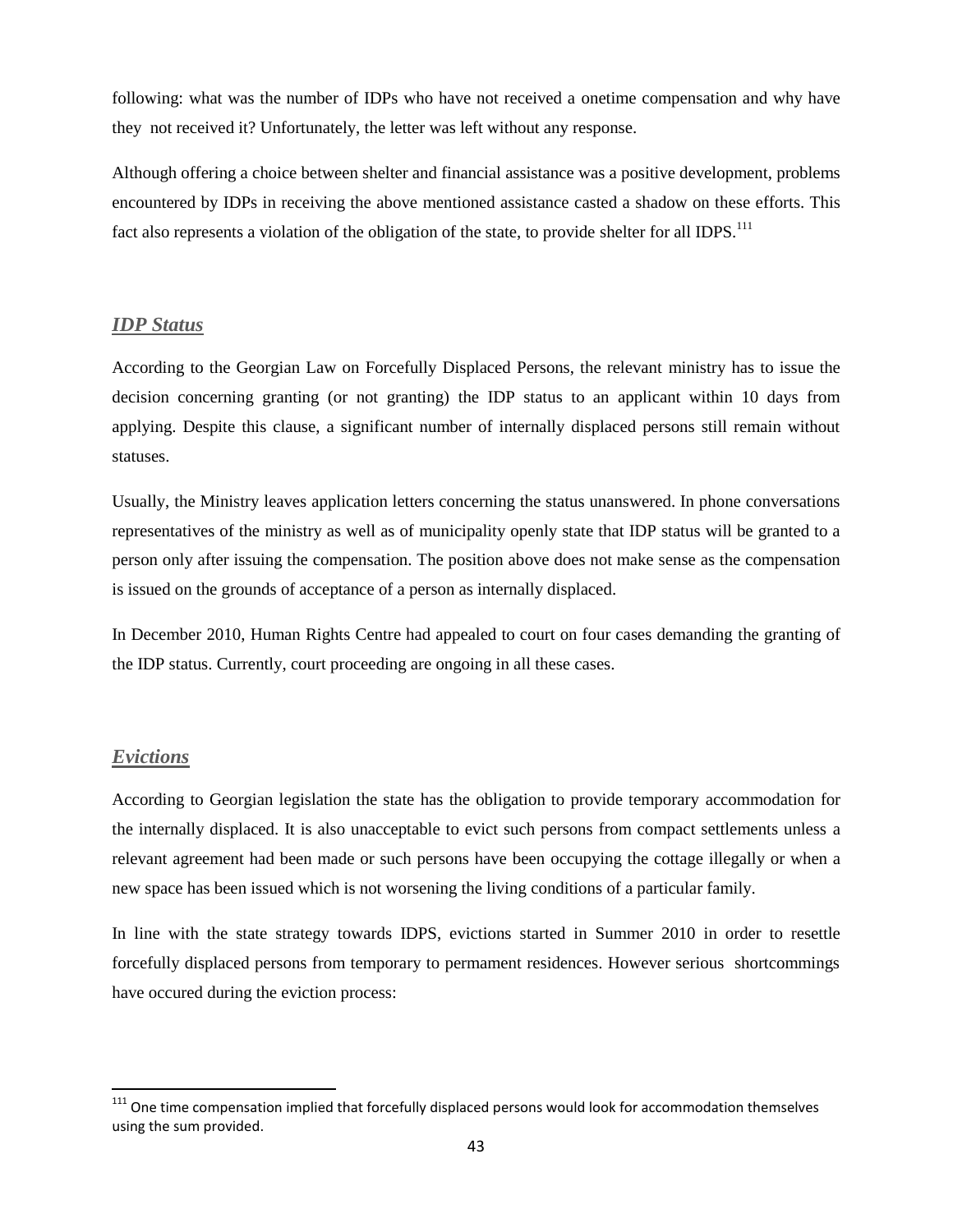- 1. Lack of information Guiding principles of the "Process of Provision of Long term Settlements" adopted in the framework of the Supervisory Council, operating within the State Strategy Action Plan Towrads Internally Displaced Persons, imply that IDPs must have the ability to take voluntary and "informed" decisions. The principle refers to availability of information concerning places of resettlement and space available. During actual evictions however, IDPs were provided with only vague information concerning households which was limited to thir approximate location.
- 2. Limited time IDPs were usually warned only five days before evictions. In many cases warnings were made only verbally.
- 3. Character of evictions According to IDPs, the eviction process itself was insulting. Cases of mistreatment and verbal abuse were frequent. IDPs have also complained on physical abuse in number of cases.

Following the intervention of local and international organizations, mass evictions were stopped until appropriate procedures were adopted with the active participation of the office of the UN High Commission on Refugees Standard Operational Procedures for Eviction/Resettllement of IDPs for Provision of Permament Accommodation have been adopted. The document was approved by the Committee on IDPs at the relevant ministry on September 2010.

The second wave of evictions started in December 2010 when IDPs in 20 settlements in Tbilisi were informed in advance that buildings occupied by them did not represent places of their permanent accommodation. Alternative households were offered in villages belonging to Gurjaani, Chkhorotsku, Zugdidi, Khobi and Abasha municipalities.

Unlike the first wave of evictions, the second wave started without procedural violations. However it is important to stress where alternative households were offered. For persons who have already lived in Tbilisi for years now, resettlement to distant locations is equal to another forceful displacement. Therefore, many refuse to accept households offered by the government. The risk exists that many can become homeless.

#### <span id="page-43-0"></span>*Protests of IDPs*

In August 2010, following mass evictions, IDPs left withouth housholds started to protest in front of the Ministry of Forcefully Displaced Persons from Georgian Occupied Territories and Resettlement. Protesters demanded alternative shelters in Tbilisi as they considered moving to provinces as a worsening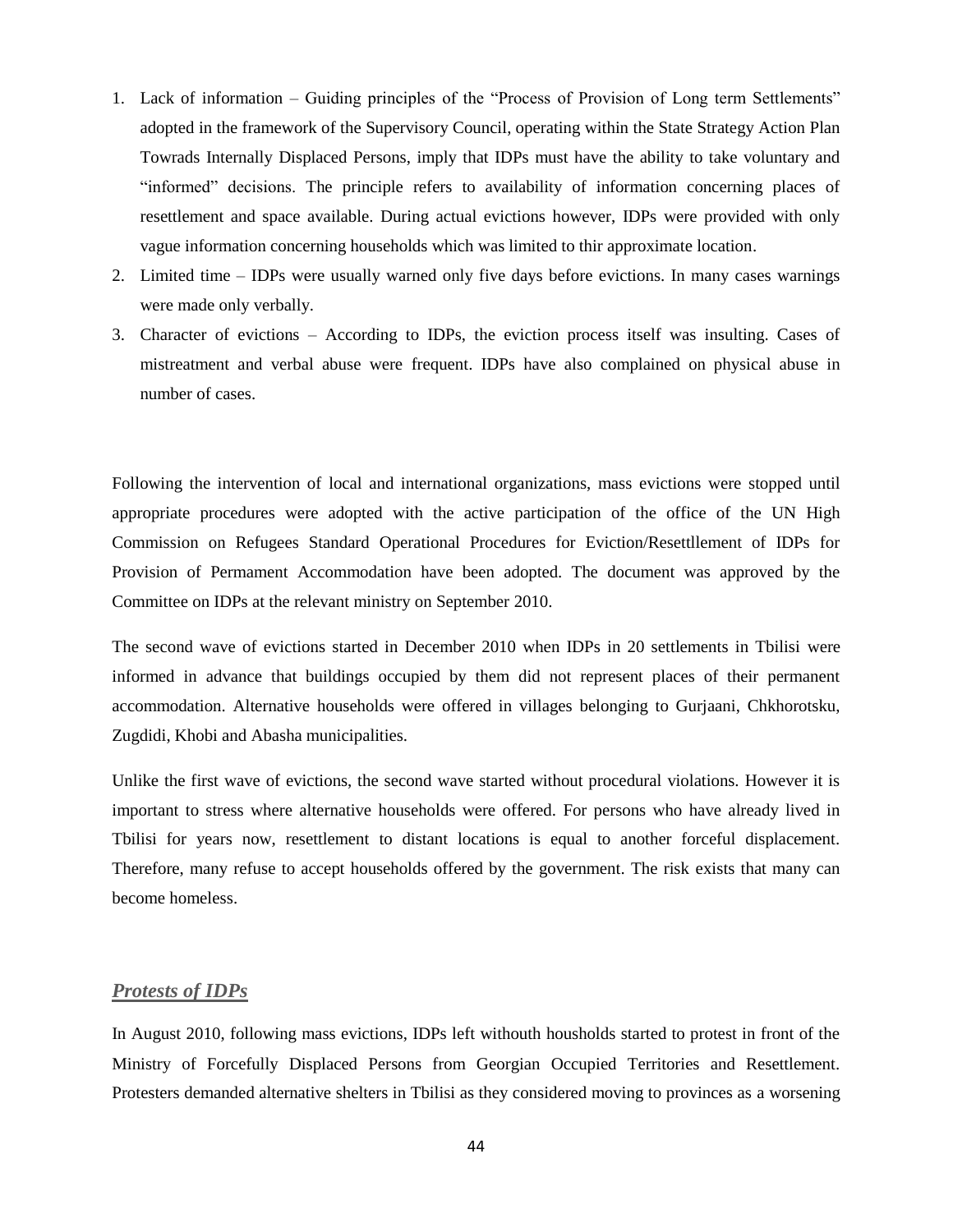of their living conditions. <sup>112</sup> 12 protesters went on a hunger strike. No actions followed from the side of the Government.

On October 27, Nana Pipia, a forcefully displaced person from Abkhazia tried to burn herself in front of the ministry using petrol, suffering serious injuries. According to some sources, Pipia was forced to such behavior by her conversation with the Head of the Social Department of the Ministry, Mr. Grigol Tugushi. According to the information obtained from IDPs, Pipia was told by Mr. Tugushi to "eat grass" when she protested the resettlement to Potskhoetseri, the remote location in Samegrelo region and asked Tugushi, what she could do there. The Ministry issued an official statement on this regard where it stated that Nana Pipia was offered a permanent accommodation in one of the provinces which she refused to take it. <sup>113</sup> Pipia's condition was difficult and she died later in the hospital. The costs of her medical treatment were covered by the state but no investigation was launched on the matter.<sup>114</sup>

# **Local Municipal Elections**

<span id="page-44-0"></span>**Local Municipality elections were held in Georgia on 30th of May 2010. The elections were important also due to the fact that the Mayor of Tbilisi was elected for the first time.**

**A number of international observing missions were monitoring elections together with numerous monitors from Georgian civil society organizations. 100 observers from Human Rights Center were monitoring the voting process in several regions, most actively in Kakheti, in Azeri minority populated villages. Numerous cases of severe violations and deliberate fraud were observed.**

The ruling party, The United National Movement won a landslide victory in local elections retaining a majority in all municipalities while the serving mayor from the ruling party, Mr. Gigi Ugulava won in

 $\overline{a}$ 

<sup>112</sup> <http://www.humanrights.ge/index.php?a=main&pid=12201&lang=geo>

<sup>113</sup> <http://www.humanrights.ge/index.php?a=main&pid=12458&lang=geo>

<sup>114</sup> The statement issued by the ministry states: *"Nana Pipia, who tried to burn herself at The Ministry of Resettlement of Forcefully Displaced Persons from Georgian Occupied Territories lived in Zugdidi until 2000, when she moved to Tbilisi to her relatives. The Ministry offered her a permanent household in province again which she refused to take. Unfortunately it is impossible to provide all IDPs with permanent accommodation in Tbilisi, therefore the government is issuing fully refurnished households in property in different regions of the country at this stage."*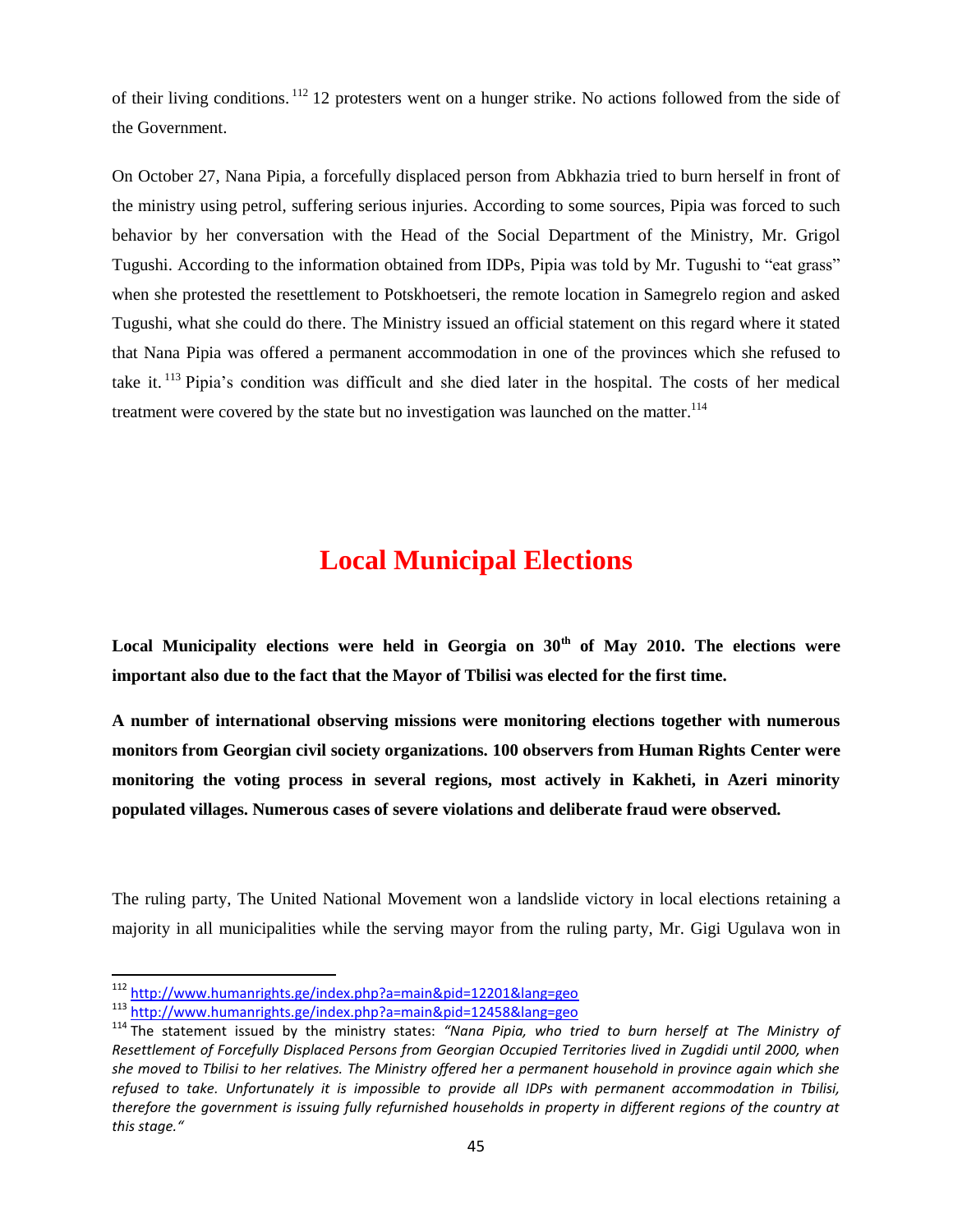Tbilisi by 55.2% with his closest rival, Irakli Alasania receiving only 19.05% of the popular vote.<sup>115</sup> Five parties and blocks made it into the Tbilisi City Council, the National Movement enjoying 52.5% of votes and 14 seats out of 25.<sup>116</sup>

International observation missions regarded the May 30 elections as an overall improvement and a step forward towards meeting international standards.<sup>117</sup>

Human Rights Centre has revealed trends of irregularities and severe deliberate fraud in a number of observed polling stations, mostly in Azeri minority populated villages in the Kakheti region, in eastern Georgia. In particular:

- Presence of law enforcement authorities in official uniforms (policemen, representatives of the prosecutors' offices) at the polling stations or near them without any legal justification– in Samegrelo that was especially widespread;
- Obstruction of election observers, physical pressure, threats or physical abuse against them, in some cases law enforcement authorities was directly involved in that;
- Presence of unidentifiable people at the polling stations who were freely in contact with commission members, were entering and leaving polling stations freely;
- Ineligible citizens (minors) or without proper documents were allowed to vote;
- Lack of Georgian language skills by voters to effectively exercise their constitutional rights;
- Overcrowding at the polling stations, voters were followed by unidentified people or commission members in the voting cabin, in some cases calling "besh besh" (number 5 – ruling party) to them;
- Procedural violations during voting and counting procedures (not keeping records book in proper order, not sealing documents, etc.);
- Technical problems: special tool for marking often out of order or not attended properly, polling station was opened in a highly inappropriate places (animal farm).

Human Rights Centre mobile teams recorded hours of footage covering the above mentioned violations on cameras. A special press-conference was issued together with the Public Movement – Multinational Georgia where the raw material was presented. Later the material was edited and released as a documentary.<sup>118</sup>

<sup>&</sup>lt;sup>115</sup> [http://www.results.cec.gov.ge/index\\_eng.html](http://www.results.cec.gov.ge/index_eng.html)

<sup>116</sup> <http://civil.ge/eng/article.php?id=22421&search=elections%20results>

<sup>117</sup> <http://civil.ge/eng/article.php?id=22387&search=osce%20elections> <http://civil.ge/eng/article.php?id=22374&search=osce%20elections>

<sup>118</sup> the video is available in Georgian at<http://hridc.tv/index.php?a=view&id=440&lang=eng>